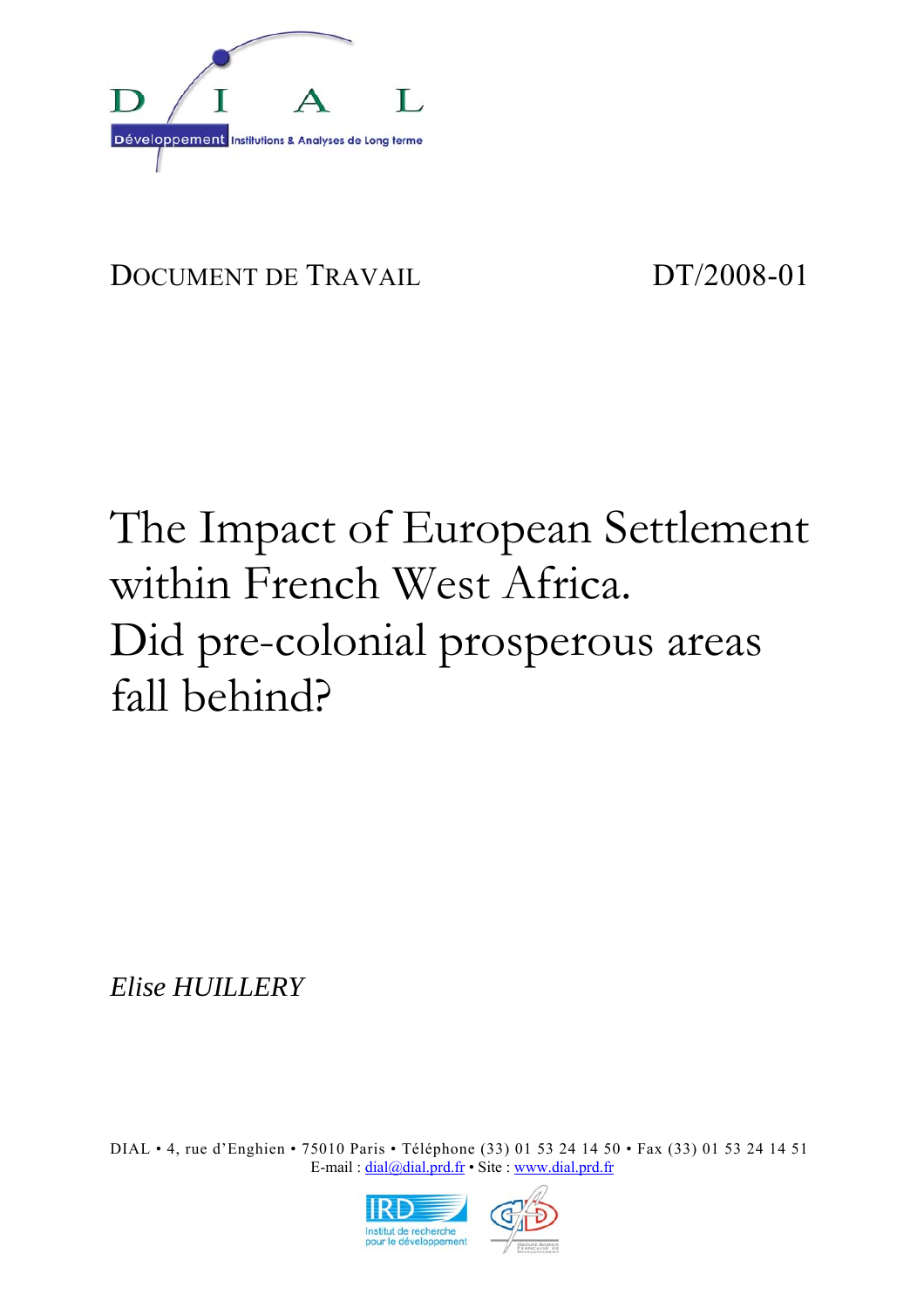#### **THE IMPACT OF EUROPEAN SETTLEMENT WITHIN FRENCH WEST AFRICA DID PRE-COLONIAL PROSPEROUS AREAS FALL BEHIND?1**

Elise Huillery Paris School of Economics (PSE, DIAL - IRD hmailto:huillery@dial.prd.fruillery@dial.prd.fr

> **Document de travail DIAL**  Août 2008

#### **ABSTRACT**

Did colonization change the distribution of prosperity within French-speaking West Africa? Using a new database on both pre-colonial and colonial contexts, this paper gives evidence that Europeans tended to settle in more prosperous pre-colonial areas and that the European settlement had a strong positive impact on current outcomes, even in an extractive colonial context, resulting in a positive relationship between pre and post-colonial performances. I argue that the African hostility towards colonial power to colonisation provides a random variation in European settlement since it damaged the profitability of colonial activities and dissuaded European from settling, but does not have a direct effect on current outcomes. Rich and hostile areas received less European settlers than they would have received had they not been so hostile, resulting in lower current performances partly due to lower colonial investments. Despite the absence of a "reversal of fortune" within former French West Africa, some of the most prosperous pre-colonial areas lost their advantage because of their hostility: other areas caught up and became the new leaders in the region.

**Key Words :** Colonization, Economic history, West Africa

**JEL Code** : N37, O11, P16

 $\overline{a}$ 

<sup>1</sup> I am grateful to Denis Cogneau and Thomas Piketty for their valuable guidance. Alexander Moradi, José de Sousa and seminar participants at DIAL, Paris School of Economics, Nuffield College and the CSAE conference provided very helpful comments. Historical data used in this paper has been collected by Elise Huillery (the author) within the research project "Long Term History and Resources Distribution in Africa" directed by Denis Cogneau (IRD, DIAL, Paris). Financial support from the French Ministery of Research is gratefully acknowledged. Martine Lorenzo, Angélique Roblin, Xavier Midon and Angelina De Baecque have provided excellent research assistance for archive extraction.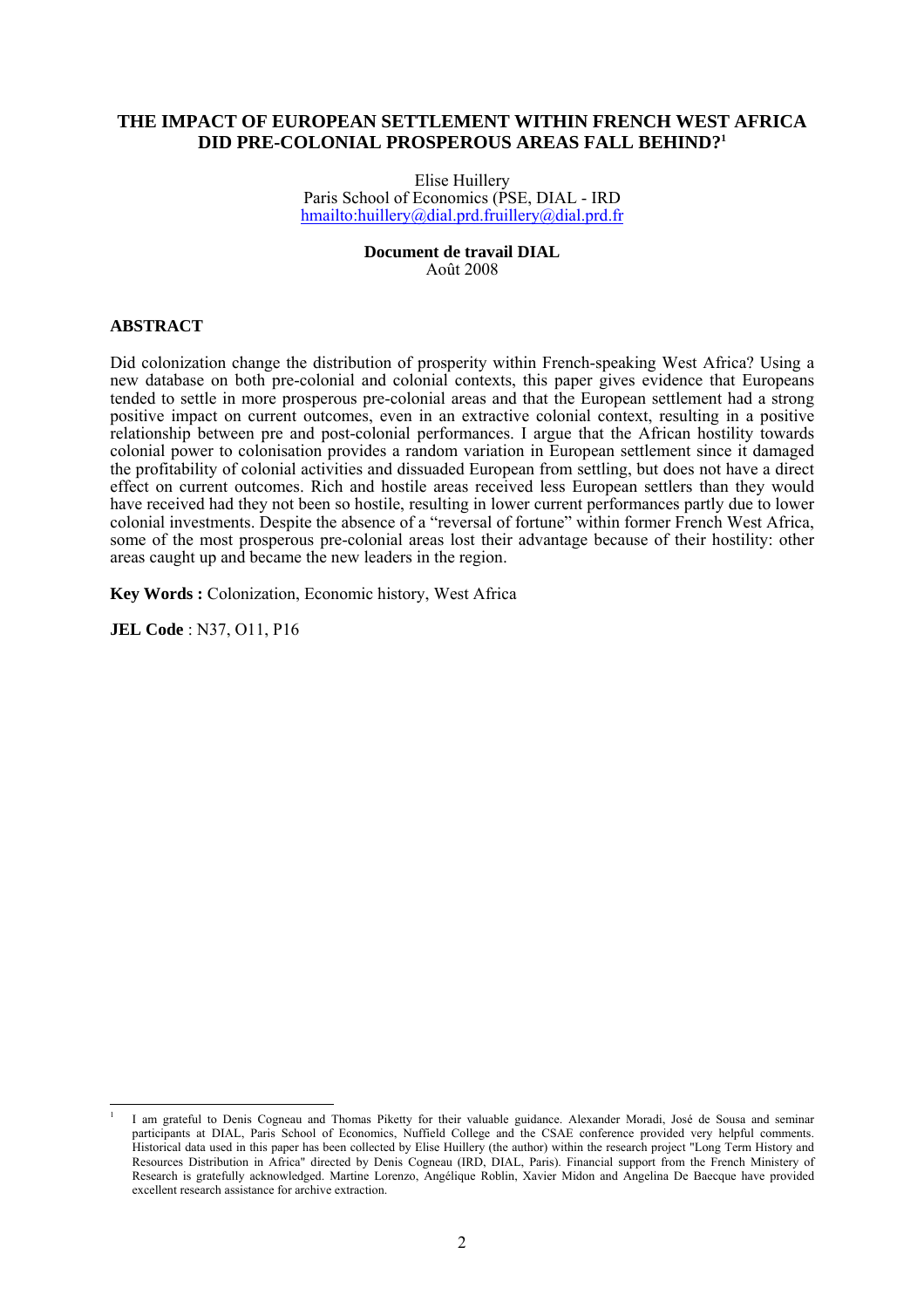# **Contents**

| 1                       |                                                                                           |  |
|-------------------------|-------------------------------------------------------------------------------------------|--|
| 1.1                     |                                                                                           |  |
| 1.2                     |                                                                                           |  |
| 1.3                     |                                                                                           |  |
| $\boldsymbol{2}$        |                                                                                           |  |
| 2.1                     |                                                                                           |  |
| 2.2                     | The attractive effect of economic prosperity on European settlement 11                    |  |
| 2.3                     |                                                                                           |  |
| 2.4                     |                                                                                           |  |
| 3                       | THE IMPACT OF EUROPEAN SETTLEMENT ON CURRENT PERFORMANCES 15                              |  |
| 3.1                     |                                                                                           |  |
| 3.2                     | OLS estimates of the impact of European settlement on current performances  16            |  |
| 3.3                     | IV estimates of the impact of European settlement on current performances 16              |  |
| $\overline{\mathbf{4}}$ | WHY DID EUROPEAN SETTLEMENT PLAY A POSITIVE ROLE? 19                                      |  |
| 4.1                     |                                                                                           |  |
| 4.2                     |                                                                                           |  |
| 5                       |                                                                                           |  |
| 5.1                     |                                                                                           |  |
| 5.2                     |                                                                                           |  |
| 6                       |                                                                                           |  |
|                         |                                                                                           |  |
|                         |                                                                                           |  |
|                         | Appendix 1:                                                                               |  |
|                         | Appendix 2:                                                                               |  |
|                         | Appendix Table 2: Using distance from the nearest seaport as an alternative instrument 47 |  |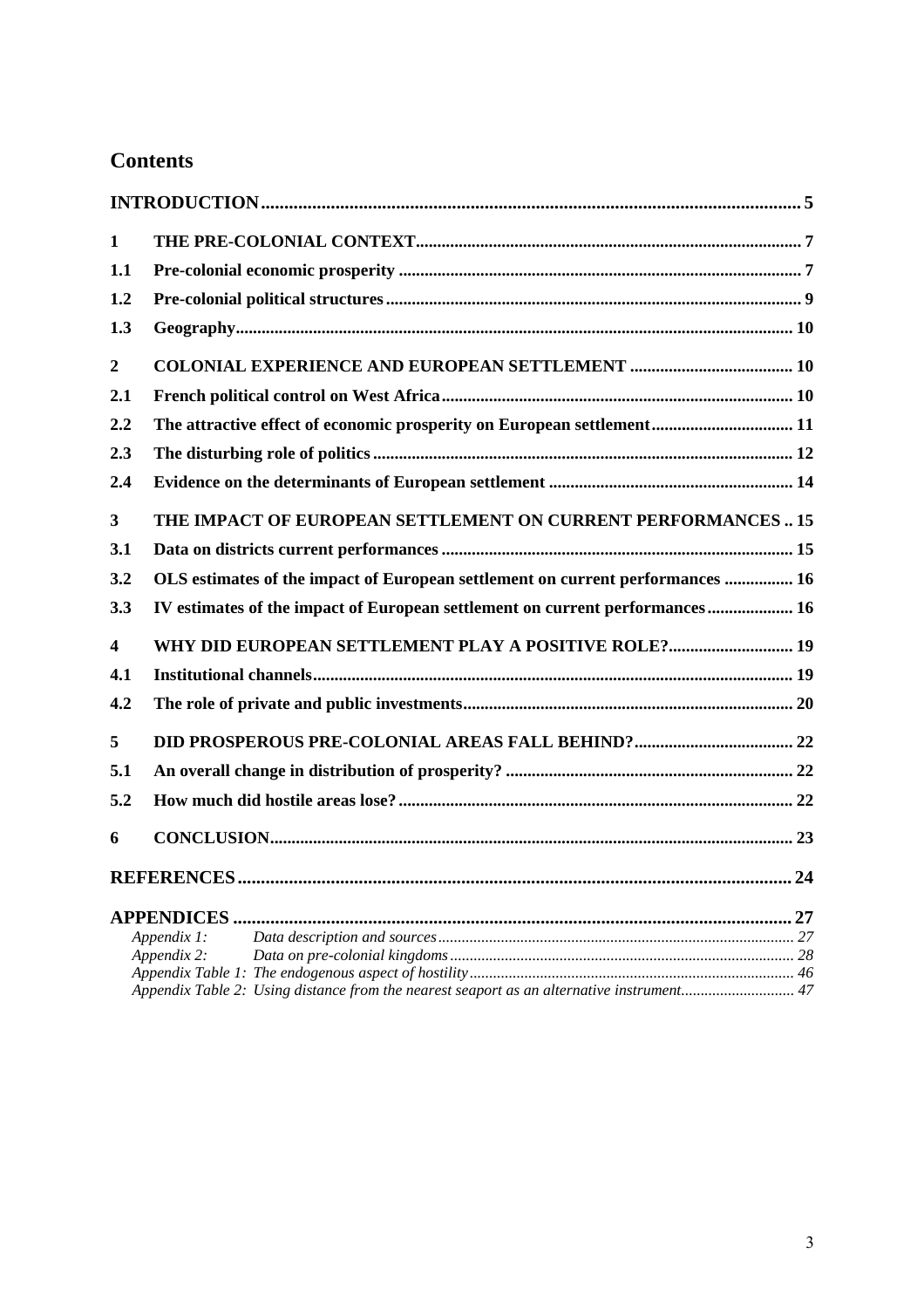# **List of tables**

| Table 3: The dissuasive impact of hostility and the attractive impact of pre-colonial economic     |  |
|----------------------------------------------------------------------------------------------------|--|
|                                                                                                    |  |
|                                                                                                    |  |
|                                                                                                    |  |
| Table 6: Do colonial public investments explain the positive influence of European settlement?  36 |  |
|                                                                                                    |  |

# **List of Graphs**

| Graph 1: |  |
|----------|--|
| Graph 2: |  |
| Graph 3: |  |
| Graph 4: |  |
| Graph 5: |  |
| Graph 6: |  |
| Graph 7: |  |
| Graph 8: |  |
| Graph 9: |  |
|          |  |
|          |  |
|          |  |
|          |  |
|          |  |
|          |  |
|          |  |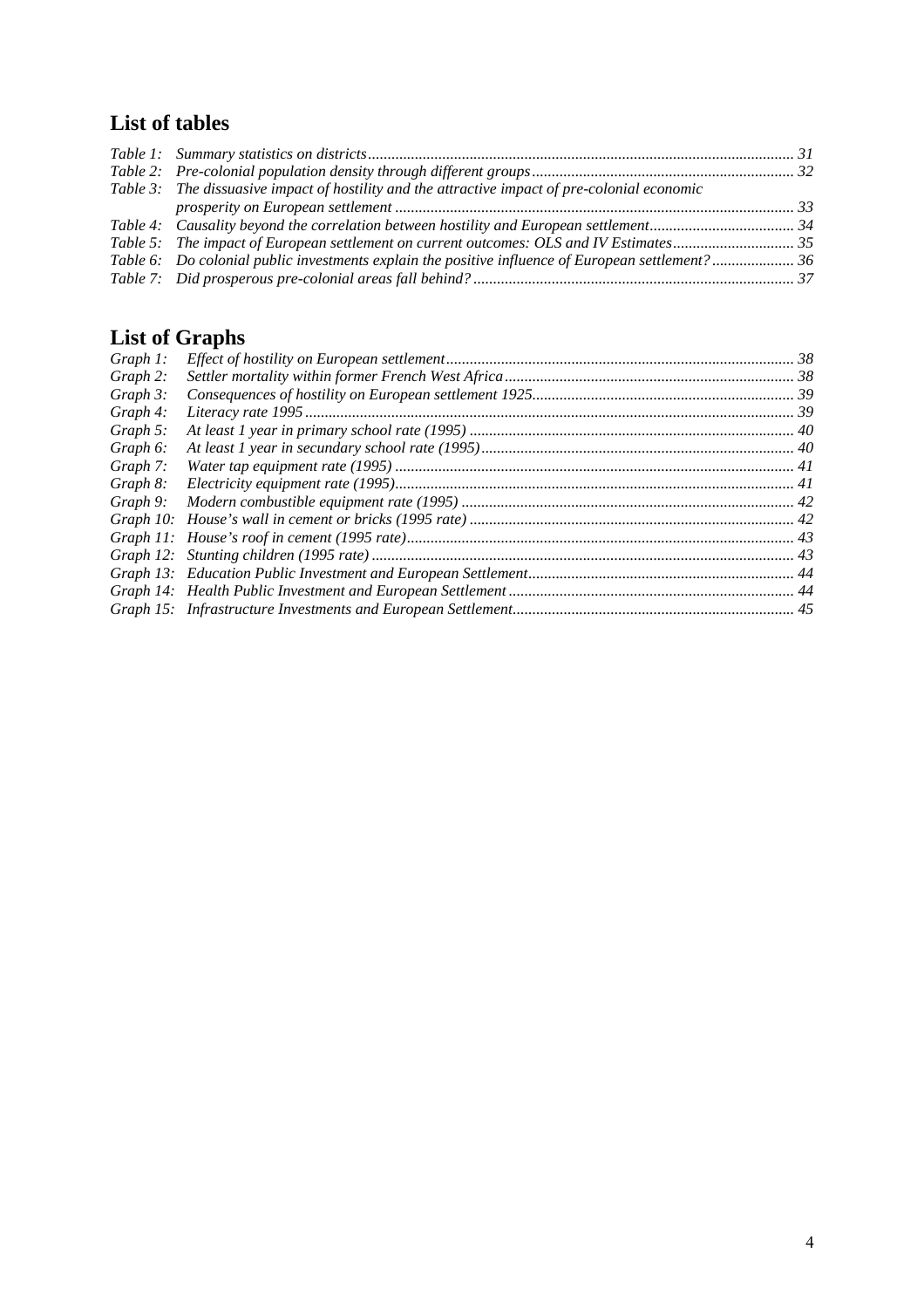#### **INTRODUCTION**

At the worldwide level, the former colonies that were relatively rich in 1500 are now relatively poor. This evidence has been documented by Acemoglu, Johnson and Robinson (2002) who point out what they call a "reversal of fortune". They explain this reversal by two separate features: first, Europeans were more likely to settle in regions that were previously poor because poor regions were sparsely populated and this enabled Europeans to settle in large numbers. Second, the impact of European settlement on development path has been positive through the introduction of institutions encouraging investments (Acemoglu, Johnson and Robinson (2001)). In regions that were not suitable for heavy settlement, Europeans set up "extractive states" with little protection of private property and little checks and balances against government expropriation. At the other extreme, in regions where many Europeans settled, the settlers replicated European institutions with strong emphasis on private property and checks against government power. The positive impact of colonialism on current performances has been also recently documented by Feyrer and Sacerdote (2007). This paper finds a causal positive relationship between the number of years spent as a European colony and current GDP per capita among islands that were colonized during the Age of Discovery. They argue that this positive relationship runs through the quality of government and the raise in human capital. Both papers therefore underline the positive role of settlement: the more settlers during colonial times, the better economic performances today. Yet there is still a debate on where this result comes from. Acemoglu, Johnson and Robinson (2001, 2002) focus on the positive impact of heavy settlement on institutions whereas Feyrer and Sacerdote also recognize the potential additional role of settlers on human capital through the introduction of formal schooling and the direct importation of human capital since settlers themselves represent the embodiment of human capital.

Even if European settlement exhibits a positive impact on colonies on average, the question of whether this relationship remains positive among 'extractive colonies' - where colonizers pursued a strategy of resources extraction has not been examined. Following Acemoglu, Johnson and Robinson (2001, 2002), Europeans set up bad institutions in these colonies because relative prosperous areas made extractive institutions more profitable for the colonizers, for example to force the native population to work in mines or plantations and to limit the benefit of the rent to a small portion of the society. This lead to a specific organization of the society with poor incentives for investment, insecure property rights, bad administration of justice, etc. One may therefore expect the regions where more Europeans settled within extractive colonies to have suffered more than regions where few Europeans settled from the introduction of those bad institutions; under the institutional hypothesis, the impact of European settlement on current prosperity within extractive colonies should be negative. Or, if the effect of European settlement runs through mechanisms such as human capital, one may expect the regions where more Europeans settled within extractive colonies to overhang those where few Europeans settled. To answer this question, this paper therefore focuses on former French West Africa, a federation of "extractive" colonies dominated by France from 1895 to 1960. My central finding is that European settlement remains a positive determinant of current performances: colonized areas that received more European settlers have better performances than colonized areas that received less Europeans settlers. I strongly claim that these results do not mean that colonization per se was a good experience, since I do not compare colonized versus non colonized areas<sup>2</sup>. This result only means that, *conditioned on being colonized,* the more settlers the better, even among extractive colonies. Nor does this finding refute the "institutional hypothesis" since settlers actually brought bad institutions, resulting in a relative loss for the extractive colonies compared to the "Neo-Europes" and potentially an absolute loss for extractive colonies on the whole. However, this paper highlights the positive role of settlers on human and physical capital and shows that the negative impact of bad institutions could be locally balanced by the positive impact of capital investment.

l 2 It is worth noting that the positive impact of European settlement on current performances holds within colonial areas, but does not imply that colonization per se had a positive impact on development: it is likely that no colonization at all would have produced better current performances on the whole.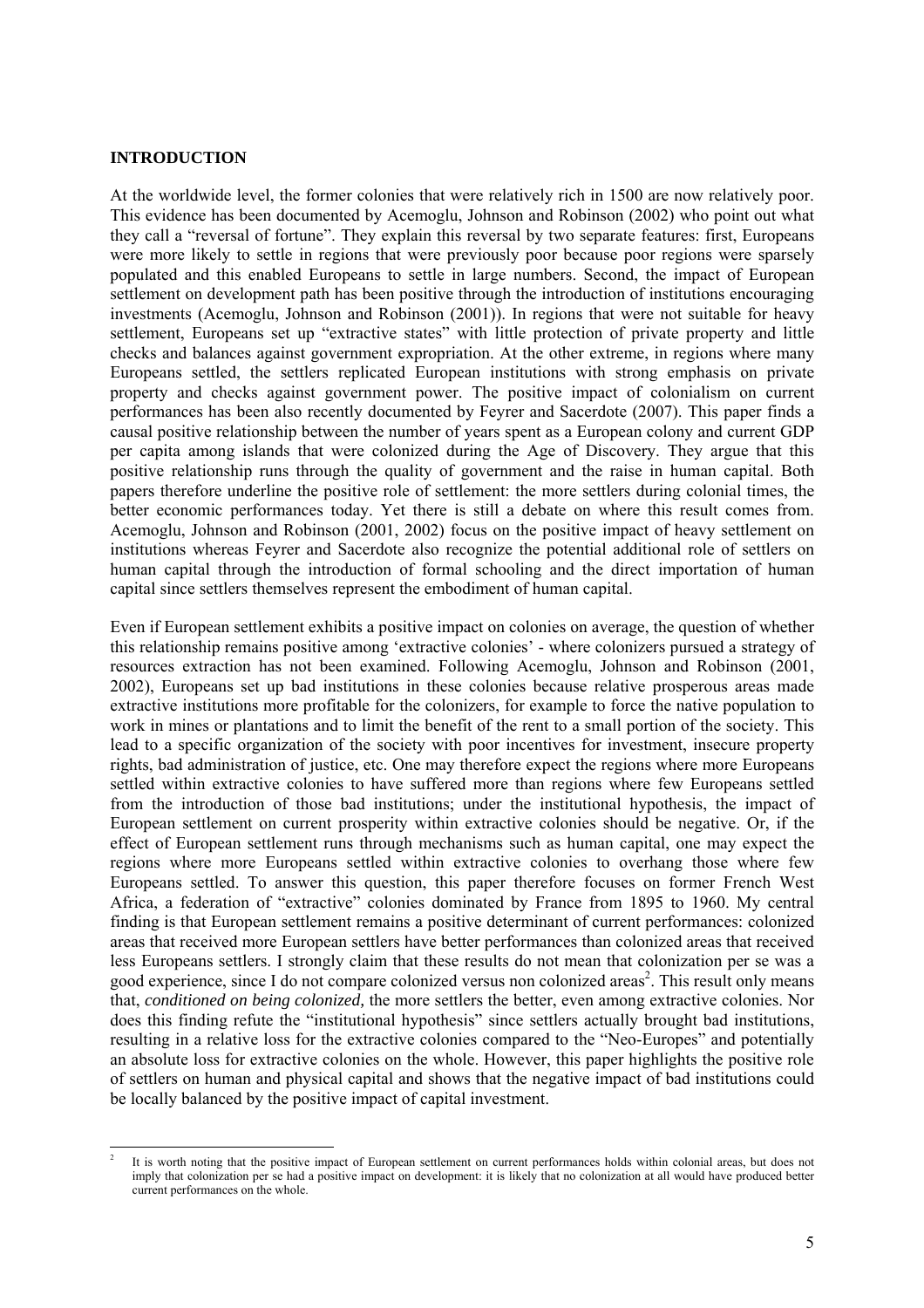This paper also investigates the question of the impact of colonization on the distribution of prosperity within former French West Africa. I document the fact that Europeans tended to settle in the most prosperous pre-colonial areas, which is consistent with the extractive policy pursued in the region. As a consequence, the general relationship between pre and post-colonial prosperity is positive. However, among West African areas that were relatively prosperous at the end of the nineteenth century, some are no longer more developed than the rest of the region today, for example the districts of Porto-Novo (Benin), Assinie (Ivory Coast), Dosso (Niger), Tivaouane and Casamance (Senegal), Mopti (Mali) or Bobo-Dioulasso (Upper Volta), among others. They lost their advantage while some poorer caught up with them: Cotonou, Abidjan, Niamey, Thies, Bamako, Ouagadougou... This paper shows that this reallocation of the leadership within former French West Africa is a consequence of the colonial experience. The reason is that some of the prosperous pre-colonial areas received less European settlers than others because they expressed more hostility towards colonial power in the early colonial times: refusal to apply colonial rules, to pay taxes, to enrol in forced labour and military recruits and to obey to administrators' commandments. As a result, the discriminated prosperous pre-colonial areas lost their relative advantage in the long run and other areas, less hostile towards colonial power, became the new leaders in the region.

From a methodological point of view, the first obvious difficulty in my empirical investigation is the lack of historical data. The paper uses a first-hand dataset that matches direct and precise historical data with current data at the district level. Colonial and pre-colonial data at the district level were collected by the author from historical archives in Paris and Dakar, whereas recent data come from (about) 1995 national household surveys. I matched both using the geographical coordinates of household locality and very precise maps of colonial districts. The second obvious issue is selection: why did Europeans settle intensely in certain areas? As Europeans were more likely to settle in economically more developed districts, the naïve estimates of the effect of European settlement on economic development might be upwardly biased. I pursue two strategies to better document the causal relationship between European settlement and current outcomes. First, I focus on a limited geographical area. To date, the macroeconomic literature on institutions and development has largely relied on cross-country regression evidence. Faced with the statistical challenge of isolating causal pathways, the use of cross-countries variables tends to derive instruments from persistent features of a country environment and limit their usefulness for studying institutional change (Pande and Udry, 2005). Following Banerjee & Iyer (2005) and Iyer (2005), this paper uses variations between infranational districts, which gives an advantage with regard to the identification of European settlement influence: former French West Africa is much more homogeneous with respect to pre-colonial and colonial context than all former colonies, in particular with respect to geography, anthropology, precolonial history, the coloniser identity and the period and length of colonial times. The observed controls therefore capture a much larger part of the variation between districts than they use to do between countries all over the world. Second, I pursue an instrumentation strategy to better understand the causal relationship between European settlement and current performances. The instrument is the hostility towards colonial power as expressed in the early colonial period after conquest (1906-1920) by any act of protest like strikes, riots, or religious movements, refusal to obey from the local chiefs, difficulties in collecting taxes or in recruiting civil servants or refusal to do coerced labour. These manifestations of hostility were likely to amputate most of the profitability of colonial activities. One issue is that hostility may proxy heterogeneity across districts directly correlated with current outcomes. As evidence shows, hostility actually tended to be higher in more prosperous and more socially and politically cohesive areas. But the evidence from African historians on hostile areas strongly supports the fact that hostility was also largely accidental. Conditionally to observable characteristics that capture most of the endogenous part of hostility, I therefore argue that hostility is a good instrument for European settlement. Furthermore, one may be reassured on the validity of my basic results by the fact that this strategy is likely to produce downwardly biased estimates of the effect of European settlement on current performances since there is clear evidence that the areas that tended to select into hostility towards colonial power were the most able to advance economically to modern age.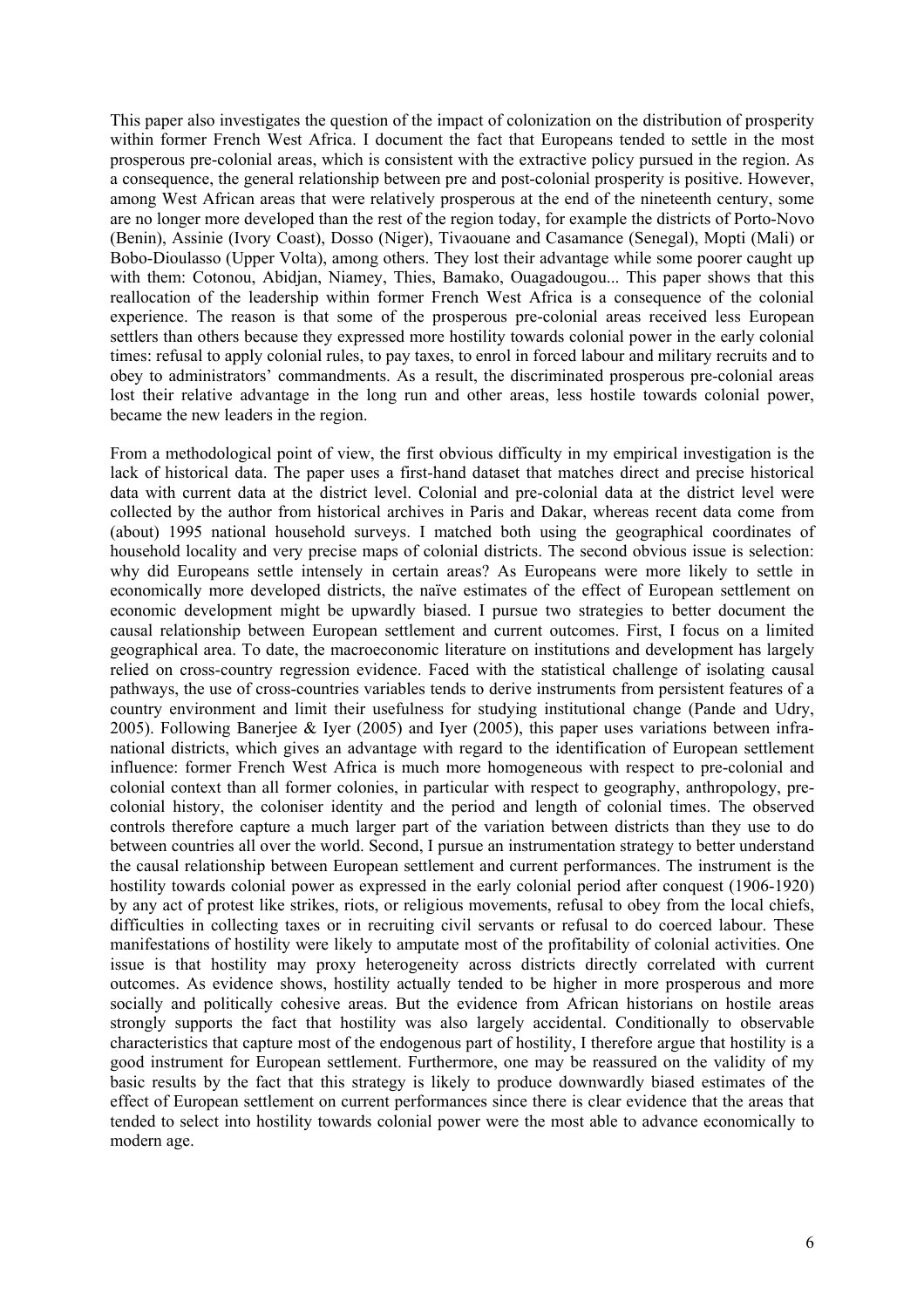This paper therefore shows first that European settlers preferred prosperous areas in West Africa, which is consistent with the extractive policy pursued in the region. European colonization thus tended to reinforce pre-colonial inequalities by settling in prosperous areas. Second, this preference towards prosperous areas was sometimes discouraged by hostility towards colonial power. Hostility actually dissuaded Europeans from settling. When hostility was really severe in a prosperous area, Europeans preferred to settle in a calm neighbor area even if it was less prosperous. Third, European settlement had a positive and persistent influence on current performances. Differences in hostility towards colonial power thus explain why some changes in the prosperity distribution occurred within former French West Africa. But the final result is that the distribution of prosperity within former French West Africa did not reverse. Changes affected only hostile areas and these areas did not become the poorest in the region, even if other areas caught up with them and sometimes overhung. With respect to the existing literature, this paper innovates in four ways. First, it highlights the role of the African attitude towards colonialism in colonization features. Second, the paper extends the positive role of European settlement within an "extractive strategy" area. Third, it disentangles between two main channels of the positive role of European settlement, institutions and (human and physical) capital. Fourth, the paper documents the evolution of prosperity distribution within former French West Africa since 1900.

The paper is structured as follows. Section 1 provides a description of the pre-colonial context. Sections 2 analyses the determinants of European settlement during colonial times. Section 3 measures the impact of European settlement on current performances. Section 4 explores some explanations of the positive impact of European settlement on current performances. Section 5 documents the change in prosperity distribution within former French West Africa. Section 6 concludes.

## **1 THE PRE-COLONIAL CONTEXT**

Information on the pre-colonial context is crucial to examine the evolution of prosperity distribution since 1900. I will particularly focus on economic prosperity, but political and geographical factors are also helpful to capture the different aspects of the pre-colonial context. The main issue is the lack of data for such early times, which is far more problematic at the district level than at the national level. This section therefore review evidence from African historians and describes the data used to capture pre-colonial district differences. All data are original ones.

# **1.1 Pre-colonial economic prosperity**

At the end of the nineteenth century, French West Africa was a vast territory of 4 800 000 km<sup>2</sup> populated by a scarce population of around 12 000 000 people<sup>3</sup>. Population density was therefore very low  $(2.5 \text{ people per km}^2)$ . West Africa was mostly a rural area. Towns were scarce and small: colonial censuses<sup>4</sup> in the 1900s report that the five biggest towns were Saint-Louis (about 24 000 habitants), Dakar (18 400), Rufisque (12 500), Conakry (8 200) and Cotonou (4 400). Most people in West Africa were thus farmers. As documented in Curtin (1978), fishing along the coast and rivers was an intensive and specialized occupation. Dry-season hunting was a major source of meat in savanna and forest alike. People mined rock salt in the Sahara and evaporated sea salt along the coast. Iron was found almost everywhere in West Africa, but some regions with the best ore became iron centres and sold their iron to other regions less well endowed. Still other regions concentrated on cotton and cotton textiles or on sheep breeding and woollen cloth.

As a result, regular patterns of internal trade helped to exchange the surplus of one region with others. The vegetation zones stretching east and west encouraged extensive north-south trade. Trade in turn

l 3 I calculated the French West African population about 1910 using the censuses made by French districts' administrators between 1906 and 1912. These censuses are available at the Archives Nationales, Paris, Fonds Afrique Occidentale Française, série G, sous-série 22. 4

Paris, Archives Nationales, Fonds Afrique Occidentale Française, série G, sous-série 22.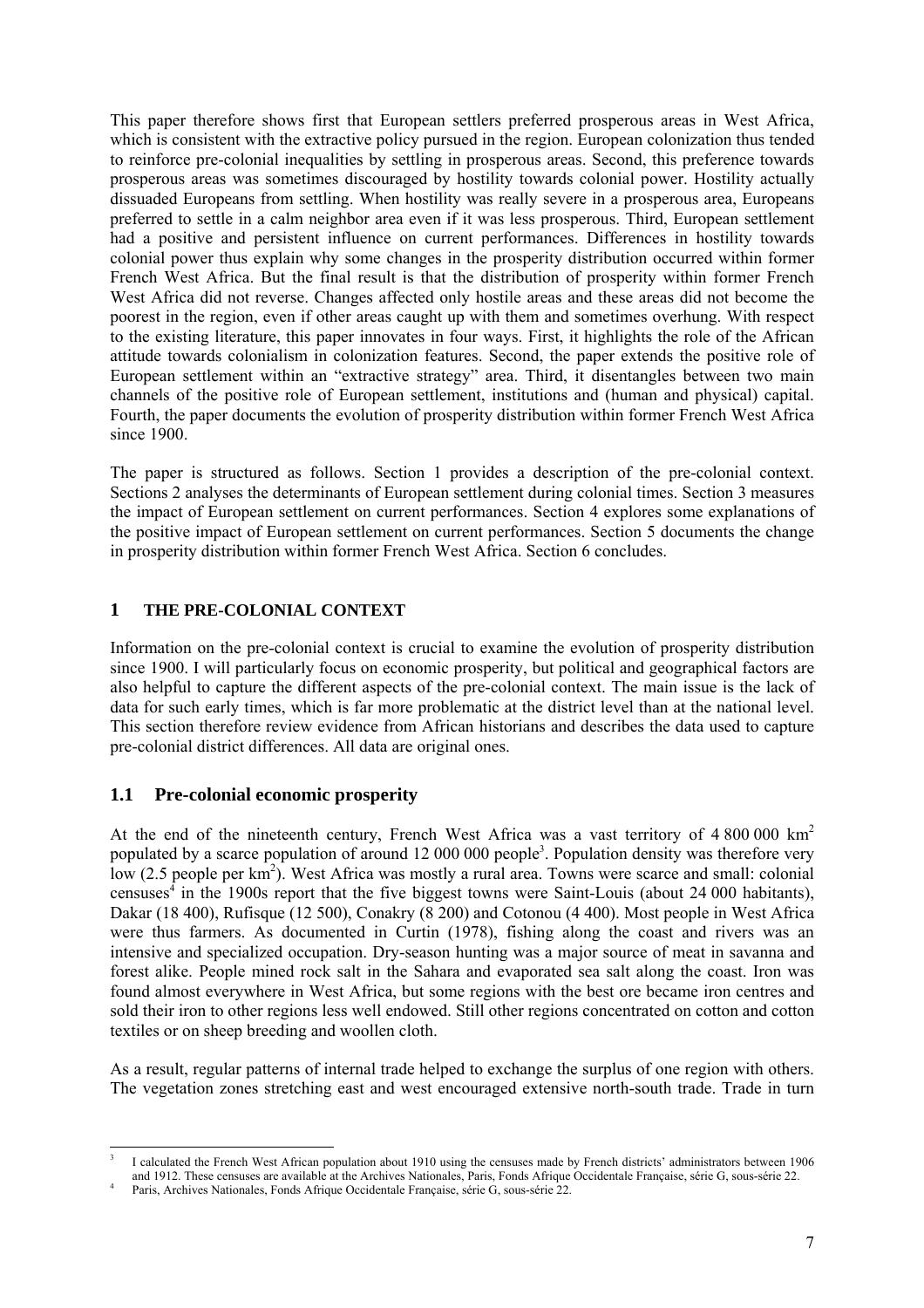encouraged the growth of small towns, some near the desert-edge to profit from trans-Saharan trade, like Tombouktou, Agadez, Gao and Oualata, others well back from the desert, like Jenne, Bobo-Dioulasso, Kankan and Borgou, located to profit from the transit along commercial routes between the savanna and the forest. Curtin (1995, p.325) writes that in the nineteenth century "internal trade was still far more important than trade with the world overseas, as it had been in the period of slave trade". For most of sub-Saharan Africa, overseas trade was only a small fraction of total trade. Curtin reports that the nineteenth-century kola nut trade from Asante to the savanna country increased even more in value than did the palm oil exports from the Gold Coast. Islam was the religion of commerce and it was strong in ethnic groups with commercial calling like Juula.

Regarding overseas trade however, coastal West Africa, as Central Africa, had a longer and more intense experience of maritime trade than any other part of sub-Saharan Africa. Legitimate trade had replaced the slave trade in importance at the end of the nineteenth century. But the new exports came from particular regions that "were not the same regions that had profited from the slave trade" (Curtin (1995, p.326)). He continues: "With the winding down of the trade in slaves, the new "legitimate" trade was not merely a substitution of the old; it shifted the centres of wealth and power. Those who had benefit from slave trade lost out, and new wealth to those who could supply gum-Senegal, palmoil or peanuts". An important difference with slave trade was also that the payoff for the non-slave trade went in part to merchants, but also to producers who took a share.

The question is how to measure these pre-colonial economic patterns. The main variable that I use to capture economic prosperity is the density of population. As documented by Malthus (1798) and Bairoch (1988), only prosperous areas could support high population densities. From a Malthusian point of view, more natural resources and agrarian prosperity is necessary to maintain a higher population density. This measure is therefore more appropriate in the case of rural societies like precolonial West Africa than in modern industrialised societies where the agricultural factor is no longer so much crucial. I thus collected data on local population from colonial censuses and land area from colonial maps at the district level and calculate population density by dividing total population by land area<sup>5</sup>. The earliest measure I can use is the population density in 1910, a few years after the beginning of the effective French colonial occupation. Map 1 reports the distribution of population density in 1910. The most densely populated areas were the South of current Benin, the Mossi land in current Upper-Volta, the Wolof region in the Western part of current Senegal and the Fuuta Jaalo in Central-West Guinea.

But population density does not capture the relative prosperity of southern Saharan belt areas because these areas are located at the desert-edge so they are arid and sparsely populated, but during the nineteenth century they profited from a dynamic trans-Saharan trade and were well-known to be relatively prosperous. It was under Mali that the great cities of the Niger bend prospered, with Gao, Jenne and Timbuktu in particular becoming known across Europe for its great wealth. Important trading centers in southern West Africa developed at the transitional zone between the forest and the savanna like Bondoukou (in present-day Ivory Coast). Western trade routes continued to be important, with Ouadane, Oualata and Chinguetti being the major trade centres in what is now Mauritania, while the Tuareg towns of Assodé and later Agadez grew around a more easterly route in what is now Niger<sup>6</sup>. The population density is thus not sufficient to capture differences in prosperity within West Africa. I therefore include a dummy for desert-edge areas in my econometric framework in order to take into account this specificity as regard to population density.

 $\overline{a}$ 

<sup>5</sup> It is more usual to divide total population by arable area but there are two reasons why I do not use arable area: i) a methodological reason which is that some districts are completely in the desert so their arable land is zero and ii) a pragmatic reason which is that except for the desert-edge districts arable land and total land are equal: our measure of land area excludes inland water and FAO data shows that the total rest of the land is arable (the map is available on http://www.fao.org/farmingsystems/FarmingMaps/SSA/12/AL/map/m10000.html). Using total land or arable land therefore does not change anything except for the desert-edge areas.

These information come from a comprehensive and detailed article on the trans-Saharan trade written by the historian Pekka Masonen which can be read at: http://www.hf-fak.uib.no/institutter/smi/paj/Masonen.html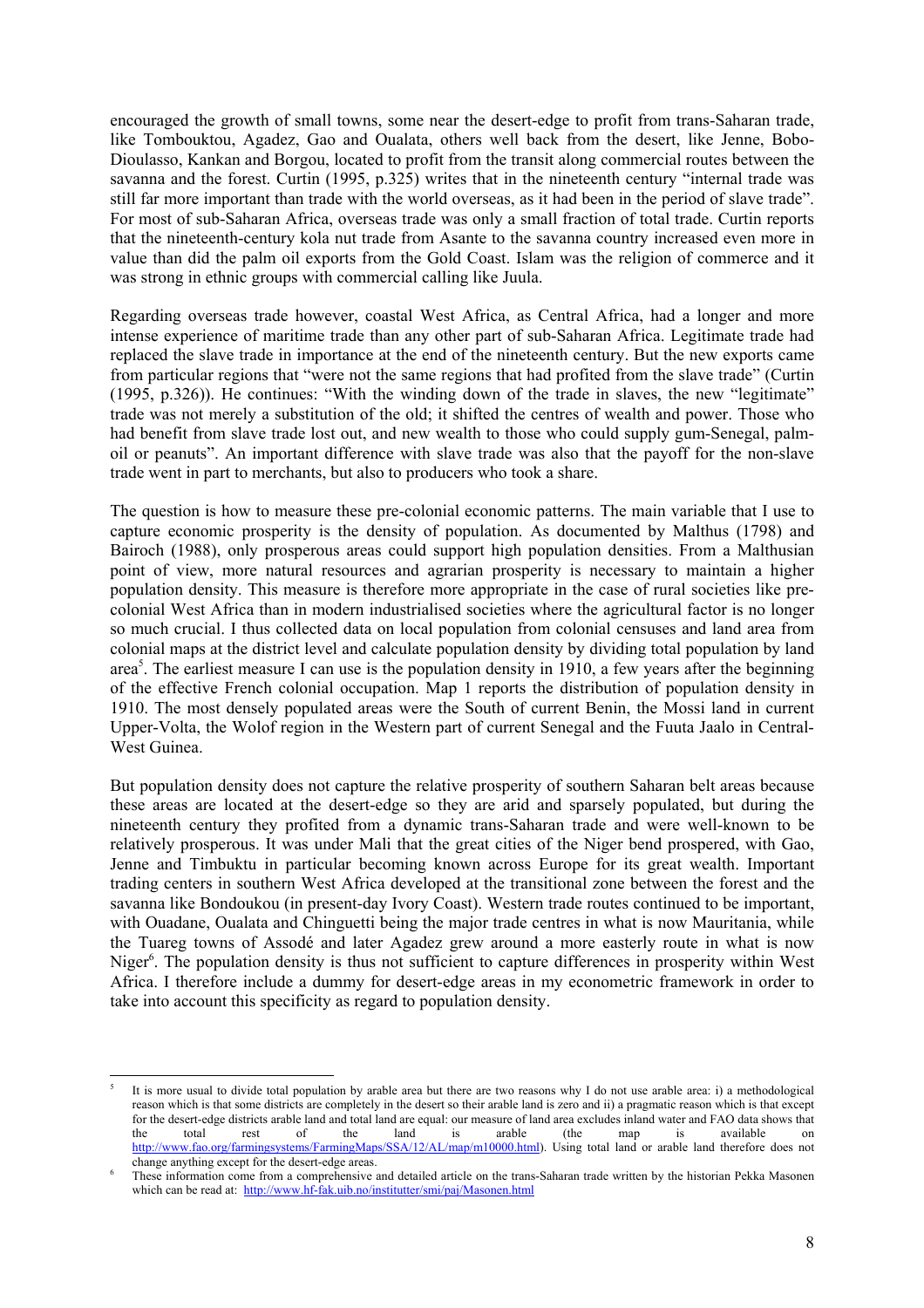Finally, even if the relative importance of overseas trade with respect to internal trade was not so important at the regional level, exports toward European countries accelerated the pace of economic development especially in the coastal trade counters. Since the trade counters concentrated many economic activities, many African people and also attracted many Europeans, they are to be considered as specific in my empirical framework. I will therefore include a dummy for the presence of a European trade counters in the district to capture this particular feature of the distribution of economic prosperity within what will become French West Africa.

## **1.2 Pre-colonial political structures**

The West African political context changed before the colonial period because of what Curtin calls a "religious revolution". Revolutionaries who claimed a religious motive had been important since the seventeenth century from the middle Senegal to the highlands of Fuuta Jaalo. Before, Islam had been gaining gradually throughout Western Sudan, but its gains had come as pockets of adherents, not a broad expansion across the countryside. From 1780 to 1880, preachers and moral leaders often called for jihad resulting in a substitution of new rulers for old and new large states for the former small states, and a substantial spread of Islam as a religion (Sellier (2003)). Many West African states are therefore officially related to Islam.

Pre-colonial political structures were obviously various but they can be reasonably classified in three categories. At one extreme, full-time rulers claimed authority over every individual within a define territory. These were clearly states, also called kingdoms or empires. At the other, authority was so dispersed that no rulers could be identified. Stateless societies could work in many different ways, but the key building block was usually the lineage. That is why African anthropologists often call them "lineage-based societies". They are also called "decentralized societies", "segmentary societies" or "autonomous local systems" (Murdock (1967), Barrett (1968), Mitchell and Paden (1989), Morrison (1989)). State and stateless societies have existed side by side over nearly two millennia "without stateless people feeling a need to copy the institutions of their more organized neighbours" (Curtin (1995)). Between these two extremes cases, those African anthropologists identify a third category which corresponds to chiefdoms and city-states, which were smaller political units than the kingdoms. They also claim that political structure should not be assimilated with the size of society: some African states were very small and some stateless societies were very large.

In this paper, I follow African anthropologists or economists which already worked on this topic (Morrison, Mitchell and Paden (1989), Murdock (1967), Barrett (1968), Englebert (2000)) and distinguish three pre-colonial political statuses: kingdoms or empires, chiefdoms and completely amorphous areas. Yet I do not use the index of state-like nature of pre-colonial systems used in Englebert (2000) because this index is at the national level. As I need more precise information at the district level, I use evidence from African historians (Boahen (1989), Bouche (1991), Coquery-Vidrovitch & Moniot (1993), Ki-Zerbo (1978)). There is a strong consensus from these historian sources on the location of pre-colonial kingdoms, chiefdoms and amorphous areas so it was not so difficult to construct a dummy for each of these three categories. Completely amorphous areas correspond to a total absence of political authority, also called "lineage-based societies" in Englebert (2000) or "segmentary systems" in Murdock (1967). These amorphous areas were located in forest Guinea (Toma and Guerze), in South-Western Ivorian forest (Krou), in Casamance at the South-West of Senegal and in Atakora at the North-West of Benin (Somba). Kingdoms correspond to large areas with political control concentrated in the hands of a few people, with an ability to collect revenue and tribute, usually through the control of trade, and to control an army to defend. Appendix 1 shows the corresponding districts, the name of the related pre-colonial kingdom and the historian sources that allow me to construct these data. Approximately half of the colonial districts were parts of pre-colonial kingdoms and 13 colonial districts were parts of completely amorphous pre-colonial areas. Table 2 shows that pre-colonial well-structured kingdoms had significantly higher population densities than the rest of the region. In other words, political development and economic prosperity were positively correlated, which is consistent with Stevenson's view of higher population densities in traditional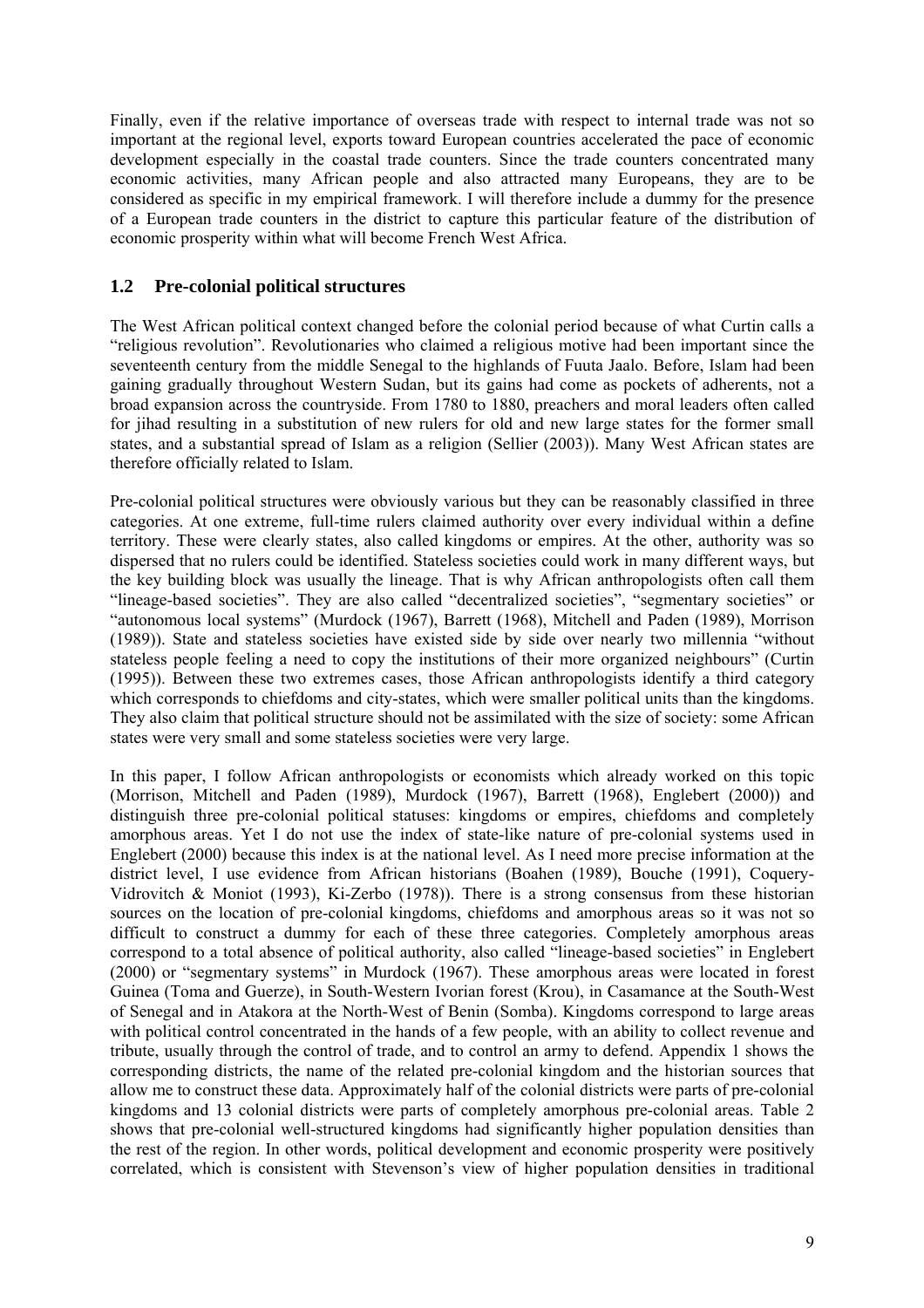states in sub-Saharan Africa and lower ones in the non-states regions (Stevenson (1968)). This can be explained because stateless societies had several problems: warfare for a large scale called for military command and permanent officials, traders needed a way to protect goods for transit, a system of law allowing aliens to come and go in peace, make it easy to borrow and to collect debts. This could be offered only by permanent officials and central direction. A reverse causation is also plausible: densely populated areas were likely to coincide with a higher division of labour which probably requires a higher level of political organization than extensive labour organization.

# **1.3 Geography**

West Africa is like a peninsula attached to the mass of sub-Saharan Africa at the Cameroon mountains and stretching westward between the gulf of Guinea and the Sahara. It is one those longitudinal layers of climate and vegetation zones with orderly progression from north to south. Beginning with the Sahara, the sequence is desert, savanna, forest. Geographers discriminate carefully between the vegetation and climatic subdivisions within each of these zones. Tropical rain forest can be imagined as steaming jungle, and some of it is, but people can change that, and the forest zone today supports some of the densest agricultural populations in Africa as has done for centuries. A physical explanation for differing natural vegetation is the difference in annual rainfall. Differences in climate can therefore be captured by differences in latitude, longitude and rainfalls. In West Africa, it varies from 160 inches at a few places along the coast to less than fifteen inches at the edge of the desert. Crops that need more rain or longer growing season can only be grown further south.

Another factor explaining differences in natural circumstances is rivers. Certain north-flowing rivers like the Senegal and the Upper Niger provide a kind of safety valve. These rivers overflow their banks and carry both silt and moisture to the surrounding fields. Crops are planted on the wet fields as the water recedes and grow during the early dry season. I therefore constructed a dummy for the presence of navigable river. Since altitude is also an important determinant of disease environment, I include for each district the altitude of its main town. Finally, access to sea is a strong determinant of economic potentialities (exports, salt production, fishing along the coast). I therefore include a dummy for coastal districts. Please refer to Appendix 1 for more detail on data sources.

#### **2 COLONIAL EXPERIENCE AND EUROPEAN SETTLEMENT**

# **2.1 French political control on West Africa**

The decade of the 1880s was a major turning point in African history. It brought most of the continent rapidly and brutally into the colonial period. But the colonial conquest was far more slow-acting than usually presented: military expansion began actually in 1854 and almost achieved at the beginning of the twentieth century only. Moreover, military pacification was still active until 1929, especially in desert-edge areas but not only. The French military push began in 1854 from the Senegalese coasts to the upper Senegal, driven by the famous General Faidherbe. A first military column went from the Senegalese coasts eastbound and arrived in the late 1850s at the west side of current Mali (Kayes, Satadougou). A second military expansion was engaged during the 1850s northbound to current Mauritania. A third military expansion took place along the Guinean coasts (Conakry, Boffa, Boke, Forecariah). South Dahomey was then the only new expansion of the 1860s. No new expansion occurred during the 1870s. Until 1880, colonial military push was thus limited to coastal incursions. The process amplified in the 1880s with a west-to-east progress from Senegal to the northern Gold Coast, joined by south-to-north incursions from coastal posts in Ivory Coast. In the 1890s, a last military column progressed west-to-east from the south-east side of current Mali as far as Lake Tchad, joined by a column progressing south-to-north from Dahomey.

Paper annexation, however, was only the framework for French West colonial Africa. The reality drew far more heavily on the actual process of conquest. French West Africa was officially created in 1895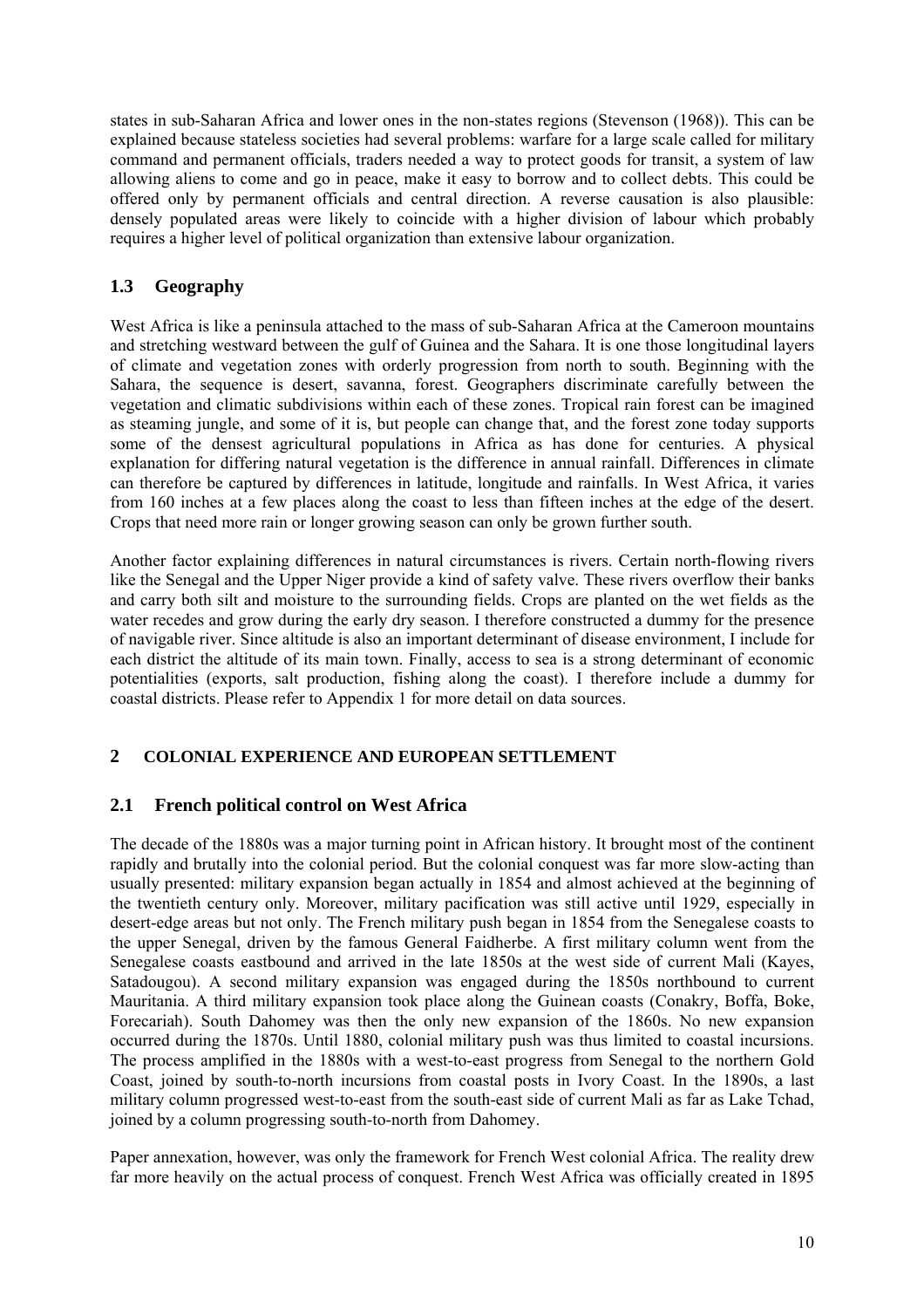and abolished in 1960. Despite a military control on the major part of the territory around 1900, there were no sensitive all-day life modifications for local people before 1900-1910 except in few coastal localities. Local chiefs' prerogatives in particular were in general still intact, their military obedience being materialised by friendship treaties only. Yet hostile chiefs suffered from French military repression: French military forces defeated and killed Lat Joor of Kajoor in 1886, pursued Mamadu Lamin to his death in 1887, exiled Samori Ture to Gabon in 1898 where he died two years later, among others (Ki-Zerbo (1972)). The physical occupation of the whole territory was thus not yet effective when French West Africa was officially created. French West Africa was a federation of colonies and a federal government was created in 1904. Colonial administrative reports give evidence that the effective direct administration of the large and populous territories began in the first decade of the twentieth century, as civil administrators progressively replaced military forces. The colonial occupation has therefore been effective in the major part of the territory from approximately 1910 to 1960.

#### **2.2 The attractive effect of economic prosperity on European settlement**

District-level data on European settlers comes from colonial censuses and was collected on my own. The number of European settlers was globally very low as in almost all extractive colonies in Africa, India and Asia (Mc Evedy & Jones (1975), Curtin (1995, p. 435)). The African colonies where the proportion of Europeans exceeded 1% are Southern and South-Central Africa, Angola and the Maghreb (Acemoglu, Johnson and Robinson (2001)). In 1910, there was a total of 7,610 Europeans living in French West Africa, which progressively increased to 13,239 in 1925 and 53,087 in 1950<sup>7</sup>. Europeans represented 0.6‰ of French West African population in 1910, 1‰ in 1925 and 3‰ in 1950. At the district level, which is my statistical unit in this paper, the average number of European settlers grew up from 68 in 1910 to 118 in 1925 and 525 in 1950. But these figures mask a huge heterogeneity across districts which can be appreciated by the gap between the average number of European settlers per district and the median one: half of the districts had less than 16 settlers in 1910, 23 in 1925 and 86 in 1950. They represented on average 2‰ of districts population in 1910, 3‰ in 1925 and 4‰ in 1950.

What explains differences in European settlement? From a theoretical point of view, we could expect Europeans to prefer pre-colonial prosperous areas. The colonial strategy was actually extraction. Profitability of extraction was likely to be higher in prosperous areas because dense population provided a supply of labour that could be forced to work in plantations and public works (Acemoglu, Johnson and Robinson (2002)). Moreover, extractive strategy was also more profitable in prosperous areas because there were simply more resources to be extracted (Acemoglu, Johnson and Robinson (2002)). Curtin (1995, p. 447) writes that "European capital was invested where exploitable resources promised the most extractive returns". Agriculture was the main activity for most of West Africa, and economic development meant agricultural development, which implied new crops and new techniques to increase total yields. Planners were likely to pursue policies to increase yields that could be channelled into exports: take land from the Africans, bring in European managers, and set up plantations using African labor (Curtin 1995, p. 450). Export crops like peanuts or cocoa have developed rapidly since the end of the nineteenth century. Infrastructures had to be built to move crops to the river ports or to the coast. All these economic patterns demanded labour and resource endowments. In spite of directed development schemes, African farmers did most of the work. Europeans were therefore expected to settle in densely populated areas as well as in trading posts for export activities. The situation of Equatorial Africa was a bit different because Europeans developed mining activities in areas that could be sparsely developed, depending on mining resources discovery. But colonial extraction in West Africa focused on agriculture (there was only very little mining extraction on the French part of West Africa) and was therefore likely to take place in pre-colonial densely populated areas.

l 7 Actually this is not the exact number of Europeans in 1950 since I used censuses from 1947 to 1953 to compute this figure, depending on data availability at the colony level.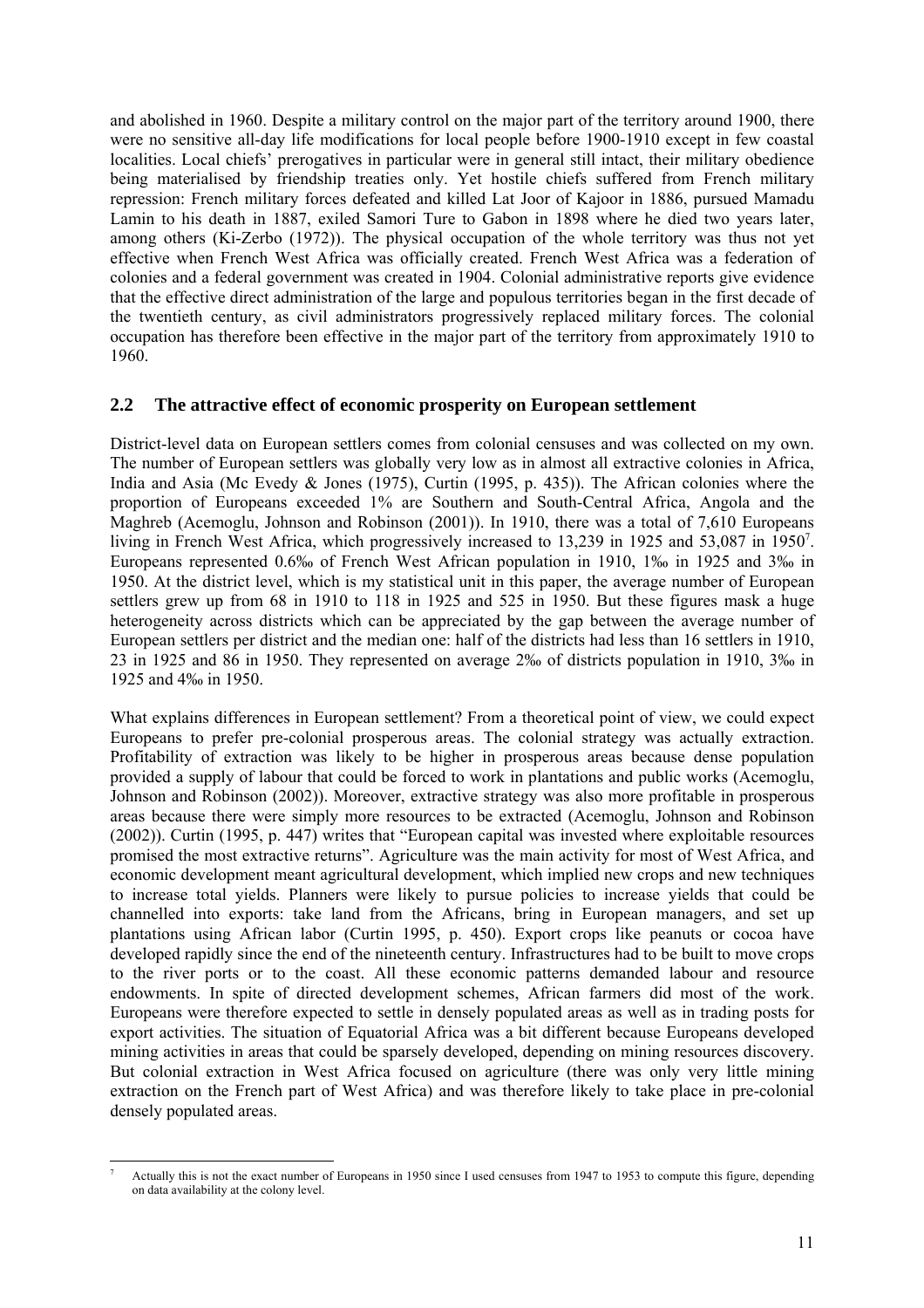#### **2.3 The disturbing role of politics**

The relationship between political pre-colonial organisation and European settlement could potentially be both positive and negative. On the one hand, well-structured societies could have attracted European settlers by providing them an existing system of tax, an administration, and also a tribute to rely on. Following the results of Nicola Gennaioli & Ilia Rainer (2007), the profitability of European investments could be higher in state rather than in stateless societies by increasing the accountability of local chiefs. The problem with stateless societies was actually that they had no one in authority to discipline local population, whereas in state societies collaboration of local chiefs could accelerate the implementation of colonial rule. Resistance could also be high in stateless societies: they have no one in authority capable of surrendering for the entire group. The French had actually to force the surrender of each individual kinship segment. But on the other hand, existing African authorities in politically well-organized societies were more likely to interfere with colonial extraction. The number of European administrators was very small in relation to the huge African territories they governed. Despite European military superiority, Africans were however capable to resist, especially in socially coherent and well-organized societies. Curtin (1995, p. 514) says that "(primary resistance) was usually organized by the pre-colonial states". Acts of protest, like strikes, riots or religious movements were likely to be stronger in societies that have good properties for "collective action", broadly political, cultural, ethnic or religious homogeneity. Curtin (1995, p. 515) writes for instance that "a common religion was one source of unity (…) colonial officials therefore paid careful attention to Islam as a potentially unifying force". In conclusion, well-structured societies could have presented some advantages for colonial authority potentially compensated by some disadvantages, depending of their relative degree of resistance and obedience to colonial rules. African hostility towards colonial power could thus have been an important determinant of the profitability of colonial extraction and therefore of European settlement.

To test this empirically, I collected data on the African attitude towards French power and especially hostility at the district level. Data come from the political annual reports<sup>8</sup> written by the districts administrators to the Governor. These reports aimed to inform the Governor on the political climate in each district of the colony. The districts administrators therefore told every political event that occurred in their district during the year: good or bad spirit of the population, riots, opposition from the local chiefs, difficulties in collecting taxes or in recruiting civil servants, refuse to do coerced labour etc.  $I^9$  read every report for years ending by "3", "6" and "9" from 1906 to 1956, and coded political events expressing hostility towards colonial power. These events could involve different actors: local chiefs, isolated individuals, small groups, major groups or the whole district population. They could also be of different degrees of importance. First, I classified an expression of hostility as of minor importance when it did not put the colonial authority under threat, for example when the administrator judged a local chief as "apathetic", "dormant" or "ignorant" - which in general meant that the chief was not very enthusiastic to collaborate with the colonial administration – or when there was a clash between an isolated individual and the colonial power if the attitude of this individual does not reflect the general spirit of any group of people in the district. Second, I classified an expression of hostility as of moderate importance when it clearly showed the determination to jeopardize the colonial power but did not necessitate any violent intervention from the French administration: for example a clash with a significant group in the district without military repression, people running away to escape tax collection or the activism of religious movements. Third, I classified an expression of hostility as of severe importance when it clearly showed the determination to jeopardize the colonial power and necessitated a violent intervention from the French administration: for example a military repression of a riot, the destitution of a local chief, the dispatching of policemen to force people to pay taxes or enrol in coerced labour, or the intervention of justice to punish some rebellious people.

l 8 Paris, National Archives, Fonds Afrique Occidentale Française, série G, sous-série 2. 9

Angélique Roblin also provided excellent assistance for these data collection.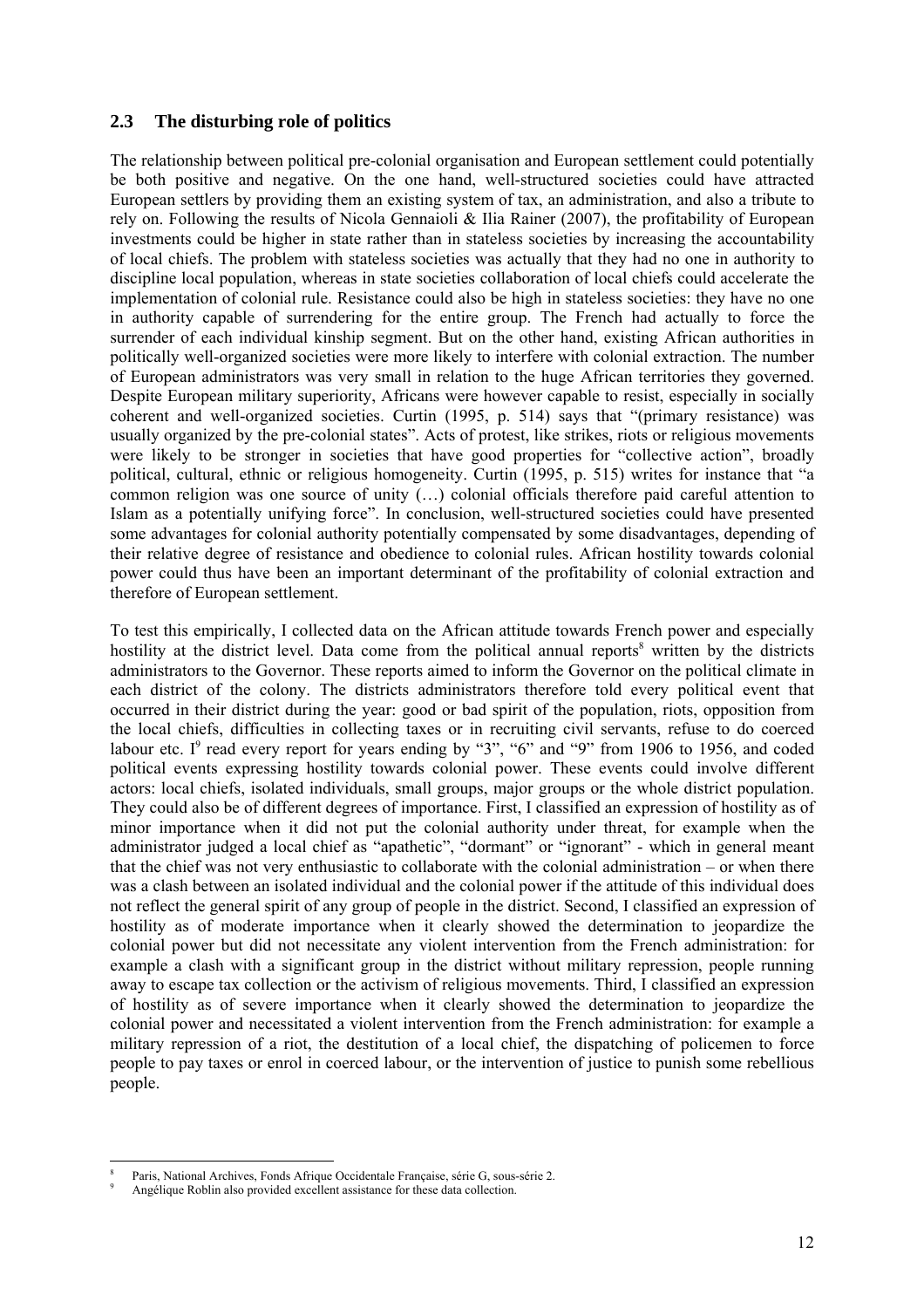To construct a relevant measure of hostility, I focus on the period 1906-1920. What interests me is actually the hostility that might dissuade Europeans from settling. Before 1906, there were no political reports because there was no effective direct administration of the large and populous territories, as explained above (p.11). I thus do not take into account what historian call the "primary resistance", which was the initial military resistance to the colonial conquest. This period of military conquest was actually a "diplomatic" period of paper annexation and friendship treaties. Almost only militaries were present in French West Africa, and only for conquest purpose. The arrival of European settlers began at the end of the military pacification, contemporaneously with the implantation of an administrative structure. After 1920, the expressions of hostility declined and were not so determining for settlers who were influenced by the location of their predecessors. As I show in Huillery (2007), there was an important path-dependent feature in the colonial era and the early colonial times were particularly crucial for the later ones. After 1945 French administrators faced to a new kind of hostility called "modern nationalism" by historians, which was borrowed from the West by the local western-educated elite with the goal of taking over the colonial state after World War II. This new resistance does not really much matter for this paper because it took place mostly in capitals and favoured areas at the end of colonial era (1945-1960) and did not influenced the primary location of European settlers. What interests me is thus the "third type of African resistance" (Curtin (1995, p. 514), Rioux (2007, p. 668)): the resistance through refusal to obey, to pay taxes, to do coerced labour and to enrol in police forces, which affected directly the profitability of colonial activities and was likely to influence European settlement at the beginning of colonial period.

I use three indicators of hostility: the first indicator (H1) equals to the occurrence rate of events expressing hostility over 1906-1920, that is the number of years for which at least one event expressing hostility was reported in the political annual report as a percentage of the total number of observations over 1906-1920. The second indicator (H2) equals to the occurrence rate of only severe events expressing hostility. The third indicator (H3) equals to the average annual number of severe events expressing hostility. The difference between H1 and the two others is that the two others focus on severe events only. H2 and H3 are thus less dependent from the variations in the narrative profusion of districts administrators and they discriminate between lightly and severely hostile areas. The difference between H2 and H3 is that H3 discriminate areas according to the annual number of events expressing hostility. Hostility could actually express only once a year but also twice or more. H3 thus takes into account another dimension of severity which is the number of expressions.

To make this completely clear, let me give an example. Take three districts A, B and C and two years T and T+1. The following table reports the number of events expressing hostility regarding their degree of importance and the resulting values of H1, H2 and H3 over  $(T, T+1)$ .

|       | Minor    |     |  |
|-------|----------|-----|--|
|       | Moderate |     |  |
|       | Severe   |     |  |
|       | Minor    |     |  |
| $T+1$ | Moderate |     |  |
|       | Severe   |     |  |
|       |          |     |  |
|       | H1       |     |  |
|       | H2       | U.S |  |
|       | H3       |     |  |

**Measures of hostility: Examples** 

The correlations between these three indicators are very large, 0.80 between H1 and H3, 0.92 between H1 and H2, and 0.87 between H2 and H3. The obtained thereafter results do actually not depend on which indicator is used. Table 1 shows that hostility was a major issue according to the annual political reports: on average, the occurrence rate of events expressing hostility (H1) is 0.49, what means that on average districts experienced hostility every two years. The vast majority of these events was severe since the occurrence rate of severe events (H2) is 0.43. Finally, taking into account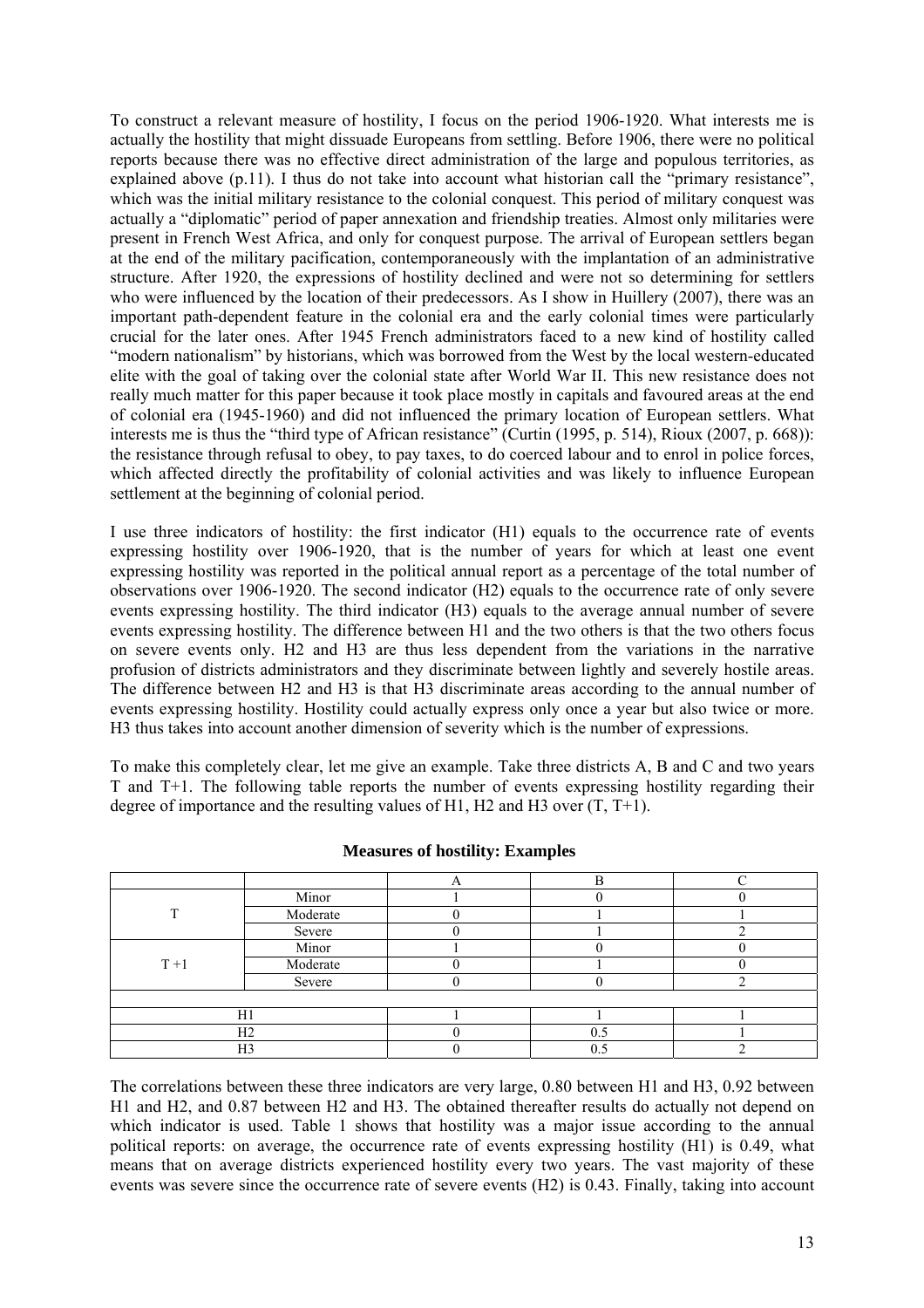the number of hostility expressions within a year (H3), districts experienced on average 1.03 severe events per year. The variations are large since some districts experienced no hostility at all whereas others experienced hostility every year with on average more than 4 severe events per year. Map 3 shows the distribution of hostility within former French West Africa. Districts administrators assigned an important part of their reports to problems related to hostility since consequences for the all-day life and management of the districts were sensitive: bad spirit of the population, riots or opposition from the local chiefs prevented administrators to implement colonial rules and projects. The participation of local people was necessary for many colonial public or private activities like plantations or public works. Moreover, difficulties in collecting taxes or in recruiting civil servants directly affected the material resources of the colonial administration. Hostility was therefore a crucial issue for the colonial power.

#### **2.4 Evidence on the determinants of European settlement**

I test empirically this expected correlation between European settlement, pre-colonial economic prosperity and hostility by running ordinary least squares regressions of the form:

(1) 
$$
E_i = \alpha + \delta H_i + P_i \gamma + S_i \mu + X_i \lambda + \varepsilon_i
$$

where  $E_i$  is the share of Europeans in district *i* population in 1925,  $H_i$  is the measure of hostility in district *i* over 1906-1920, P<sub>i</sub> a set of proxies for pre-colonial economic prosperity in district *i*, S<sub>i</sub> a set of proxies for pre-colonial political status of district *i* and Xi a set of geographical controls variables. My coefficients of interest are  $\delta$  and  $\gamma$ .  $\delta$  represents the dissuasive effect of hostility on European settlement and  $\gamma$  the direct effect of pre-colonial economic prosperity net of its correlation with hostility. Note that Dakar and Saint-Louis are excluded from the sample because of the lack of data on political climate in these two specific districts<sup>10</sup>.

Table 3, panel A shows that the dissuasive impact of hostility was large and significant: One additional severe event expressing hostility per year reduced the number of European per 1 000 inhabitants in 1925 by one. The size of this effect is important since the number of Europeans per 1 000 inhabitants in 1925 was 2.711. One severe event expressing hostility per year equals exactly the mean and the standard deviation of H3.

In order to precise the negative influence of hostility, I also examine whether hostility discriminated more rich areas than poor areas. The effect of hostility could actually be different along the distribution of pre-colonial prosperity. To test such a difference, I include the interaction term between hostility and economic prosperity in the regression:

(2) 
$$
E_i = \alpha + \delta H_i + P_i \gamma + H_i^* P_i \gamma + S_i \mu + X_i \lambda + \varepsilon_i
$$

where  $E_i$  is the share of Europeans in district *i* population in 1925,  $H_i$  is the measure of hostility in district *i* over 1906-1920,  $P_i$  a set of proxies for pre-colonial economic prosperity in district *i*,  $H_i^*P_i$  is the product of hostility with proxies for pre-colonial economic prosperity,  $S_i$  a set of proxies for precolonial political status of district *i* and Xi a set of geographical controls variables. My coefficients of interest are now  $\delta$ ,  $\gamma$  *and*  $\gamma$ .  $\delta$  represents the overall dissuasive effect of hostility,  $\gamma$  represents the overall effect of pre-colonial economic prosperity and represents the supplemental effect of hostility depending on economic prosperity.

Table 3, panel B shows that the dissuasive effect of hostility was larger for densely populated areas than for sparsely populated areas, larger for desert-edge areas than other areas and larger for trade counters than other areas. Graph 1 represents the differences in the dissuasive impact of hostility along

 $10$ 10 Dakar was the capital of the French West Africa and Saint-Louis the capital of Senegal and Mauritania. These two cities had a particular legal status. Consequently, no annual political reports were written on Dakar and Saint-Louis. The number of observations is thus 110. Remember that this statistic is calculated without Dakar and Saint-Louis.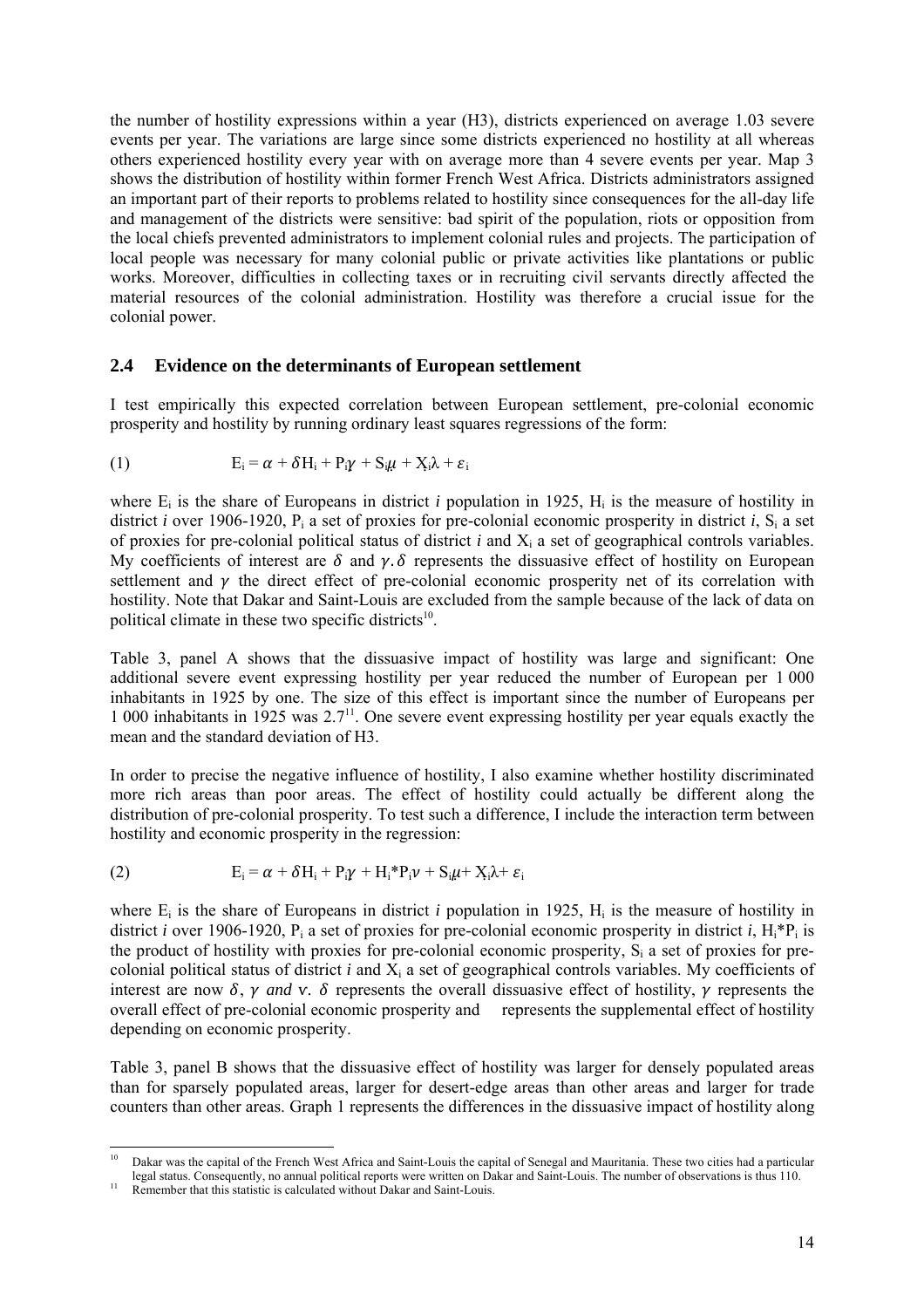the distribution of the population density. It shows that the most hostile areas at the  $75<sup>th</sup>$  percentile of population density lost 2 European settlers per 1,000 inhabitants, whereas the most hostile areas at the  $25<sup>th</sup>$  percentile of population density lost only 0.5 European settlers per 1,000 inhabitants. Controlling for this ascending dissuasive effect of hostility on European settlement, the positive influence of precolonial economic prosperity is large and significant. These results thus confirm the previous predictions: (i) Europeans were more attracted by prosperous areas but (ii) hostility disturbed this preference and created large differences in settlement within prosperous areas.

One can have concern that the negative relationship between European settlement and hostility towards colonial power could reflect a reverse causation. I actually interpret this negative correlation as a negative impact of hostility on European settlement, but we could also interpret this correlation as a negative impact of European settlement on hostility: the more Europeans in the districts, the less hostile. This issue has to be considered. To address this reverse causation issue, I use a Granger causality type argument thanks to the evolution patterns of European settlement and hostility. I have three measures of European settlement in 1910, 1925 and 1950, which I call  $E_1$ ,  $E_2$  and  $E_3$ . I also have three indicators of hostility over 1906-1920, 1920-1940 and 1940-1960 which I call  $H_1$ ,  $H_2$  and  $H_3$ . If the negative coefficient  $\delta$  in equation (3) was driven by a negative impact of European settlement on hostility, a higher  $E_1$  would produce a lower  $H_2$  and a higher  $H_1$  would not necessarily produce a lower E2. This can be tested by running regressions of the form:

(3) 
$$
E_{t,i} = \alpha + \delta H_{t-1,i} + \beta E_{t-1,i} + \varepsilon_i
$$

Where  $E_{t,i}$  is the number of Europeans per 1,000 inhabitants in time *t* in district *i*, H<sub>t-1,i</sub> is the level of hostility in time  $t-1$  in district *i* and  $E_{t-1}$  is the number of Europeans per 1,000 inhabitants in time  $t-1$ in district *i*. With this specification, the coefficient  $\delta$  represents the *causal* impact of hostility on European settlement since the potential effect of European settlement on hostility is captured by  $E_{t-1,i}$ .

Results are reported in table 4. Hostility towards colonial power clearly had a negative *causal* impact on European settlement (note however that the coefficient is not significantly different from zero in panel *C*).

#### **3 THE IMPACT OF EUROPEAN SETTLEMENT ON CURRENT PERFORMANCES**

#### **3.1 Data on districts current performances**

Data on current performances come from national household survey in Senegal, Benin, Mali, Niger, Guinea, Mauritania, Upper Volta and Ivory Coast<sup>12</sup>. The total number of districts is 112 but I exclude Dakar and Saint-Louis from the sample since there is no data on political climate in these two particular districts. I collected the geographical coordinates of household localities and matched localities with their colonial district using these coordinates and 1925 colonial maps. This enabled me to compute statistics on districts current performances<sup>13</sup>.

The use of different national household surveys limited the number of common variables that can be used. I choose to focus on indicators of permanent income rather than on income or consumption because of their higher volatility. The idea is to examine the long term impact of European settlement on structural outcomes and therefore to avoid noise coming from current shocks. The indicators of permanent income that I can compute concern different dimensions of districts welfare. First, the educational performances are captured by three indicators: the literacy rate among individuals aged 15 or more; the proportion of individuals aged 7 or more having attended primary school at least one year in their life; the proportion of individuals aged 12 or more having attended secondary school at least

l  $12$  Please refer to Appendix 1 for more detail about data sources.

<sup>&</sup>lt;sup>13</sup> Districts count on average 450 households, 620 7-12 year old children and 370 less than 5 year-old children.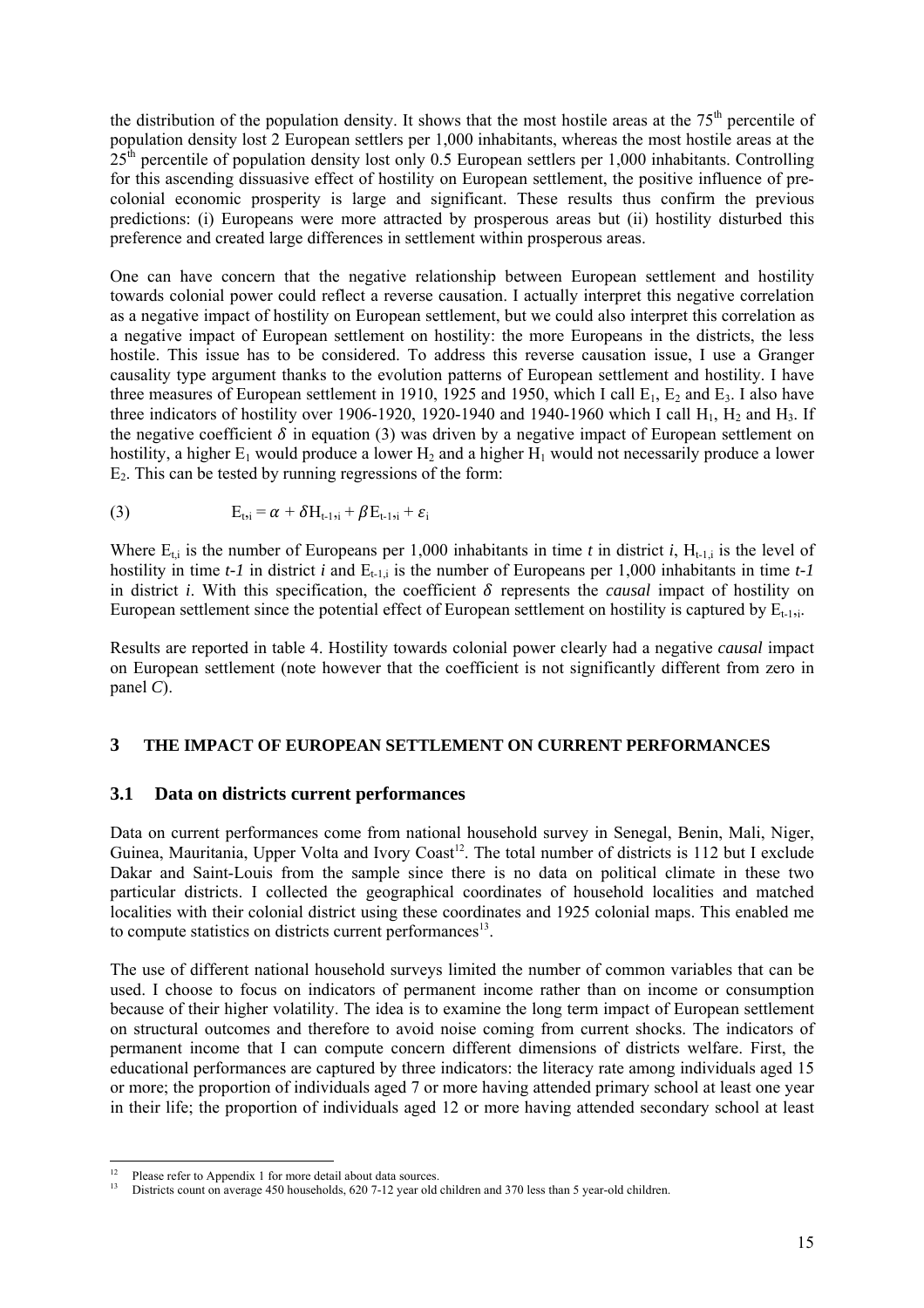one year in their life. Second, the health environment is captured by the proportion of children aged 5 or less suffering from stunting. I used international standards associated to each age (measured in months) to calculate the rate of stunting children in each district. A child is said to suffer from stunting if her height is less than two standard deviations under the median height. The Mauritanian survey does not contain information about children height so Mauritanian districts are excluded from these statistics and all related regressions. Third, access to infrastructures is captured by the proportion of households connected to electricity, the proportion of households having access to a private water tap and the proportion of households using a modern combustible (gas or electricity) for cooking. Finally, the household wealth is also captured by the quality of their housing measured by the proportion of households living in a home with solid walls (cement or hard bricks) and the proportion of households living in a home with a solid roof (cement or tiles). Summary statistics on these development indicators are presented in Table 1.

#### **3.2 OLS estimates of the impact of European settlement on current performances**

I compare districts development performances according to European settlement in 1925 by running ordinary least squares regressions of the form:

(4) 
$$
Y_i = \alpha + \beta E_i + P_i \gamma + S_i \mu + X_i \lambda + \varepsilon_i
$$

where  $Y_i$  is an outcome variable in district *i*,  $E_i$  is the number of Europeans in district *i* per 1,000 population in 1925,  $P_i$  a set of proxies for pre-colonial economic prosperity in district *i*,  $S_i$  a set of proxies for pre-colonial political status of district *i* and Xi a set of geographical controls variables. My coefficient of interest is  $\beta$  which represents the impact of European settlement net of its correlation with pre-colonial economic, political and geographical characteristics.

Table 5, panels *A* and *B* give evidence that European settlement had a very strong positive impact on current performances. Coefficients on Europeans per 1,000 inhabitants in 1925 in panel *B* show that for one additional European per 1,000 inhabitants in 1925, the current performances rates go up by 0.50 to 2 percentage points. A one standard deviation increase in the number of Europeans per 1,000 inhabitants would produce an approximately one standard deviation increase in current performance rate (from 0.5 to 1.20 depending on which performance is considered). Panel *A* also shows that the variance in European settlement in 1925 explains in most cases a large part of the variance in current performances.

This methodology produces upwardly biased estimates if there are unobserved districts' characteristics that are correlated with current performances and were likely to influence positively European settlement. The estimates are on the contrary downwardly biased if those characteristics influence negatively European settlement, which is also plausible because "good" characteristics for development path increased hostility towards colonial power and therefore dissuaded Europeans from settling. Despite my effort to capture both economic prosperity through population density, trade counters and desert-edge areas, political development through kingdoms and amorphous areas and geography, omitted variables could bias these estimates.

#### **3.3 IV estimates of the impact of European settlement on current performances**

A way of solving the problem of omitted variables is to instrument the number of European settlers. This problem has already found some solutions in previous papers, especially in Acemoglu, Johnson and Robinson (2001, 2002) and Feyrer and Sacerdote (2007). Feyrer and Sacerdote (2007) use wind speed as a random source of variation in the length of colonialism, which is obviously unemployable out of the context of islands. Acemoglu, Johnson and Robinson (2001, 2002) use European settler mortality as an exogenous source of variation of European settlement. To use the same instrument, I need settler mortality rates at the district level. I therefore collected data from French national archives on districts mortality (colonial censuses report the number of Europeans in the district and the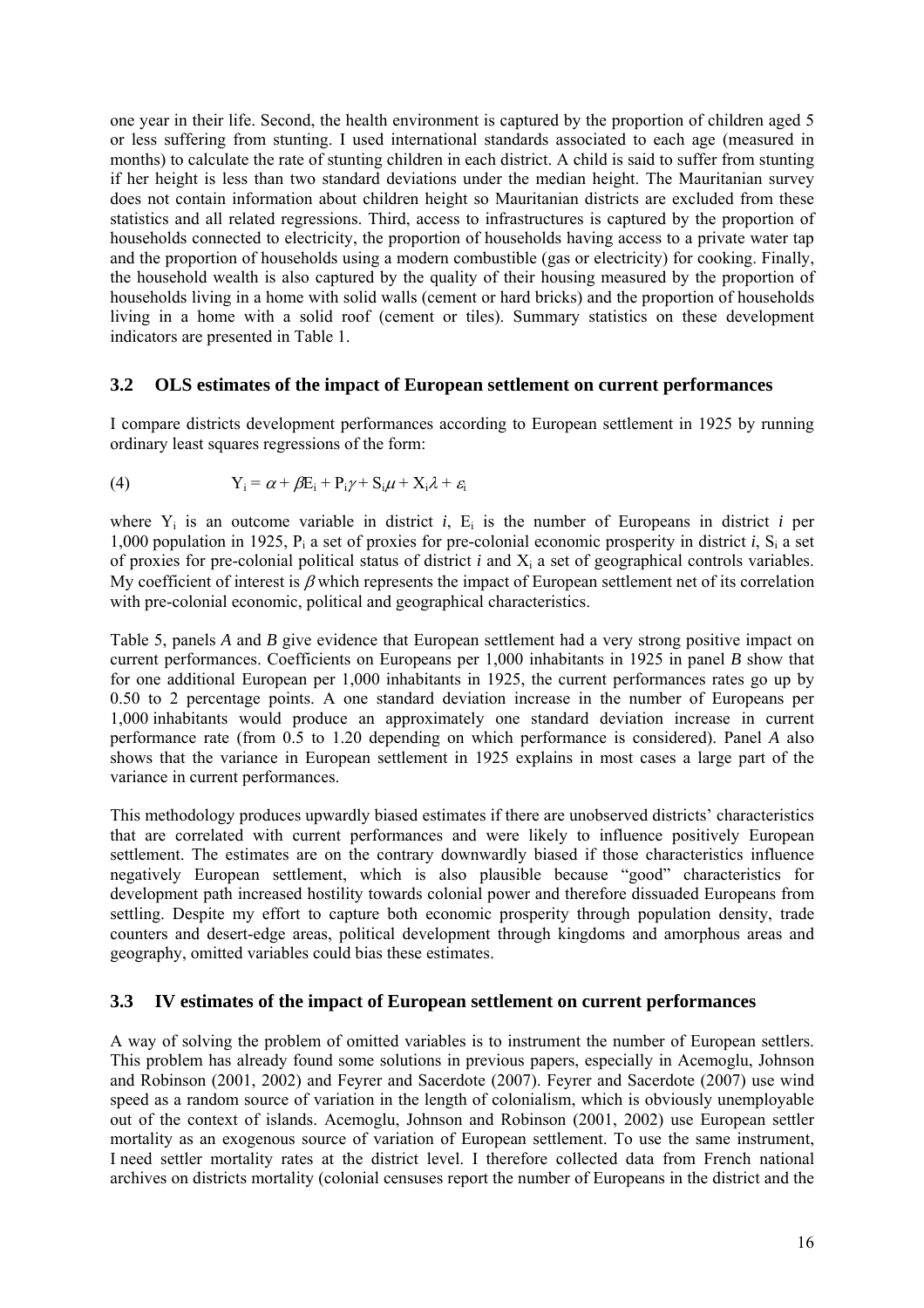number of deaths over the year). But the problem with settler mortality in West African districts comes from the very small number of Europeans per district. In 1925 for instance, half of the districts have less than 23 Europeans settlers. Only 25 percent of the districts had more than 80 settlers. Such small numbers of settlers produce very volatile and unrepresentative mortality rates. At the national level, settler mortality rates can be calculated on the basis of larger number of European settlers, which gives more reliable data. Graph 2 represents the values of settler mortality rates at the colony level between 1912 and 1947. It is apparent that national settler mortality rates are also volatile from year to year, in a range of 0 to 6 percent. Data from colonial censuses gives thus much lower settler mortality than the data used in Acemoglu, Johnson and Robinson (2001). The average national mortality rates are also very close one from another. The conclusion is that settler mortality rates as observed by the colonial records were not sufficiently different within former French West Africa to explain differences in European settlement.

I use hostility towards colonial power as an instrument for European settlement. The underlying assumption is that hostility towards colonial power affected European settlement (as shown in section II) but did not affect directly long term development path. Since such an assumption is hard to believe given the potential endogenous nature of hostility (discussed below), I will relax it and assume that *conditionally on some observable characteristics* affecting both hostility and current performances, hostility towards colonial power was something accidental that created exogenous variations in European settlement. I will thus discuss first the "endogenous part" and then the "exogenous part" of hostility.

Hostility could violate the exclusion relation in two ways: first if hostility depended on pre-colonial district characteristics which influenced long term development path (something that preceded colonial experience); second if hostility created particular conditions in the districts which influenced long term development paths *independently from European settlement* (something that followed colonial experience). Some economic and politic pre-colonial characteristics potentially determined both hostility and development path: hostile areas could be more or less prosperous, more or less politically structured. Hostility could also have created some particular conditions influencing development path *independently from European settlement*: fighting against colonial power could have been a factor of unity for local population, creating good externalities on long term development thanks to greater collective action and social cohesion (Banerjee, Iyer and Somanathan, 2006). An observable variable that can proxy this kind of positive externalities is the involvement of local chiefs in districts management: hostility could influence the way French administrator rely on local chiefs (direct versus indirect rule). In hostile areas, the intermediation of local chiefs could actually offer a good alternative to direct rule, local people being less reluctant to local chiefs' commandment than to French commandment. The general picture that emerges from the existing literature is that the association of local chiefs tended to produce positive effects on long run development path (Iyer, 2005).

To test the influence of pre-colonial economic prosperity and pre-colonial political status on hostility as well as the potential correlation between hostility and local chiefs association, I run regressions of the form:

(5) 
$$
H_i = \alpha + P_i \gamma + S_i \mu + \nu C_i + X_i \lambda + \varepsilon_i
$$

where  $H_i$  is the measure of hostility in district *i*,  $P_i$  a set of proxies for pre-colonial economic prosperity in district *i*,  $S_i$  a set of proxies for pre-colonial political status of district *i*,  $C_i$  the amount of local chiefs' wages<sup>14</sup> in district *i* and  $X_i$  a set of geographical controls variables.

Empirical results (reported in Appendix table 1) show that hostility was significantly higher in more densely populated areas and in desert-edge areas. Economic prosperity was therefore a factor

l <sup>14</sup> The colonial budgets report the amount of local chiefs' wages, which is a good proxy for the number and the tribute of local chiefs the colonial power rely on.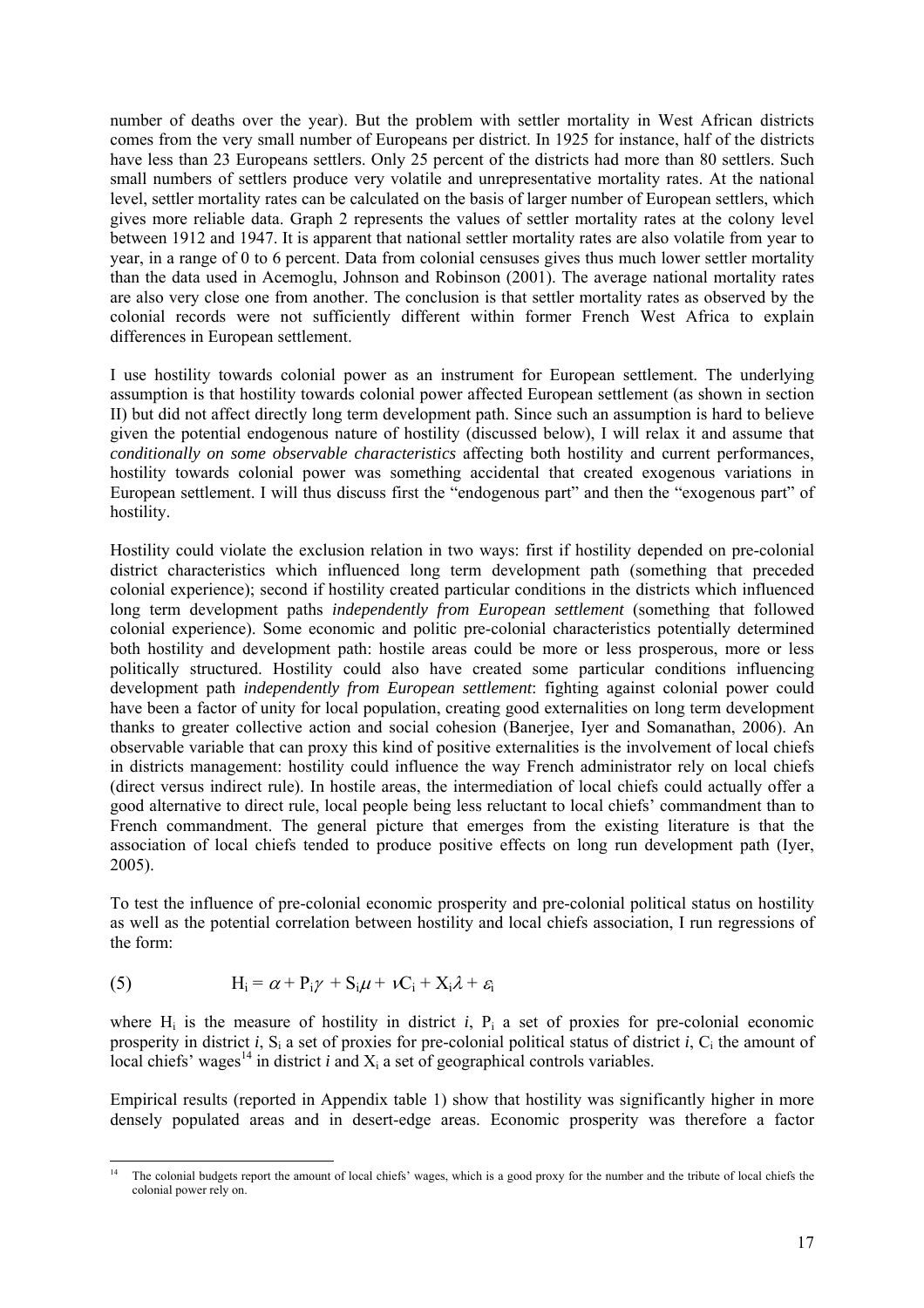encouraging resistance and hostility, probably because the prosperous areas had more to defend and fight for than poor areas. Notice that former trade counters were not particularly hostile, probably because of the pre-existing contact between Europeans and Africans in these specific localities. Precolonial political development also influenced hostility towards colonial power: kingdoms were more hostile than the rest of the region. It is interesting that economic prosperity and political organisation both independently influence positively hostility towards colonial power. What is also interesting is that empirical evidence is consistent with historians' observations on the fact that amorphous areas were also very hard to control, because of the lack of social authority on which colonial power could rely on. The coefficient on amorphous areas dummy is positive and very significant. There is thus a non-linear relationship between hostility and political status, the most hostile areas being the most and the least politically structured areas. There is also empirical evidence of a positive correlation between hostility and local chiefs association: in hostile areas, the colonial administration tended to rely more on local chiefs. It is also worth noting that the significantly positive coefficient on latitude probably reflects a correlation between Islam and hostility, which is recurrently mentioned in administrators' annual reports<sup>15</sup>. In these reports, it is also often mentioned that hostility was associated with cultural and social cohesion. Districts with high level of ethnic fractionalization were actually less likely to mobilize and fight against French power due to their lack of leadership and cohesion. Related to this, it was easier for French administrators to instrument the existing social divisions in fragmented districts to impose the colonial rule ("Divide and Rule"). Hostility was thus evidently correlated with intrinsic district characteristics that also potentially influenced (positively) their development path.

But African historians and administrators' annual reports also give evidence that district characteristics did not explain the totality of differences in hostility. At least a part of hostility might come from a mismatch between a specific colonial administrator and African people at the beginning of colonial times. Cohen (1974) documents the heterogeneity of French colonial administrators as regard to their educational background and their vision of colonialism. Some colonial administrators were more diplomat than others and could succeed in creating a favourable political climate with local people, whereas others more brutal could provoke aggressive reactions. Another accidental source of hostility could be the emergence of a specific leader personally inclined to resistance towards colonial authority due to absolutely personal dispositions. Administrators reported cases where chiefs accepted some indemnities whereas others declined the same offer because of their different personality and inclination towards opposition. An example that illustrates such variations can be found with the two neighbouring Bambara kingdoms, Kaarta and Segu: the Fama Mademba of Segu accepted to collaborate and to receive an annual indemnity from the colonial power whereas the king of Kaarta, Koulibaly, declined. Consequently, the level of hostility in the corresponding districts was much higher in the former Kaarta than in the former Segu. Another example is Sine Saloum and Baol in Senegal: they are neighbouring districts, both densely populated, both under a pre-colonial kingdom, with very similar anthropological and geographical characteristics. Baol was significantly more hostile than Sine Saloum: the average annual number of severe events expressing hostility was 0.6 in Baol and 0.2 in Sine Saloum. We can also consider Ouahigouya and Dedougou in current Upper-Volta, both part of the Mossi society. Dedougou caused many problems to the colonial administrators over 1906-1920 (1 severe event expressing hostility per year) whereas Ouahigouya was a rather calm district (0.2 severe events expressing hostility per years). I thus argue that conditionally to observable characteristics that capture main pre-colonial differences, hostility towards colonial power was something accidental that constituted an exogenous source of variation in European settlement.

IV estimates of the impact of European settlement on current performances are reported in table 5, panel *C*. The partial R-squared associated to this instrumentation strategy is 0.33 so I avoid potential small sample bias caused by the use of weakly correlated instruments. Instrumental variable point estimates are not significantly different from OLS point estimates. The usual prediction that OLS estimates are upwardly biased is thus not verified here. Europeans did not systematically settled in best

l

<sup>&</sup>lt;sup>15</sup> Islam penetration came historically from North Africa and is therefore north-to-south distributed.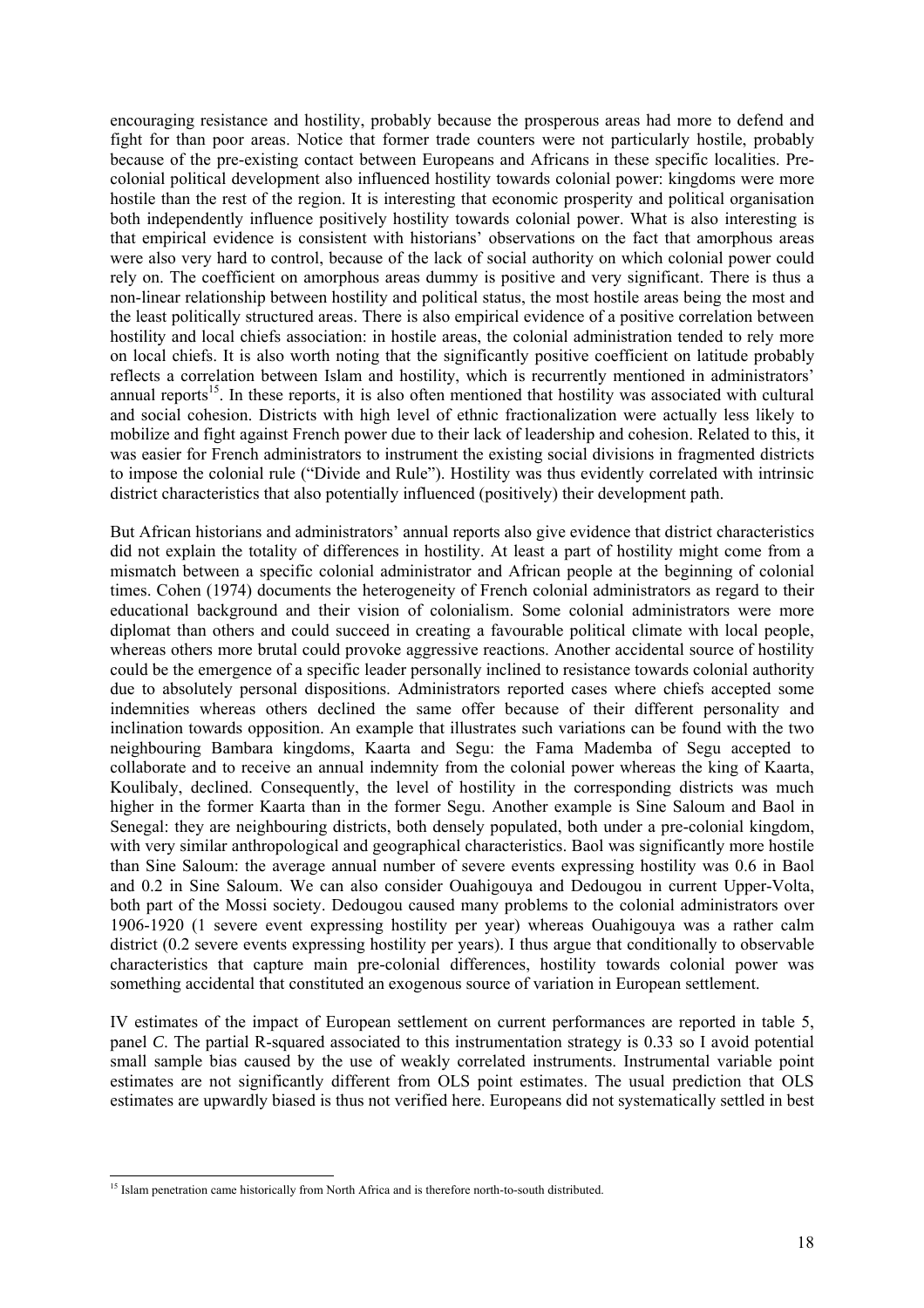performing areas, as illustrated by the fact that some factors as hostility could prevent them from settling.

Finally, it is worth noting that unobserved districts characteristics positively correlated with both hostility and current performances produce downwardly biased estimates of the impact of European settlement on current performances. My IV estimates of the impact of European settlement on current performances are therefore likely to be a lower bound of the true impact. The use of distance from the nearest seaport is an alternative instrument for European settlement, since it was actually negatively correlated with European settlement because all settlers arrived from Europe in West Africa by boat and were therefore more likely to settle near the port they drew along. This alternative instrument is far from perfect since distance to the nearest seaport is highly correlated to distance to the coast, which in turn reflects intrinsic ability to advance economically in the modern age due to low transportation costs for trade. To reduce the upward bias due to the direct impact of distance from the nearest seaport on current outcomes, I run 2SLS on coastal districts only (21 districts). Appendix Table 2 reports the IV estimates using distance from the nearest seaport as an alternative instrument for the number of Europeans per 1,000 inhabitants in 1925 both on the whole sample and on coastal districts only. These estimates are significantly higher than those using hostility towards colonial power over 1906-1920 as an instrument (especially on the whole sample), which confirms the intuition that using hostility as an instrument might downwardly bias the estimates of the impact of European settlement on current outcomes due to the positive correlation between hostility and the general ability to develop that I do not entirely capture with the observable controls (especially prevalence of Islam and social cohesion). Facing the challenge to find a random source of variation of European settlement, it is at least more cautious to use hostility over 1906-1920 than more classical instruments such as geographical features.

To conclude on the impact of European settlement on current performances, my estimates provide support to the fact that colonized areas that received more European settlers have better performances than colonized areas that received less Europeans settlers. Again I claim that these results do not mean that colonization per se was a good experience, since I do not compare colonized versus non colonized areas but colonized areas with many Europeans versus colonized areas with few Europeans.

# **4 WHY DID EUROPEAN SETTLEMENT PLAY A POSITIVE ROLE?**

#### **4.1 Institutional channels**

The positive impact of European settlement in former colonies has already been explored, especially in Acemoglu, Johnson and Robinson (2001). In this paper, the authors show that the relationship between European settlement and current performances works through the quality of the institutions brought by Europeans. Europeans adopted different colonization policies in different colonies with different associated institutions. At one extreme, in places where the disease environment was not favourable to European settlement, Europeans set up extractive institutions characterized by little protection of private property and checks against government expropriation. At the other extreme, in places where the disease environment was favourable to European settlement, Europeans migrated and created what the historian Alfred Crosby (1986) calls "Neo-Europes", primarily Australia, New Zealand, Canada and the United States. In these colonies, the settlers tried to replicate European institutions with strong emphasis on private property and checks against government expropriation. As regard to the way institutions encourage productive activities, capital accumulation, skill acquisition and invention, the extractive strategy was associated to "bad" institutions whereas the settlement strategy was associated to "good" institutions. They use the protection against risk of expropriation index from Political Risk Services, the constraint on Executives index and the democracy index from Polity III dataset as proxies for the quality of institutions.

There is no measure of the quality of institutions at the infra-national district level. I therefore cannot test directly the validity of this potential explanation within former French West Africa. The question is *de facto* slightly different within former French West Africa since the global colonization policy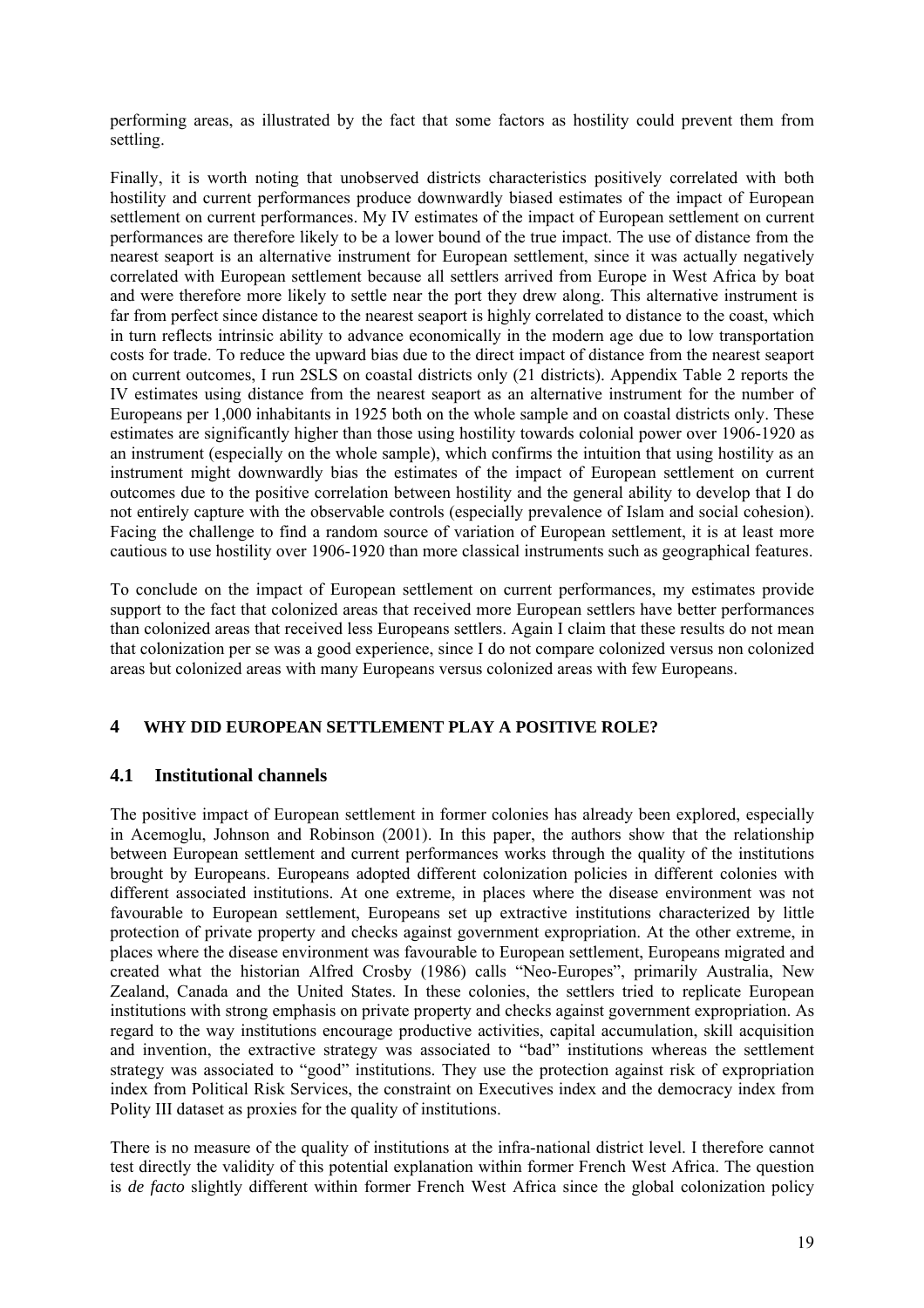("extraction" versus "migration") was homogenous all over the region. In former French West Africa, Europeans only pursued an extractive strategy. Therefore, the potential variations in the quality of institutions, if any, could not come from differences in colonial strategy. The question here is thus why European settlement had a positive impact on current development *conditionally* to their extractive strategy. We could be surprised that the impact of European settlement was positive given the bad nature of the institutions they implemented.

Within former French West Africa, the risk of expropriation, constraint on Executives and political participation of local population were formally driven by the same set of rules since the legal system was uniform all over the region<sup>16</sup>. Colonial rules were defined by the General Governor of the whole French West Africa, if not by the Minister of the Colonies for the whole French empire. The administrative organization was remarkably homogenous, as were the economic and social rules. If differences in European settlement created some differences in institutions, it should therefore be related to the application of colonial rules, not to colonial rules themselves. I adopt the definition of institutions as "sets of rules, compliance procedures and moral and ethical behavioural norms that constrain the behaviour of individuals" (North (1981)). With respect to this definition, *de jure* institutions within colonial French West Africa did not differ except for exceptional towns in Senegal. But this does not prevent from *de facto* variations. For instance, African people living close to many European settlers could take a greater advantage of the new legal code than people living in sparsely settled areas, where customary law was more likely to compete with colonial rules. Aldashev, Chaara, Platteau and Wahhaj (2007) show examples of situations where formal and informal laws are seen as conflicting with each other. The general picture that emerges from the literature is that legal pluralism tends to produce neutral or negative effects. I consciously leave aside this question because I can not give any empirical evidence of such differences. I can only argue that the positive impact of European settlement within former French West Africa did not run through the quality of *formal* institutions, and that the bad nature of institutions brought by colonizers gives little support to an institutional explanation of the *positive* role of European settlers on current outcomes.

# **4.2 The role of private and public investments**

Another potential explanation of the fact that European settlement had a positive impact on current performances is that Europeans increased investments in areas where they were installed, simply because Europeans were themselves administrators, businessmen or missionaries and had capital that African people almost lacked for major investments. The mechanism running behind the previous findings could be therefore far more direct than the one stressed by the broad literature on institutions: the key determinant of the positive impact of European settlement could be the investments themselves rather than the *incentives* to invest created by a more favourable institutional environment. On the private side, Europeans invested in resource extraction (peanuts, vegetable oils, wood, cotton, leather, cocoa, coffee tree, minerals). Private investors were likely to introduce new crops and new techniques to increase total yields that could be channelled into exports. On the public side, Europeans invested in public goods such as education (building schools and paying teachers), health (building hospitals and dispensaries and paying doctors and nurses) and infrastructures (roads, wells, bridges, harbours, railways, air transport). Note that all public expenses were financed by local tax revenue and not by European taxpayers. These investments created new job opportunities for local people, some improvements in agricultural productivity and a greater access to human capital formation, which could be the key reason why regions with numerous Europeans settlers grew faster than regions with few ones.

Unfortunately I have no district level data on private investments neither during the colonial era nor today. The only empirical evidence I can bring is on public investments: I collected district level data

l <sup>16</sup> Except the four « communes » (Saint-Louis, Dakar, Rufisque and Goree), whose inhabitants were French citizens. Some fiscal rules were also different in these cities. 3 of them are excluded from my empirical study (Goree, Dakar, Dakar and Saint-Louis).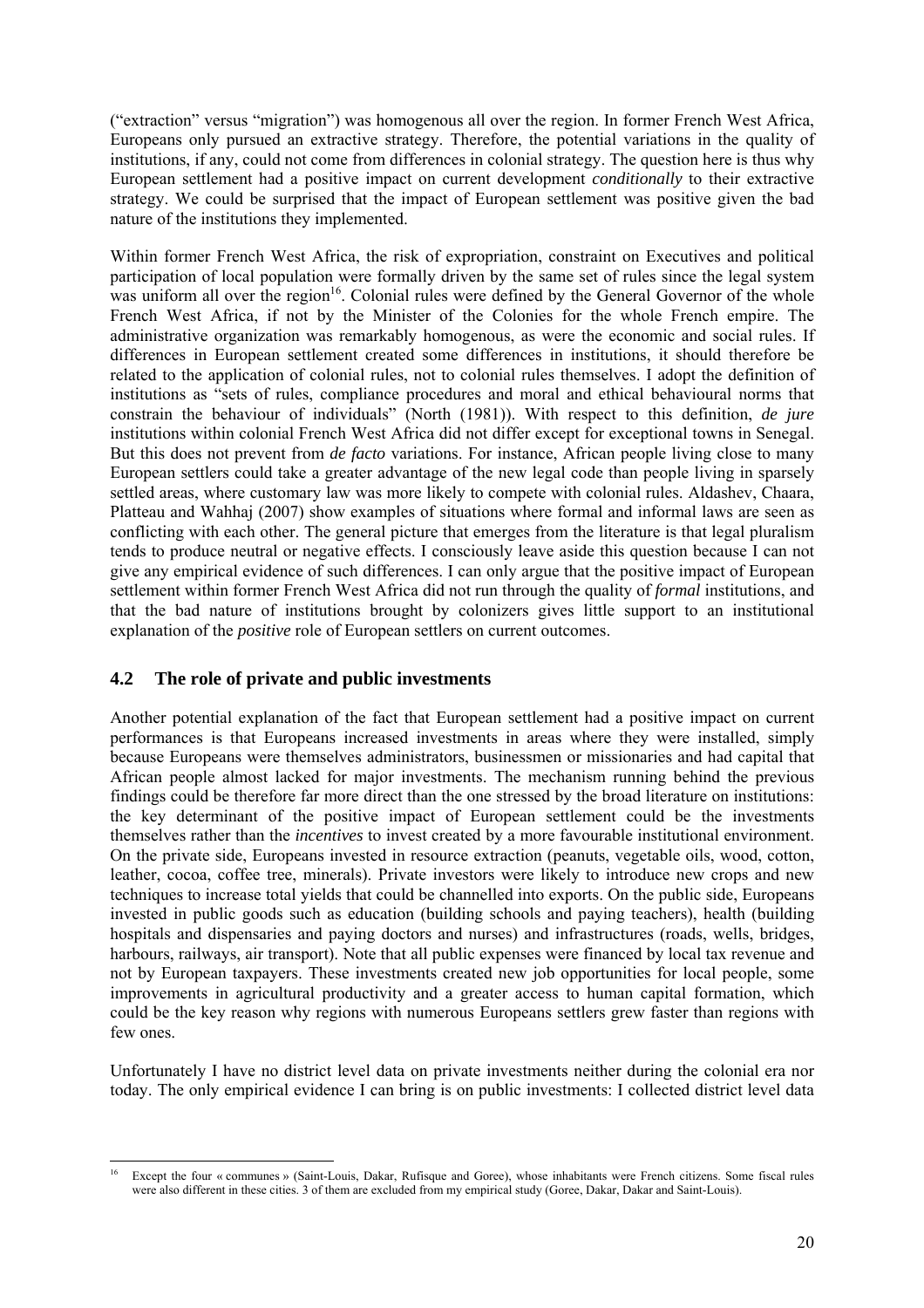on colonial public investments in education, health and infrastructures from annual colonial budgets<sup>17</sup> so I can test if differences in European presence within French West Africa are correlated with differences in access to public goods. For further detail on data on colonial public investments, I refer to Huillery (2007). In Huillery (2007), I give evidence that early colonial investments in education, health and public works had large and persistent effects on current outcomes. The impact of colonial investments in education, health and public works on current district development is statistically significant, positive and sizeable, and is not driven by the presence of Europeans in the districts since Europeans were included as a control in every regression. We can ask whether the number of European settlers and colonial public investments were highly correlated and whether this relationship explains the positive impact of European settlers on current performances.

Graphs 13, 14 and 15 show the correlation between the number of European settlers in 1925 per 1,000 population and colonial public investments in teachers, doctors and infrastructures over 1910-1928. This finding cannot be taken as conclusive evidence that European settlers *caused* differences in colonial public investments. An alternative explanation that is just as plausible is that Europeans had incentives to settle in areas with high colonial public investments, as noted by Curtin (1995, p. 447): "Settlers tended to follow capital investment in technologically complex enterprises". This potential reverse causation is not a crucial issue for the purpose of this paper, which is to explain why areas with a higher concentration of European settlers in 1925 are more developed today, all other things being equal. Since European settlement and colonial public investments largely worked together, I just point out that the positive influence of European settlement on current performances can reflect the positive influence of colonial public investments.

A simple empirical test consists in including colonial public investments in regression (4). I compare districts development performances according to European settlement in 1925 *and* colonial public investments by running ordinary least squares regressions of the form:

(6) 
$$
Y_i = \alpha + \beta E_i + \pi I_i + P_i \gamma + S_i \mu + X_i \lambda + \varepsilon_i
$$

where  $Y_i$  is an outcome variable in district *i*,  $E_i$  is the share of Europeans in district *i* population,  $I_i$  is the colonial investments corresponding to  $Y_i$  (teachers for  $Y_i$  related to education, doctors for  $Y_i$ related to health and public works for  $Y_i$  related to infrastructures),  $P_i$  a set of proxies for pre-colonial economic prosperity in district *i*,  $S_i$  a set of proxies for pre-colonial political status of district *i* and  $X_i$  a set of geographical controls variables. My coefficients of interest are  $\beta$  which represents the impact of European settlement and  $\pi$  which represents the impact of colonial public investments, net of both their mutual correlation and their correlation with pre-colonial economic prosperity, political statuses and geographical factors.

Table 7 shows that the colonial public investments partly explain the positive relationship between European settlement and current performances. But they do not capture the whole effect of European settlement, except for health outcome. For most of outcomes, both European settlement and public investments influenced positively current performance rates. The size of the coefficients on European settlement decreases, showing that previous estimates of European settlement partly captured the effect of colonial public investments.

To conclude, I can only argue that the positive influence of European settlement on current performances is partly explained by colonial public investments in education, health and infrastructures. This explanation leaves space to other additional channels that I am not able to measure, like variations in private investments (very likely) or *de facto* institutions.

l

<sup>17</sup> The annual colonial budgets are in the Archives Nationales in Dakar, Senegal.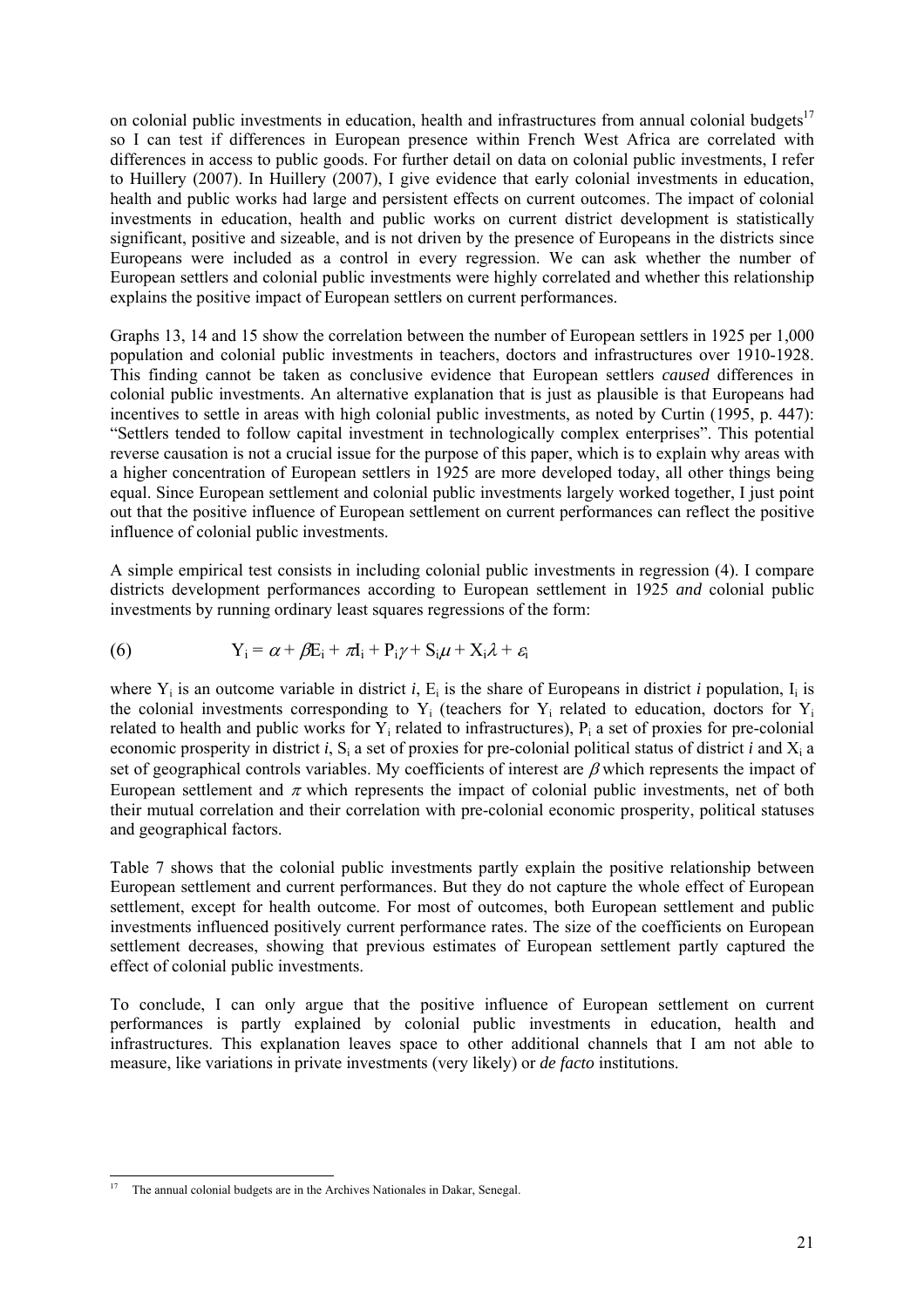#### **5 DID PROSPEROUS PRE-COLONIAL AREAS FALL BEHIND?**

#### **5.1 An overall change in distribution of prosperity?**

The final question that I want to examine is whether the colonial experience created a reversal of fortune within former French West Africa, following Acemoglu, Johnson and Robinson (2002) who observe - at the world wide level - that the most prosperous pre-colonial areas in 1500 became the least prosperous in 2000.

To test this reversal of fortune, I use the straightforward strategy used in Acemoglu, Johnson and Robinson (2002): I compare districts development performances according to pre-colonial economic prosperity by running ordinary least squares regressions of the form:

(7) 
$$
Y_i = \alpha + P_i \gamma + S_i \mu + X_i \lambda + \varepsilon_i
$$

where  $Y_i$  is an outcome variable in district *i*,  $P_i$  a set of proxies for pre-colonial economic prosperity in district *i*,  $S_i$  a set of proxies for pre-colonial political status of district *i* and  $X_i$  a set of geographical controls variables. My coefficient of interest is γ which represents the correlation between pre-colonial and current economic performances.

Table 8 reports the results. Coefficients on pre-colonial economic prosperity variables are all positive or neutral. The relationship between pre-colonial and current economic performances is therefore not very strong. But the general patterns do not give any evidence of a reversal of fortune. The colonial experience rather altered the distribution of prosperity within former French West Africa than changed it.

This positive or neutral relationship between pre-colonial and current economic performances indeed reflects the fact that some of the richest pre-colonial areas are no longer richer than the others, but they are not less rich. Other areas less prosperous before colonial times have been favoured by colonial power and therefore caught up with the most prosperous. This result is also consistent with the mechanism driving European settlement: as predicted by Acemoglu, Johnson & Robinson (2002), Europeans preferred prosperous areas in West Africa because the profitability of extraction was higher in prosperous areas than in poor ones. With respect to this factor, Europeans thus tended to reinforce pre-colonial inequalities by settling in prosperous areas. But on the other hand, hostility towards colonial power was more severe in prosperous areas and dissuaded Europeans from settling. These two mechanisms tended to compensate and therefore did not reverse completely the distribution of prosperity.

#### **5.2 How much did hostile areas lose?**

Using previous estimates of the impact of European settlement on current performances, I examine the loss in current development caused by hostility. To do so, I first calculate the loss in European settlers caused by hostility. The loss in European settlers is the difference between the effective number of Europeans settlers in 1925 and a counterfactual number of European settlers corresponding to what our estimates in equation (2) predict without hostility. Equation (2) gives estimates of the impact of pre-colonial economic prosperity, pre-colonial political development and geography on European settlement nets from their correlation with hostility:

(4) 
$$
E_i = \alpha + \delta H_i + P_i \gamma + H_i^* P_i \nu + S_i \mu + X_i \lambda + \varepsilon_i
$$

By equalling H<sub>i</sub> to zero, I calculate the counterfactual number of European settlers without hostility  $E^*$ .

 $E^*$ <sub>i</sub> - E<sub>i</sub> is the loss in European settlers caused by hostility in district *i*. Graph 2 shows the loss in European settlers caused by hostility: the more distant to the 45° line, the larger loss. On average,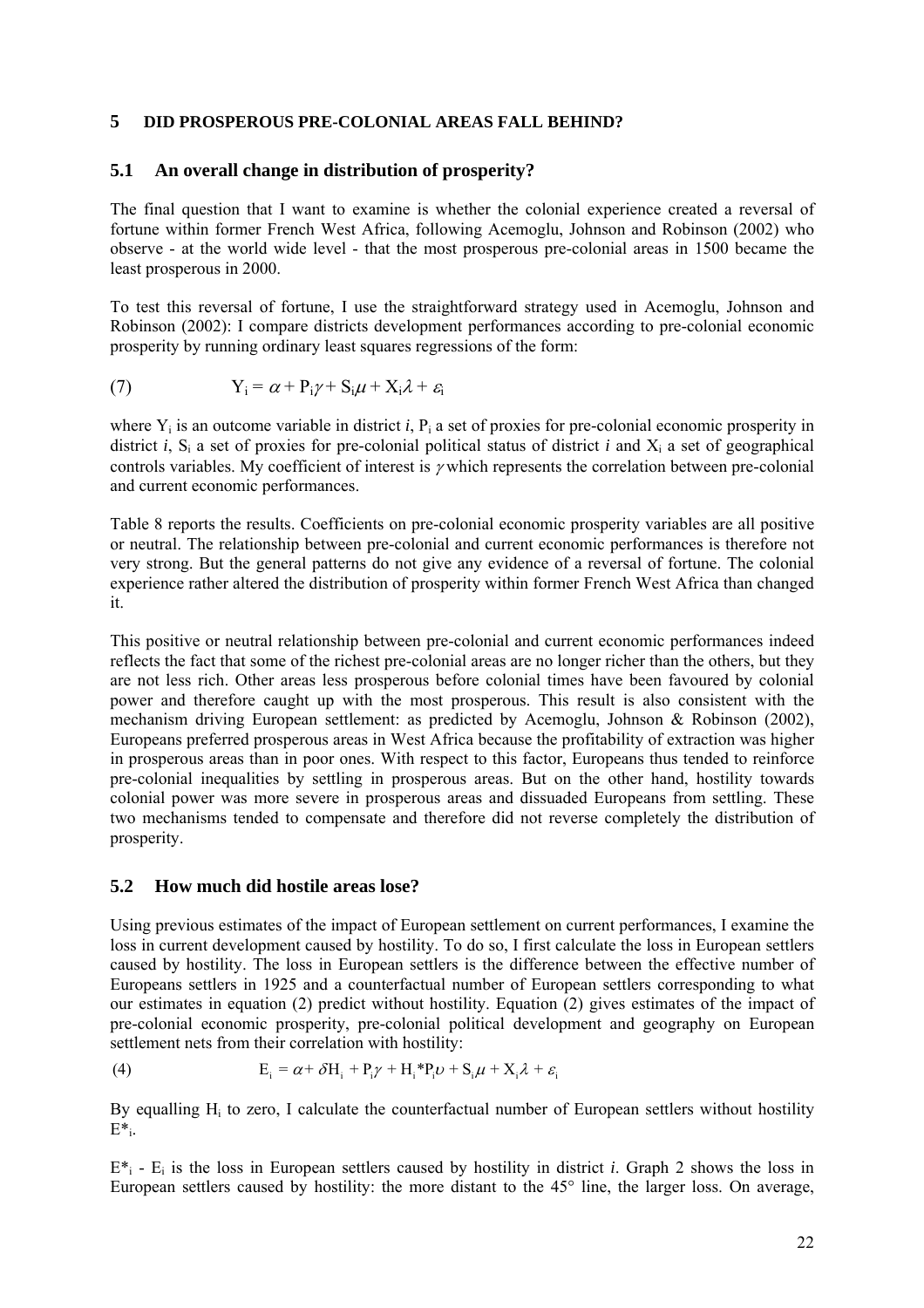West African districts lost 2.8 Europeans per 1000 inhabitants in 1925 because of hostility. The district of Porto-Novo, which was both economically attractive and much hostile, should receive 47 European settlers per 1000 inhabitants more in 1925 had its population not been hostile, which represents approximately 10,000 European settlers. The European settlers in Casamance in 1925 would have been 2,600 rather than 200 had this district not been so hostile. Other districts like Conakry, Timbuktu, Nema, Agadez also lost many Europeans.

Second, I use the counterfactual number of European settlers that districts would have received had they not been hostile to calculate the corresponding performance rates. I simply replace  $E_i$  by  $E^*$  in equation (4). Graphs 4 to 12 show the loss in current performance rates caused by hostility through the loss in European settlement. Here again, the more distant to the 45° line, the larger the loss. The average differences between the counterfactual and the effective performance rates in 1995 are between 2 and 7 percentage points, depending on which outcome is considered. But this average includes non hostile districts, which did not loss anything. If we consider the top tercile of hostility (H3) distribution, the estimated loss is large: performance rates would grow up from 5 to 14 percentage points, depending on which outcome is considered, had the districts not been hostile. Hostility towards colonial power had thus a large and persistent negative impact, especially for precolonial prosperous areas for which the loss in European settlers caused by hostility was particularly sensitive.

#### **6 CONCLUSION**

Many economists and social scientists believe that differences in colonial experience are at the root of large differences in current outcomes across countries. This paper explored the impact of colonial experience within a more homogenous area so as to bring a better understanding of underlying mechanisms. The main results of this paper are: (1) European settlers preferred prosperous areas within West Africa, which is consistent with Acemoglu, Johnson and Robinson (2002) premises since the general colonial policy was "extraction". Europeans thus tended to reinforce pre-colonial inequalities by settling in prosperous areas. (2) This preference towards prosperous areas was discouraged by hostility towards colonial power. Hostility actually dissuaded Europeans from settling and the consequence is that rich but hostile areas thus received less Europeans settlers than rich and not hostile areas. When hostility was really severe in a prosperous area, Europeans preferred to settle in a calm neighboring area even if it was less prosperous. (3) Colonized and highly settled areas had faster development paths than colonized and poorly settled areas. The impact of European settlement was thus positive even in an "extractive" colonization context, working partly through colonial public investments: the higher the number of European settlers, the higher the level of colonial investments in education, health and infrastructures. (4) The distribution of prosperity within former French West Africa did not reverse. But changes affected hostile areas which did not become the poorest in the region but lost a part of their pre-colonial advantage. Other calm areas caught up with them and sometimes overhung. Differences in hostility towards colonial power thus explain why some changes in the prosperity distribution occurred within former French West Africa. It throws light on the emergence of new dynamic areas like Cotonou, Niamey, Bassam, Abidjan, Dakar, Conakry, Port-Etienne, Bamako, Thies or Kaolack, and the relative decline of some of the most pre-colonial dynamic areas like Porto-Novo, Abomey, Fuuta-Djalo, Kankan, Agadez, Timbuktu, Casamance, Waalo, Fuuta Toro, Macina or Hausa land.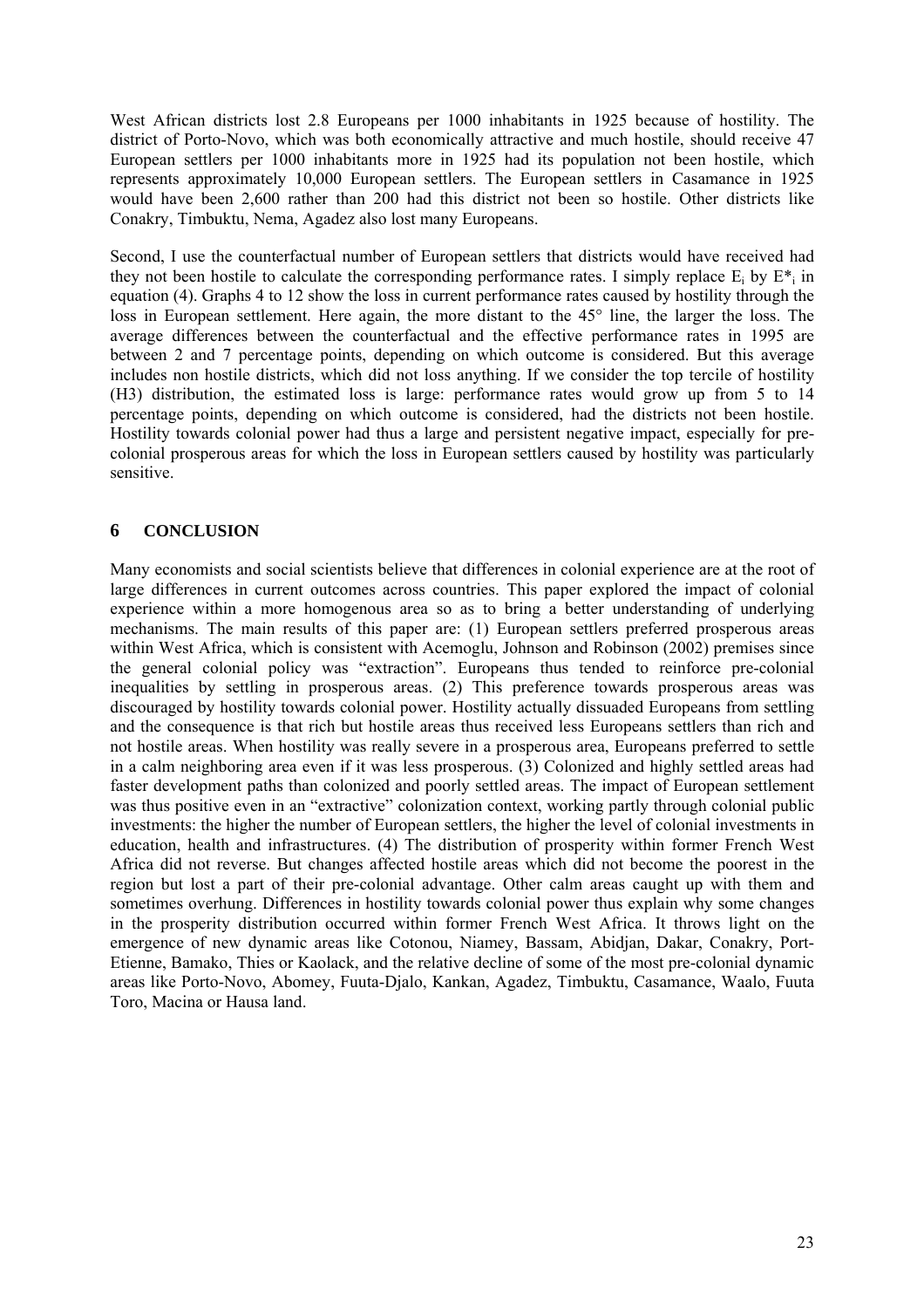#### **REFERENCES**

- Acemoglu, Daron, Simon Johnson, James A. Robinson (2001), "The colonial origins of comparative development: an empirical investigation", *American Economic Review*, 91(5), 1369-1401.
- (2002), "Reversal of fortune: Geography and Institutions in the Making of the Modern World Income Distribution", *Quaterly Journal of Economics*, 117, 1231-1294.
- Acemoglu, Daron, Simon Johnson (2003), "Unbundling institutions", NBER Working Paper No. 9934.
- Aldashev, Gani, Imane Chaara, Jean-Philippe Platteau and Zaki Wahhaj (2007), "The Custom in the Shadow of the Formal Law: An Economic Analysis", Working Paper, CRED, University of Namur.
- Austin Gareth (2008), "Resources, Techniques and Strategies South of the Sahara, Revising the Factor Endowments Perspective on African Economic Development, 1500-2000", forthcoming in the *Economic History Review*.
- Bairoch, Paul (1993), "Economics and World History, Myths and Paradoxes", University of Chicago Press.
- Banerjee, Abhijit, Lakshmi Iyer (2005), "History, Institutions and Economic Performance: the legacy of colonial tenure systems in India", *American Economic Review*, 95(4), 1190-1213.
- Banerjee, Abhijit Lakshmi Iyer and Rohini Somanathan (2006), "Public Action for Public Goods", forthcoming in *Handbook of Development Economics*, vol. 4.
- Barrett, G. (1967), "Schism and Renewal in Africa", New York, Columbia University Press.
- Bertocchi, Graziella, Fabio Canova (2001), "Did colonization matter for growth? An empirical exploration into the historical causes of Africa's underdevelopment", *European Economic Review*, 46, 1851-1871.
- Boahen, Adu A. (sous la direction de) (1990), « L'Afrique sous la domination coloniale : 1885-1935 », in *Histoire générale de l'Afrique*, vol VII, 1990, UNESCO/NEA.
- Bouche, Denise (1991), « Histoire de la colonisation française », Fayard, Paris.
- Brown, David S. (2000), "Democracy, colonization and human capital in sub-saharian Africa", *Studies in Comparative International Development*, 35(1).
- Cogneau, Denis (2003), "Colonization, school and development in Africa, an empirical analysis", DIAL, DT/2003/01.
- Cogneau, Denis, Charlotte Guénard (2003), "Colonization, institutions and inequality, a note on some suggestive evidence", DIAL, DT/2003/05.
- Cohen, William B. (1974), « Empereurs sans sceptre, histoire des administrateurs de la France d'Outre-mer et de l'Ecole coloniale », Berger-Levrault, Paris.
- Coquery-Vidrovitch, Catherine, Henri Moniot (1993), « L'Afrique Noire de 1800 à nos jours », Presses Universitaires de France, Paris.
- Crowder, Michael (1968), "West Africa under colonial rule", Northern University Press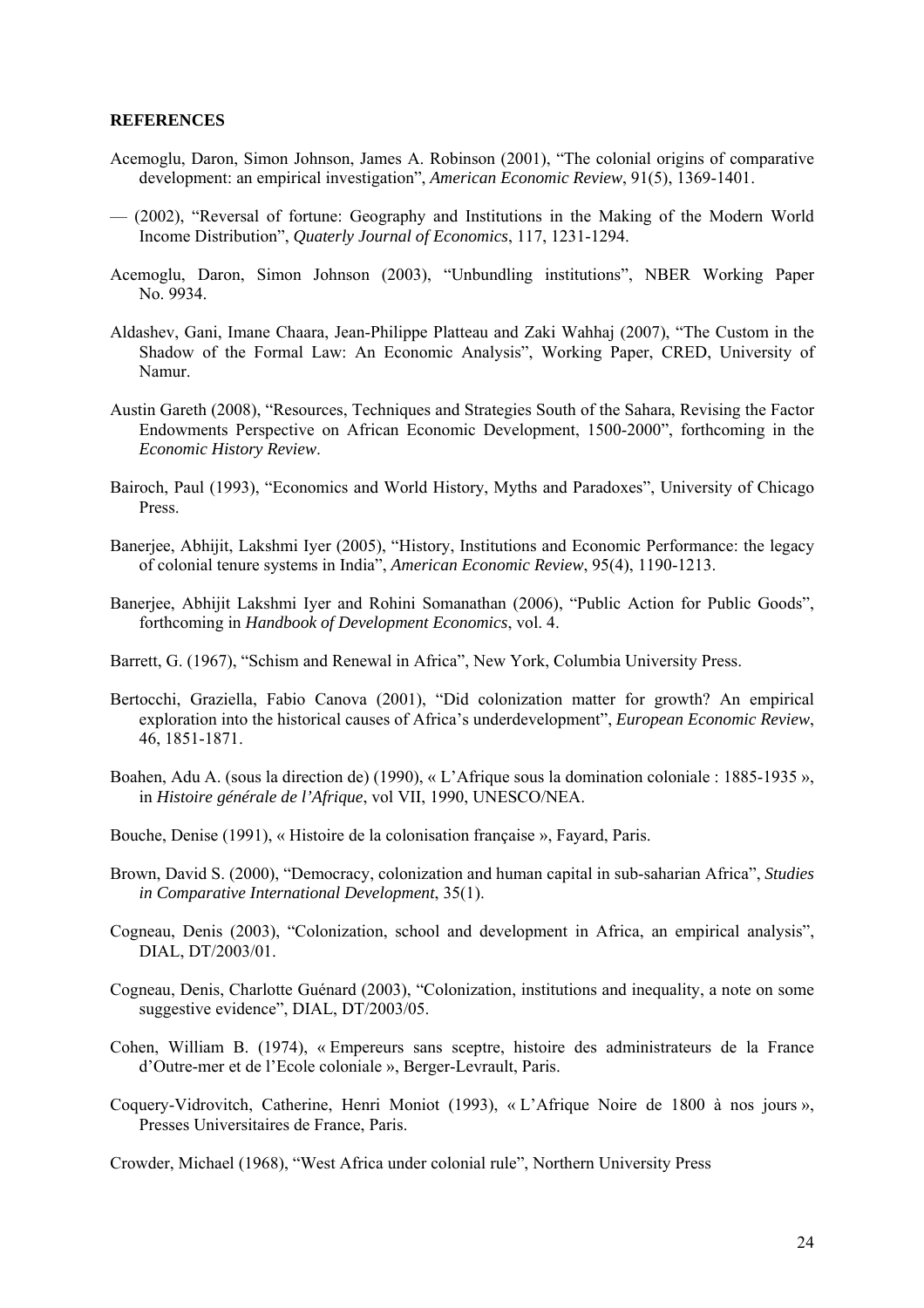- (1971), "West African resistance, the military response to colonial occupation", Hutchinson of London, London.
- Crowder, Mickael, Obaro Ikime (1970), "West African chiefs: their changing status under colonial rule and independence", Africana Publications, New York.
- Crosby Alfred (1968), "Ecological Imperialism; The Biological Expansion of Europe 900-1900", New York: Cambridge University Press.
- Curtin, Philip, Steven Feierman, Leonard Thompson, Jan Vansina (1995), "African history from earliest times to independence", Longman Group Limited.
- Diamond, Jared (1997), "Guns, Germs, and Steel, The Fate of Human Societies", W.W. Norton & Company, March 1997.
- Engerman, Stanley L., Kenneth L. Sokoloff (1997), "Factor Endowments: Institutions, and Differential Paths of Growth Among New World Economies: A View from Economic Historians of the United States", in Stephen Haber, *How Latin America Fell Behind*, Stanford: Stanford University Press.
- (2002), "Factor Endowments, Inequality and Paths of Development Among New World Economies", NBER Working Paper No. 9259.
- (2005), "Colonialism, inequality and long-run paths of development", NBER Working Paper No 11057.
- Englebert, Pierre (2000), "Pre-colonial Institutions, Post-colonial States and Economic Development in Tropical Africa", *Political Research Quaterly*, 53, 1-30.
- Feyrer James, Bruce Sacerdote (2007), "Colonialism and Modern Income Islands as Natural Experiments", forthcoming in the *Review of Economics and Statistics.*
- Frankema E.H.P. (2005), "The colonial origins of inequality: exploring the causes and consequences of land distribution", Ibero America Institute for Econ. Research (IAI) Discussion Papers No. 119.
- Gennaioli, Nicola and Rainer, Ilia (2007), "The modern impact of precolonial centralization in Africa", *Journal of Economic Growth.*
- Hall, Robert E., Charles I. Jones (1999), "Why do some countries produce so much more output per worker than others?", *Quarterly Journal of Economics,* Vol. 114, No. 1, 83-116.
- Herbst, Jeffrey (2000), "States and power in Africa", Princeton University Press, Princeton.
- Hilling, David (1969), "The Evolution of the Major Ports of West Africa", *The geographical Journal*, Vol. 135, No. 3, pp. 365-378.
- Hoff, Karla (2003), "Paths of institutional development: a view from economic history", *The World Bank Research Observer*, Oxford University Press.
- Huillery, Elise (2007), "History matters: the long term impact of colonial public investments in French West Africa", forthcoming in the *American Economic Journal - Applied Economics.*
- Iyer Lakshmi (2005), "The long-term impact of colonial rule: evidence from India", Harvard University, Harvard Business School Working Paper No. 05-041.
- Ki-Zerbo, Joseph (1978), « Histoire de l'Afrique Noire », d'Hier à Demain, Hatier, Paris.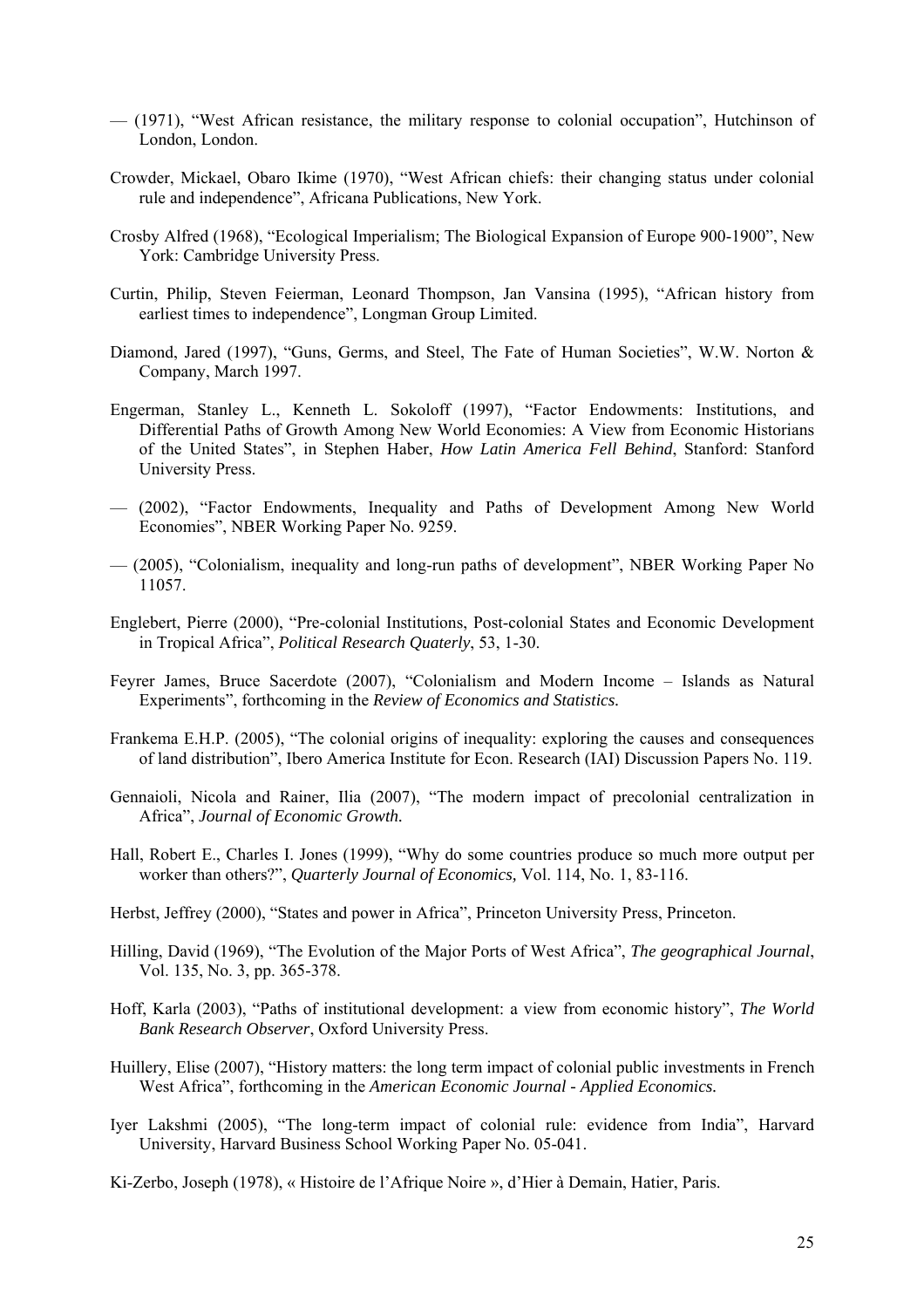- Malthus, Thomas (1798), "An Essay on the Principle of Population, as it Affects the Future Improvement of Society with Remarks on the Speculations of Mr. Godwin, M. Condorcet, and Other Writers London", printed for J. Johnson in St. Paul's Church-Yard.
- McEvedy, Colin and Richard Jones (1975), "Atlas of World Population History", Facts on file, New York.
- Morrison, Donald, R. Mitchell and J. Paden (1989), "Black Africa: A Comparative Handbook", New York: Paragon House.
- Murdock, G. (1967), "Ethnographic Atlas", Pittsburgh, University of Pittsburgh Press.
- North, Douglass C. (1981), "Structure and Change in Economic History", NewYork, Norton & Co.
- (1990), "Institutions, Institutional change, and Economic Performance", Cambridge University Press, New York.
- Nunn, Nathan (2008), "The Long Term Effects of Africa's Slave Trades", forthcoming in the *Quarterly Journal of Economics.*
- Pande Rohini, Christopher Udry (2005), "Institutions and Development, A view from Below", forthcoming in the *Proceedings of the 9th World Congress of the Econometric Society*, edited by R. Blundell, W. Newey, and T. Persson, Cambridge University Press.
- Quy Toan Do, Lakshmi Iyer (2002), "Lands right and economic development: evidence from Viet Nam", World Bank Policy Research Working Paper No. 3120.
- Rioux, Jean-Pierre (sous la direction de) (2007), « Dictionnaire de la France Coloniale », Flammarion, Paris.
- Rodrik, Dani, Arvind Subramanian, Francesco Trebbi (2002), "Institutions rule: the primacy of institutions over geography and integration in economic development", Harvard.
- Sachs, Jeffrey and Andrew Warner (1997), "Natural Resource Abundance and Economic Growth", Development Discussion Papers, n° 517a, Harvard Institute for International Development.
- Sokoloff, Kenneth L. & Stanley L. Engermann (2000), "History Lessons: Institutions, Factor Endowments, and Paths of Development in the New World", *Journal of Economic Perspectives*, 14, 217-232.
- Stevenson, Robert F. (1968), "Population and Political Systems in Tropical Africa", New York and London: Columbia University Press.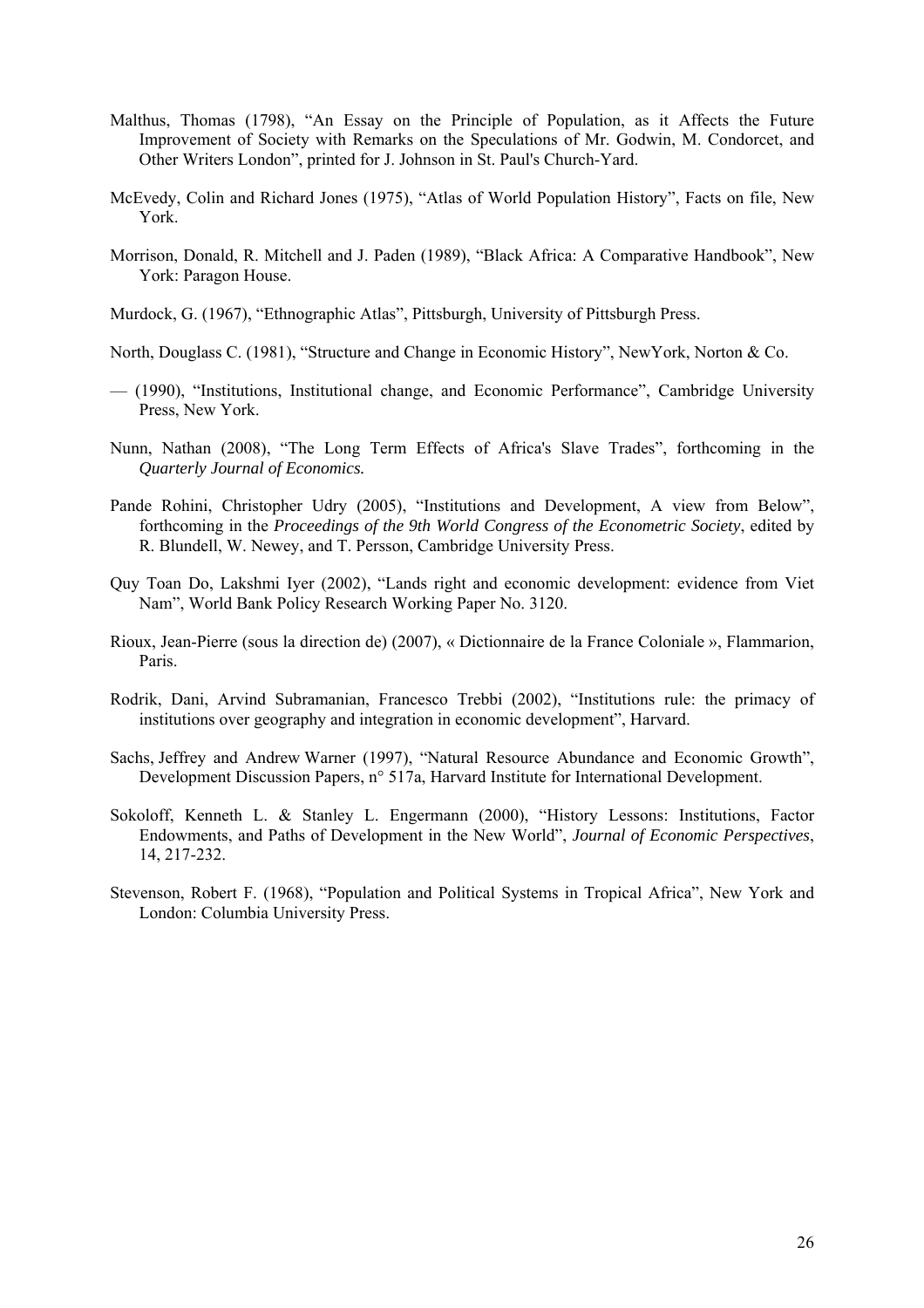#### **APPENDICES**

# **Appendix 1: Data description and sources**

| Variable                                       | <b>Description</b>                                                           | Source                                                                                 |
|------------------------------------------------|------------------------------------------------------------------------------|----------------------------------------------------------------------------------------|
| Population density                             | Total population divided by total land                                       | Colonial censuses (Archives Nationales, Paris, France, série G, sous-série 22)         |
|                                                |                                                                              | and maps (Documentation Française, Paris, France)                                      |
| Desert-edge dummy                              | 1 if the district is located at the desert-edge, 0 otherwise                 | FAO map on http://www.fao.org/farmingsystems/FarmingMaps/SSA/12/AL/map/m10000.html     |
| Trade counter dummy                            | 1 if the district entails a former trade counter, 0 otherwise                | <b>Hilling (1969)</b>                                                                  |
| Kingdom dummy                                  | 1 if the district was part of a pre-colonial kingdom, 0 otherwise            | See Appendix 2                                                                         |
| Amorphous area dummy                           | 1 in case of total absence of pre-colonial political authority, 0 otherwise  | Same sources as in Appendix 2                                                          |
| Altitude                                       | Altitude of the main town in the district, in meter                          | Website http://fallingrain.com/world                                                   |
| Latitude                                       | Mean of the latitude of the households in the district                       | Website http://fallingrain.com/world                                                   |
| Longitude                                      | Mean of the longitude of the households in the district                      | Website http://fallingrain.com/world                                                   |
| Annual rainfalls                               | Average annual rainfalls in mm over 1915-1975                                | <b>ORSTOM</b> records                                                                  |
| River dummy                                    | 1 if the district has a navigable river, 0 otherwise                         | Colonial maps, 1925, Documentation Française, Paris, France                            |
| Coastal dummy                                  | 1 if the district is on the coast, 0 otherwise                               | Colonial maps, 1925, Documentation Française, Paris, France                            |
| European settlement (1910, 1925 or 1950)       | Number of European settlers per 1,000 inhabitants (in 1910, 1925 or 1950)    | Colonial censuses (Archives Nationales, Paris, France série G, sous-série 22)          |
| Hostility towards colonial power               | Occurrence rate of events expressing hostility (H1), occurrence rate         | Political annual reports written by the district administrators to the colony Governor |
|                                                | of severe events expressing hostility (H2) and average annual                | (Archives nationales, Paris, France, série G, sous-série 2)                            |
|                                                | number of severe events expressing hostility (H3).                           |                                                                                        |
| Local chiefs wages                             | Average annual wages to local chiefs paid on public budget over 1910-1928    | Colonial annual budgets, Archives Nationales, Dakar, Senegal.                          |
| Colonial public investments in education       | Average annual number of teachers paid on public budget over 1910-1928       | Huillery (2007)                                                                        |
| Colonial public investments in health          | Average annual number of doctors paid on public budget over 1910-1928        | Huillery (2007)                                                                        |
| Colonial public investments in infrastructures | Average annual expenses in public works paid on public budget over 1910-1928 | Huillery (2007)                                                                        |
| Literacy rate                                  | Percentage of more than 15-year-old literate individuals                     | EPCV (1998) for Upper-Volta, ESAM II (2000) for Senegal, EIBC (1994) for Guinea,       |
|                                                |                                                                              | EPCES (1995) for Niger, EMCES (1994) for Mali, EPDS (1993) for Ivory Coast,            |
|                                                |                                                                              | EPCV (1995) for Mauritania, and QUIBB (2002) for Benin                                 |
| Primary school attendance rate                 | Percentage of more than 7-year-old individuals who attended                  | EPCV (1998) for Upper-Volta, ESAM II (2000) for Senegal, EIBC (1994) for Guinea,       |
|                                                | primary school at least one year in their life                               | EPCES (1995) for Niger, EMCES (1994) for Mali, EPDS (1993) for Ivory Coast,            |
|                                                |                                                                              | EPCV (1995) for Mauritania, and QUIBB (2002) for Benin                                 |
| Secundary school attendance rate               | Percentage of more than 13-year-old individuals who attended                 | EPCV (1998) for Upper-Volta, ESAM II (2000) for Senegal, EIBC (1994) for Guinea,       |
|                                                | secundary school at least one year in their life                             | EPCES (1995) for Niger, EMCES (1994) for Mali, EPDS (1993) for Ivory Coast,            |
|                                                |                                                                              | EPCV (1995) for Mauritania, and QUIBB (2002) for Benin                                 |
| Access to a private water tap                  | Percentage of households having access to a private water tap                | EPCV (1998) for Upper-Volta, ESAM II (2000) for Senegal, EIBC (1994) for Guinea,       |
|                                                |                                                                              | EPCES (1995) for Niger, EMCES (1994) for Mali, EPDS (1993) for Ivory Coast,            |
|                                                |                                                                              | EPCV (1995) for Mauritania, and QUIBB (2002) for Benin                                 |
| Connected to electricity                       | Percentage of households being connected to electricity                      | EPCV (1998) for Upper-Volta, ESAM II (2000) for Senegal, EIBC (1994) for Guinea,       |
|                                                |                                                                              | EPCES (1995) for Niger, EMCES (1994) for Mali, EPDS (1993) for Ivory Coast,            |
|                                                |                                                                              | EPCV (1995) for Mauritania, and QUIBB (2002) for Benin                                 |
| Using a modern combustible                     | Percentage of households using a modern combustible                          | EPCV (1998) for Upper-Volta, ESAM II (2000) for Senegal, EIBC (1994) for Guinea,       |
|                                                | (gas or electricity)                                                         | EPCES (1995) for Niger, EMCES (1994) for Mali, EPDS (1993) for Ivory Coast,            |
|                                                |                                                                              | EPCV (1995) for Mauritania, and QUIBB (2002) for Benin                                 |
| Wall solidity                                  | Percentage of households living in a house with solid walls                  | EPCV (1998) for Upper-Volta, ESAM II (2000) for Senegal, EIBC (1994) for Guinea,       |
|                                                | (ciment or bricks)                                                           | EPCES (1995) for Niger, EMCES (1994) for Mali, EPDS (1993) for Ivory Coast,            |
|                                                |                                                                              | EPCV (1995) for Mauritania, and QUIBB (2002) for Benin                                 |
| Roof solidity                                  | Percentage of households living in a house with a solid roof                 | EPCV (1998) for Upper-Volta, ESAM II (2000) for Senegal, EIBC (1994) for Guinea,       |
|                                                | (ciment or tiles)                                                            | EPCES (1995) for Niger, EMCES (1994) for Mali, EPDS (1993) for Ivory Coast,            |
|                                                |                                                                              | EPCV (1995) for Mauritania, and QUIBB (2002) for Benin                                 |
| Stunting rate                                  | Percentage of less than 5-year-old children with height less than            | EPCV (1998) for Upper-Volta, ESAM II (2000) for Senegal, EIBC (1994) for Guinea,       |
|                                                | 2 standard deviations under the international median height                  | EPCES (1995) for Niger, EMCES (1994) for Mali, EPDS (1993) for Ivory Coast,            |
|                                                |                                                                              | EPCV (1995) for Mauritania, and QUIBB (2002) for Benin                                 |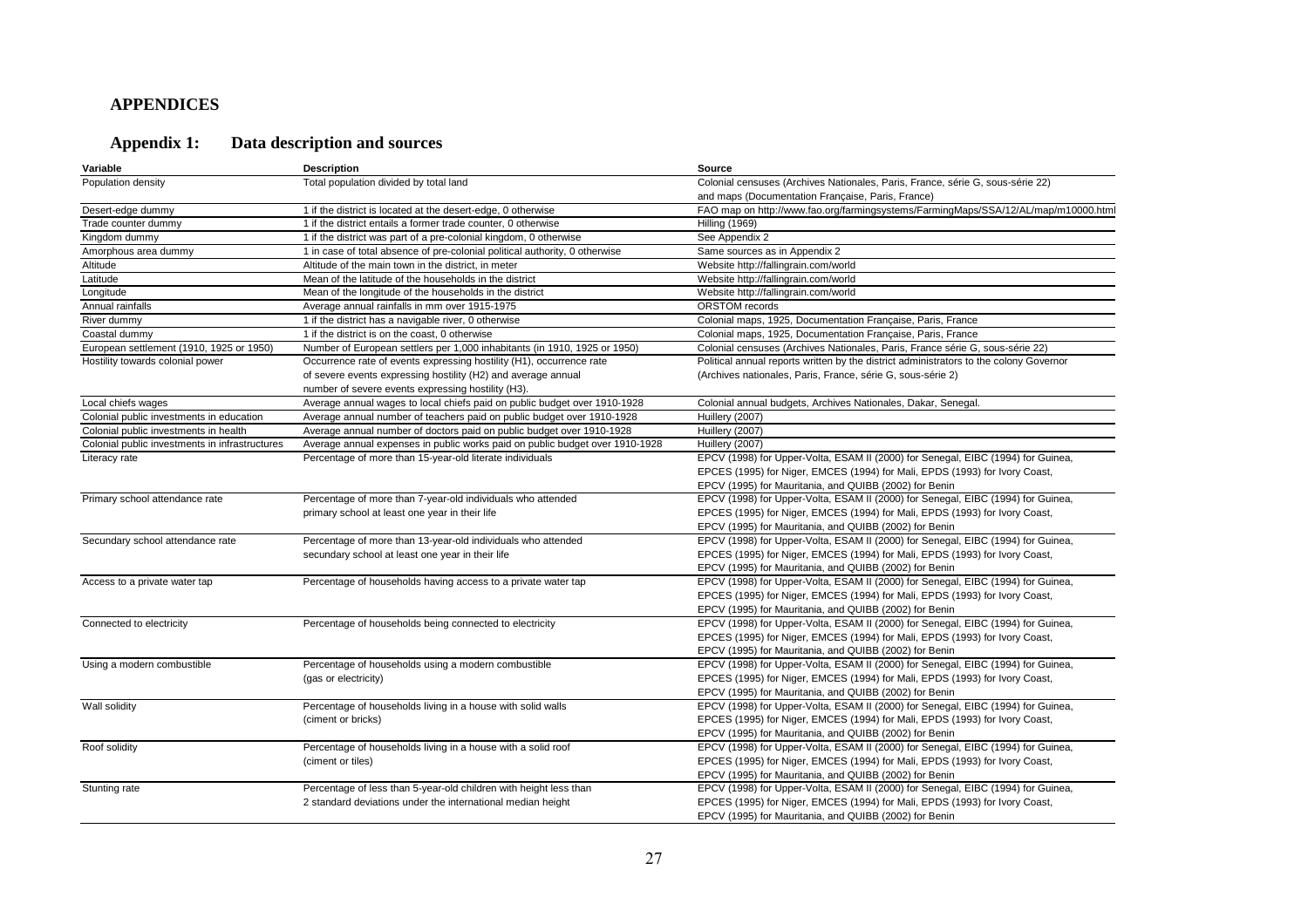| <b>District</b> | Related pre-colonial kingdom | <b>Source</b>                                                                     |
|-----------------|------------------------------|-----------------------------------------------------------------------------------|
| Bondoukou       | Abron                        | Coquery-Vidrovitch & Moniot [1993]; Ki-Zerbo [1978]                               |
| Portonovo       | Adjatche                     | Coquery-Vidrovitch & Moniot [1993]; Ki-Zerbo [1978]; Curtin [1978]                |
| Baol            | Bawol                        | Coquery-Vidrovitch & Moniot [1993]; Ki-Zerbo [1978]; Curtin [1978]                |
| Thies           | Bawol                        | Coquery-Vidrovitch & Moniot [1993]; Ki-Zerbo [1978]; Curtin [1978]                |
| Borgou          | Borgu                        | Bouche [1991]; Ki-Zerbo [1978]; Curtin [1978]                                     |
| Hautegambie     | <b>Bundu</b>                 | Coquery-Vidrovitch & Moniot [1993]; Curtin [1978]                                 |
| Abomey          | Dahomey                      | Bouche [1991]; Coquery-Vidrovitch & Moniot [1993]; Ki-Zerbo [1978]; Curtin [1978] |
| Allada          | Dahomey                      | Bouche [1991]; Coquery-Vidrovitch & Moniot [1993]; Ki-Zerbo [1978]; Curtin [1978] |
| Ouidah          | Dahomey                      | Bouche [1991]; Coquery-Vidrovitch & Moniot [1993]; Ki-Zerbo [1978]; Curtin [1978] |
| Adrar           | Emirate of Adrar             | Coquery-Vidrovitch & Moniot [1993]; Ki-Zerbo [1978]; Curtin [1978]                |
| <b>Brakna</b>   | Emirate of Brakna            | Coquery-Vidrovitch & Moniot [1993]; Ki-Zerbo [1978]; Curtin [1978]                |
| Tagant          | Emirate of Tagant            | Coquery-Vidrovitch & Moniot [1993]; Ki-Zerbo [1978]; Curtin [1978]                |
| Trarza          | Emirate of Trarza            | Coquery-Vidrovitch & Moniot [1993]; Ki-Zerbo [1978]; Curtin [1978]                |
| Kindia          | Fuuta Jaalo                  | Bouche [1991]; Coquery-Vidrovitch & Moniot [1993]; Ki-Zerbo [1978]; Curtin [1978] |
| Koumbia         | Fuuta Jaalo                  | Bouche [1991]; Coquery-Vidrovitch & Moniot [1993]; Ki-Zerbo [1978]; Curtin [1978] |
| Labe            | Fuuta Jaalo                  | Bouche [1991]; Coquery-Vidrovitch & Moniot [1993]; Ki-Zerbo [1978]; Curtin [1978] |
| Mamou           | Fuuta Jaalo                  | Bouche [1991]; Coquery-Vidrovitch & Moniot [1993]; Ki-Zerbo [1978]; Curtin [1978] |
| Pita            | Fuuta Jaalo                  | Bouche [1991]; Coquery-Vidrovitch & Moniot [1993]; Ki-Zerbo [1978]; Curtin [1978] |
| Matam           | Fuuta Toro                   | Coquery-Vidrovitch & Moniot [1993]; Ki-Zerbo [1978]; Curtin [1978]                |
| Podor           | Fuuta Toro                   | Coquery-Vidrovitch & Moniot [1993]; Ki-Zerbo [1978]; Curtin [1978]                |
| Bobodioulasso   | Gwiriko                      | Ki-Zerbo [1978]                                                                   |
| Louga           | Jolof                        | Coquery-Vidrovitch & Moniot [1993]; Ki-Zerbo [1978]; Curtin [1978]                |
| Nara            | Kaarta                       | Coquery-Vidrovitch & Moniot [1993]; Ki-Zerbo [1978]; Curtin [1978]                |
| Nioro           | Kaarta                       | Coquery-Vidrovitch & Moniot [1993]; Ki-Zerbo [1978]; Curtin [1978]                |
| Tivaouane       | Kajoor                       | Coquery-Vidrovitch & Moniot [1993]; Ki-Zerbo [1978]; Curtin [1978]                |
| Goure           | Kanem-Bornu                  | Bouche [1991]; Coquery-Vidrovitch & Moniot [1993]; Ki-Zerbo [1978]; Curtin [1978] |
| NGuigmi         | Kanem-Bornu                  | Bouche [1991]; Coquery-Vidrovitch & Moniot [1993]; Ki-Zerbo [1978]; Curtin [1978] |
| Sikasso         | Kenedugu                     | Coquery-Vidrovitch & Moniot [1993]; Ki-Zerbo [1978]                               |
| Kong            | Kong                         | Coquery-Vidrovitch & Moniot [1993]; Ki-Zerbo [1978]; Curtin [1978]                |
| Dori            | Liptako                      | Ki-Zerbo [1978]; Curtin [1978]                                                    |
| Fada            | Liptako                      | Ki-Zerbo [1978]; Curtin [1978]                                                    |
| Bandiagara      | Macina                       | Coquery-Vidrovitch & Moniot [1993]; Ki-Zerbo [1978]; Curtin [1978]                |
| Gourma          | Macina                       | Coquery-Vidrovitch & Moniot [1993]; Ki-Zerbo [1978]; Curtin [1978]                |
| Mopti           | Macina                       | Coquery-Vidrovitch & Moniot [1993]; Ki-Zerbo [1978]; Curtin [1978]                |
| Kankan          | Samori                       | Coquery-Vidrovitch & Moniot [1993]; Ki-Zerbo [1978]; Curtin [1978]                |
| Kissidougou     | Samori                       | Coquery-Vidrovitch & Moniot [1993]; Ki-Zerbo [1978]; Curtin [1978]                |
| Kouroussa       | Samori                       | Coquery-Vidrovitch & Moniot [1993]; Ki-Zerbo [1978]; Curtin [1978]                |
| Assinie         | Sanwi                        | Ki-Zerbo [1978]                                                                   |
| Macina          |                              | Coquery-Vidrovitch & Moniot [1993]; Ki-Zerbo [1978]; Curtin [1978]                |
|                 | Segu                         | Coquery-Vidrovitch & Moniot [1993]; Ki-Zerbo [1978]; Curtin [1978]                |
| Segou           | Segu                         | Coquery-Vidrovitch & Moniot [1993]; Ki-Zerbo [1978]; Curtin [1978]                |
| Sinesaloum      | Siin Salum                   | Bouche [1991]; Coquery-Vidrovitch & Moniot [1993]; Ki-Zerbo [1978]; Curtin [1978] |
| Dosso           | Sokoto                       | Bouche [1991]; Coquery-Vidrovitch & Moniot [1993]; Ki-Zerbo [1978]; Curtin [1978] |
| Konny           | Sokoto                       |                                                                                   |
| Tessaoua        | Sokoto                       | Bouche [1991]; Coquery-Vidrovitch & Moniot [1993]; Ki-Zerbo [1978]; Curtin [1978] |
| Zinder          | Sokoto                       | Bouche [1991]; Coquery-Vidrovitch & Moniot [1993]; Ki-Zerbo [1978]; Curtin [1978] |
| Tenkodogo       | Tenkodogo                    | Coquery-Vidrovitch & Moniot [1993]; Ki-Zerbo [1978]; Curtin [1978]                |
| Dagana          | Waalo                        | Coquery-Vidrovitch & Moniot [1993]; Ki-Zerbo [1978]; Curtin [1978]                |
| Kaya            | Wagadugu                     | Bouche [1991]; Coquery-Vidrovitch & Moniot [1993]; Ki-Zerbo [1978]; Curtin [1978] |
| Koudougou       | Wagadugu                     | Bouche [1991]; Coquery-Vidrovitch & Moniot [1993]; Ki-Zerbo [1978]; Curtin [1978] |
| Ouagadougou     | Wagadugu                     | Bouche [1991]; Coquery-Vidrovitch & Moniot [1993]; Ki-Zerbo [1978]; Curtin [1978] |
| Ouahigouya      | Yatenga                      | Coquery-Vidrovitch & Moniot [1993]; Ki-Zerbo [1978]; Curtin [1978]                |

# **Appendix 2: Data on pre-colonial kingdoms**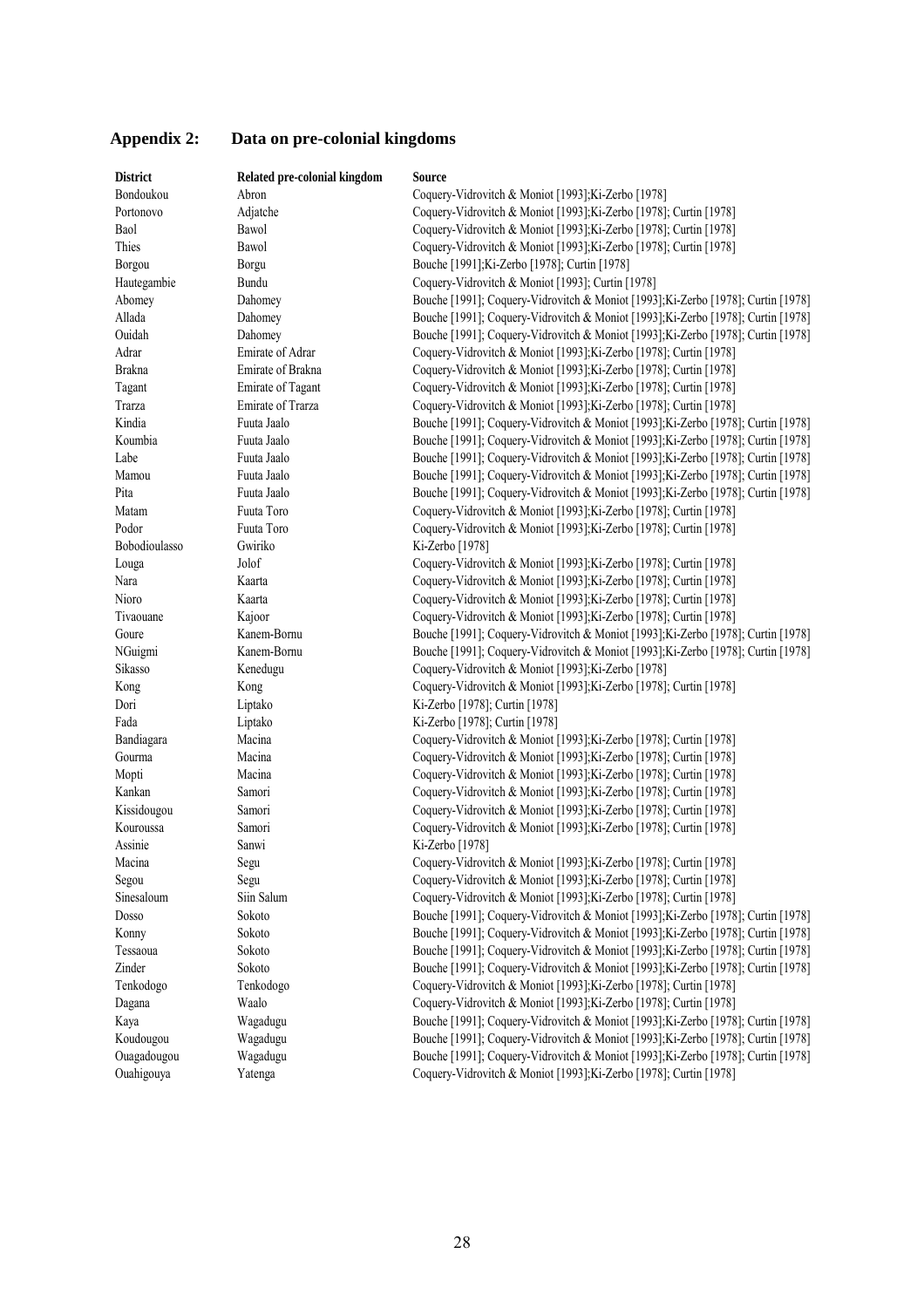

**Map 1: Territorial organization of the French West Africa (1925): colonies and districts** 

**Map 2: Districts population density in 1910** 



*Source*: Author's computations based on colonial censuses, Archives Nationales, Paris.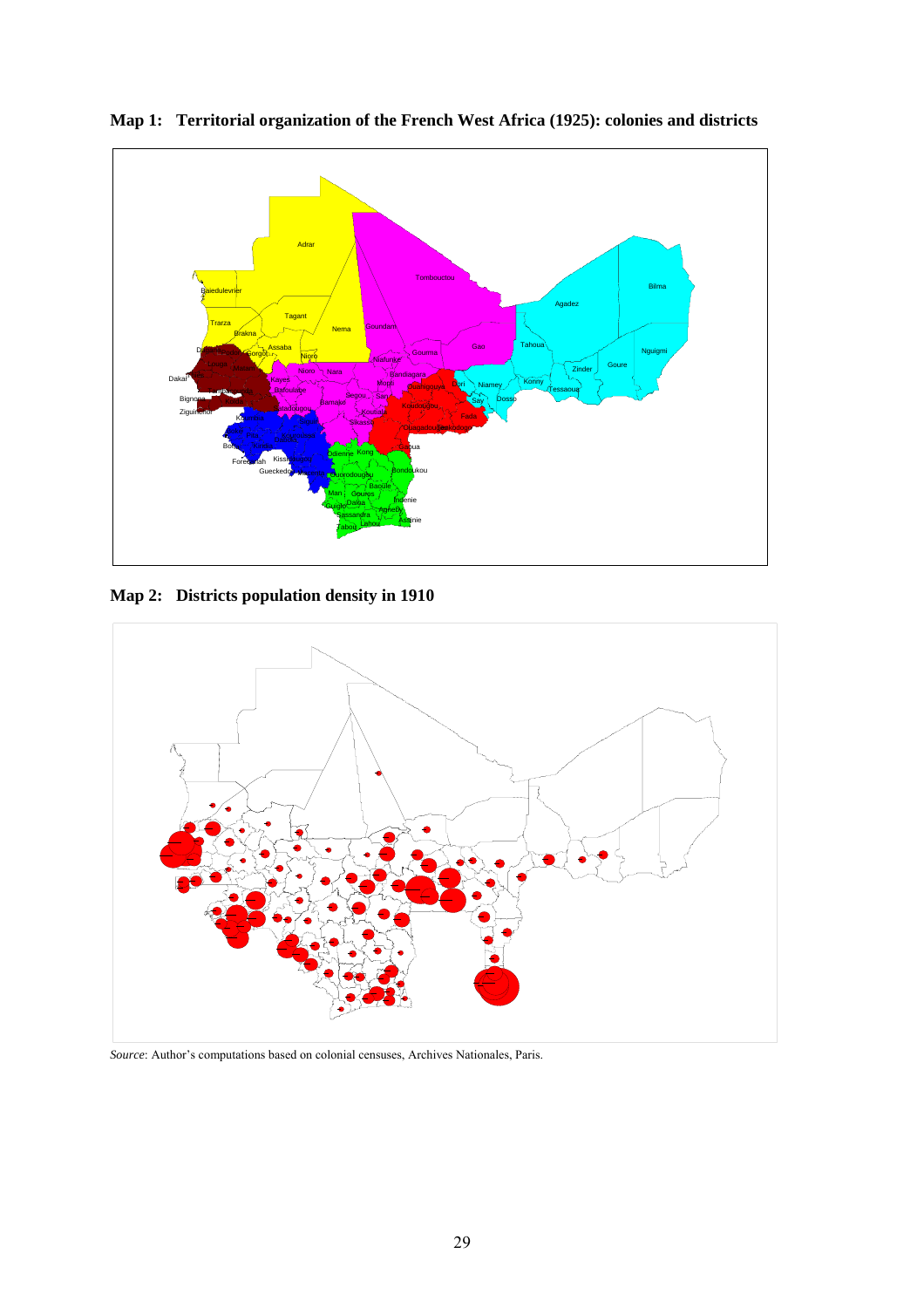

**Map 3: Hostility towards colonial power as measured by H3: average annual number of severe events expressing hostility over 1906-1920** 

*Source*: Author's computations based on colonial annual political reports over 1906-1920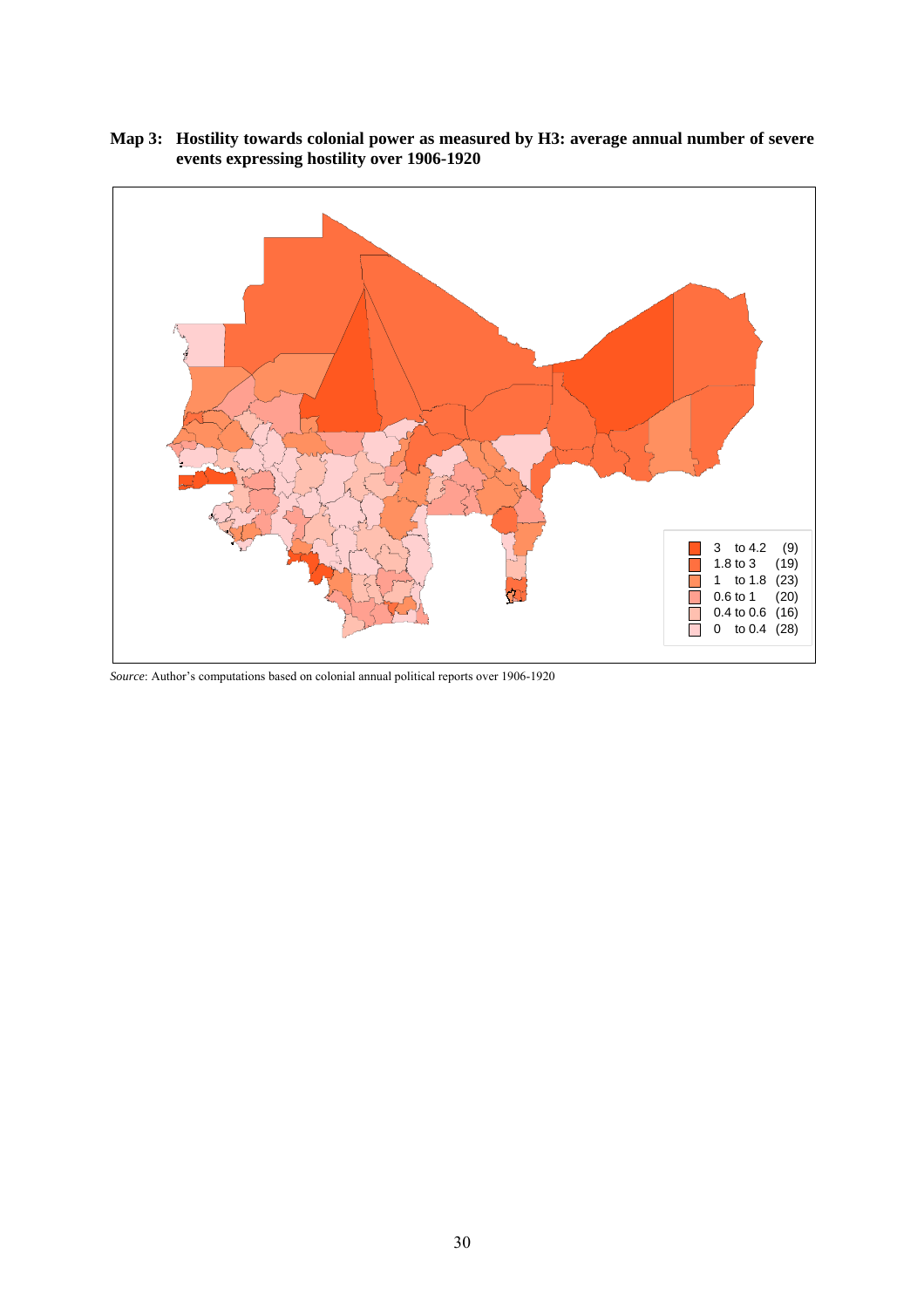## **Table 1: Summary statistics on districts**

| Variable                                                                                            | Mean         | Stand. Dev.  | Min           | Max               | <b>Nb Obs</b> |
|-----------------------------------------------------------------------------------------------------|--------------|--------------|---------------|-------------------|---------------|
| <b>Current performances</b>                                                                         |              |              |               |                   |               |
| Literacy rate (more than 15-year old)                                                               | 21.64        | 15.78        | 0.20          | 68.63             | 109           |
| At least one year in primary school (>6-year old)                                                   | 18.63        | 11.62        | 2.03          | 70.54             | 109           |
| At least one year in secundary school (>12-year old)                                                | 8.05         | 6.82         | 0             | 41.21             | 109           |
| Having access to a private water tap                                                                | 11.72        | 15.88        | $\mathbf 0$   | 92.92             | 109           |
| Connected to electricity                                                                            | 13.66        | 17.86        | 0             | 87.51             | 109           |
| Using a modern combustible for cooking                                                              | 22.40        | 30.67        | $\Omega$      | 99.99             | 109           |
| Prop. of people having a house with a solid roof                                                    | 4.07         | 9.00         | 0             | 59.55             | 109           |
| Prop. of people having a house with solid walls                                                     | 22.31        | 22.47        | $\mathbf 0$   | 84.11             | 109           |
| Stunting rate (less than 5-year old children)                                                       | 36.88        | 12.25        | 7.14          | 85.71             | 89            |
| Source: National Households Surveys around 1995 in former French West African colonies              |              |              |               |                   |               |
|                                                                                                     |              |              |               |                   |               |
| Colonial period                                                                                     |              |              |               |                   |               |
| Number of European settlers per 1000 hbt in 1910                                                    | 1.25         | 3.73         | $\mathbf 0$   | 30.64             | 110           |
| Number of European settlers per 1000 hbt in 1925                                                    | 2.73         | 12.32        | 0.03          | 113.75            | 110           |
| Occurrence rate of events expressing hostility (H1)                                                 | 0.49         | 0.30         | 0             | 1                 | 110           |
| Occurrence rate of severe events expressing hostility (H2)                                          | 0.43         | 0.29         | 0             | -1                | 110           |
| Average annual number of severe events expressing hostility (H3)                                    | 1.03         | 0.99         | 0             | 4.20              | 110           |
| Local chiefs wages (in million francs)                                                              | 4,067.00     | 8,253.00     | $\mathbf 0$   | 43,463.00         | 110           |
| Teachers per 1,000 inhabitants over 1910-1928                                                       | 5.40         | 10.70        | 0.19          | 100.50            | 110           |
| Doctors per 1,000 inhabitants over 1910-1928                                                        | 9.79         | 21.90        | 0             | 182.50            | 110           |
| Public works per km2 over 1910-1928                                                                 | 5.42         | 24.09        | 0.004         | 222.90            | 110           |
| Source: Colonial censuses and colonial annual political reports, Archives Nationales, Paris, France |              |              |               |                   |               |
|                                                                                                     |              |              |               |                   |               |
| Precolonial period                                                                                  |              |              |               |                   |               |
| Population density in 1910                                                                          | 8.50         | 15.20        | 0.01          | 132.49            | 110           |
| Desert-edge area dummy                                                                              | 0.14         | 0.34         | $\mathbf 0$   |                   | 110           |
| Trade counter dummy                                                                                 | 0.06         | 0.25         | 0             | -1                | 110           |
| Pre-colonial kingdom dummy                                                                          | 0.49         | 0.50         | 0             | 1                 | 110           |
| Amorphous area dummy                                                                                | 0.12         | 0.32         | 0             | $\mathbf{1}$      | 110           |
| Source: cf. Appendix1                                                                               |              |              |               |                   |               |
|                                                                                                     |              |              |               |                   |               |
| Geographical characteristics                                                                        |              |              |               |                   |               |
| Altitude (feets)                                                                                    | 799.42       | 583.51       | $\mathbf 0$   | 3,044             | 110           |
| Latitude                                                                                            | 11.83        | 3.73         | 4.77          | 20.97             | 110           |
|                                                                                                     |              |              | $-17.06$      | 12.92             | 110           |
| Longitude                                                                                           | $-5.82$      | 7.00         |               |                   |               |
| Annual rainfalls average over 1915-1975 (mm)                                                        | 1,063.66     | 683.63       | 17            | 3,248             | 110           |
| Coastal dummy<br>River dummy                                                                        | 0.19<br>0.66 | 0.39<br>0.47 | 0<br>$\Omega$ | 1<br>$\mathbf{1}$ | 110<br>110    |

*Statistics are all calculated at the district level*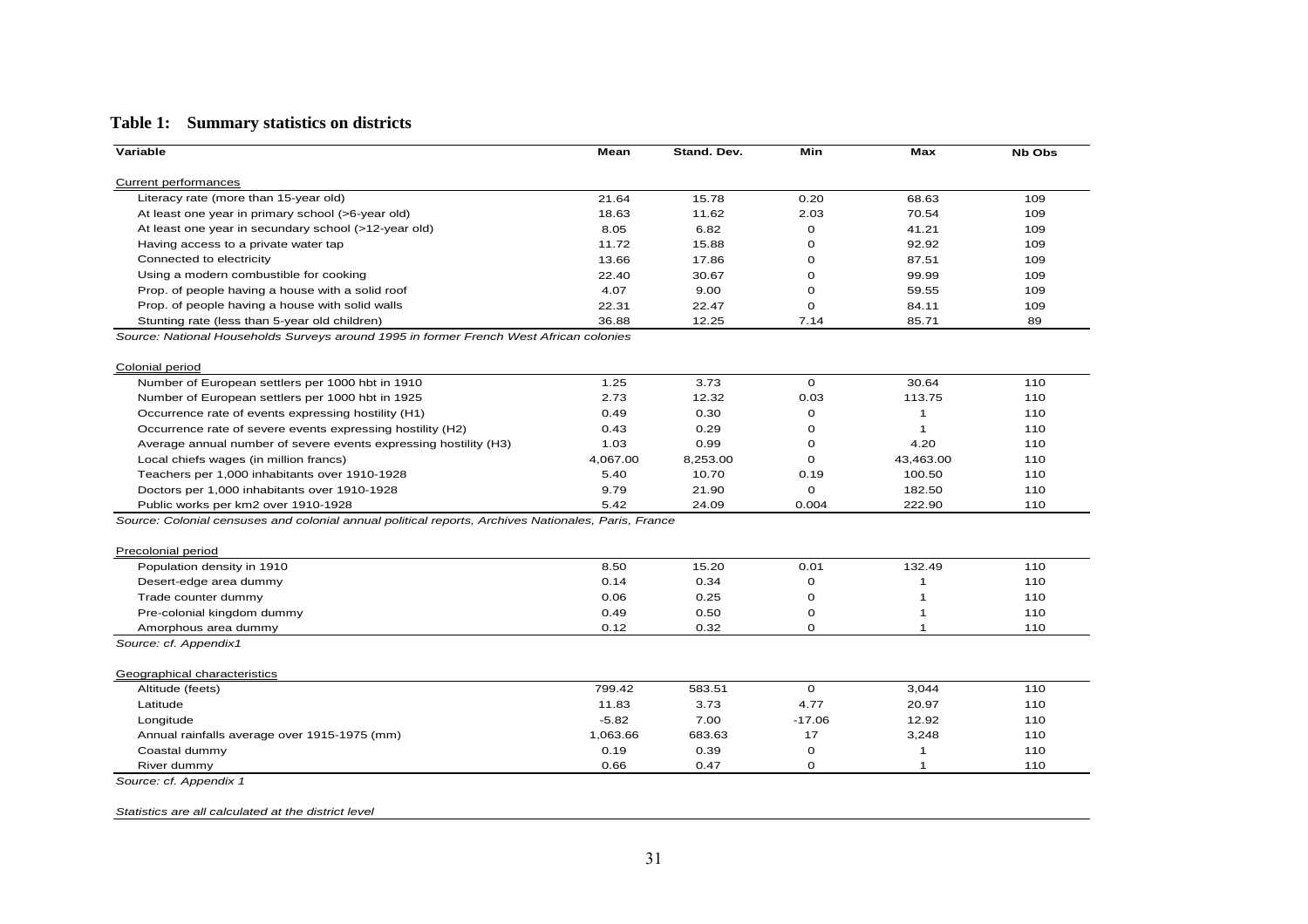|                         | (1)                          | (2)    |             |
|-------------------------|------------------------------|--------|-------------|
|                         | Pre-colonial Kingdoms        | Others | $(1) - (2)$ |
|                         |                              |        |             |
| 1910 Population density | 11,1                         | 6      | $5,1*$      |
|                         |                              |        | (2,8)       |
| Obs number              | 54                           | 56     |             |
|                         |                              |        |             |
|                         |                              |        |             |
|                         |                              |        |             |
|                         | (3)                          | (4)    |             |
|                         | Desertic areas               | Others | $(3) - (4)$ |
|                         |                              |        |             |
| 1910 Population density | 0,55                         | 9,75   | $-9,2**$    |
|                         |                              |        | (4, 15)     |
| Obs number              | 15                           | 95     |             |
|                         |                              |        |             |
|                         |                              |        |             |
|                         |                              |        |             |
|                         | (5)                          | (6)    |             |
|                         | <b>Former Trade Counters</b> | Others | $(5) - (6)$ |
|                         |                              |        |             |
| 1910 Population density | 35,7                         | 6,6    | $29,1***$   |
|                         |                              |        | (5,3)       |
| Obs number              | $\overline{7}$               | 103    |             |

#### **Table 2: Pre-colonial population density through different groups**

\*\*\* significant at the 1% level, \*\* significant at the 5% level, \* significant at the 10% level. This table reports mean of population density for different groups. For instance, the population density of districts that belonged to a pre-colonial kingdoms was on average 11.1 inhabitants per km2, whereas it was on average 6 for the other districts. The last column reports the average difference. Standard errors are in parentheses.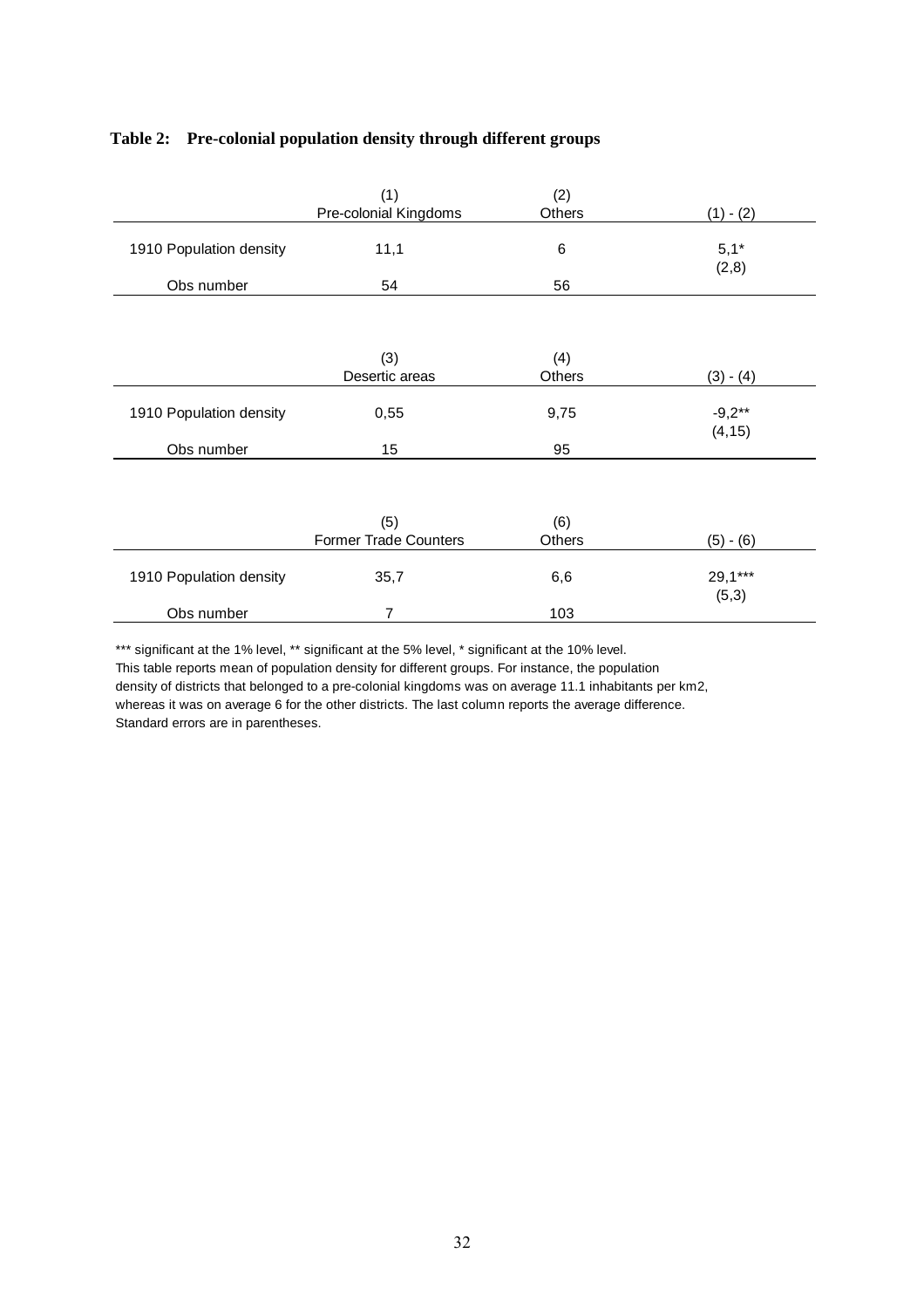| Dependent variable: Europeans per 1 000 hbts in 1925                                 |                                                              |                                         |  |  |  |  |  |
|--------------------------------------------------------------------------------------|--------------------------------------------------------------|-----------------------------------------|--|--|--|--|--|
| Independant variables                                                                | Coefficient                                                  | Standard error                          |  |  |  |  |  |
|                                                                                      | Panel A: Main effect of hostility and precolonial prosperity |                                         |  |  |  |  |  |
| Hostility (H3)                                                                       | $-1.07***$                                                   | (0.34)                                  |  |  |  |  |  |
| Population density in 1910                                                           | 0,014                                                        | (0.022)                                 |  |  |  |  |  |
| Desertic area dummy                                                                  | $2.39**$                                                     | (1.18)                                  |  |  |  |  |  |
| Trade counter dummy                                                                  | $5.53***$                                                    | (1.58)                                  |  |  |  |  |  |
| Nb Obs<br>R <sub>2</sub><br>Pre-colonial political statuses<br>Geographical controls |                                                              | 110<br>0.40<br><b>YES</b><br><b>YES</b> |  |  |  |  |  |

#### **Table 3: The dissuasive impact of hostility and the attractive impact of pre-colonial economic prosperity on European settlement**

#### *Panel B : Adding crossed-variables effects*

| Hostility (H3)                                                                       | 0.28       |                                  | (0.38)  |
|--------------------------------------------------------------------------------------|------------|----------------------------------|---------|
| Population density in 1910                                                           | $0.14***$  |                                  | (0.04)  |
| Desertic area dummy                                                                  | $6.84***$  |                                  | (1.88)  |
| European trade counter dummy                                                         | $9.31***$  |                                  | (1.87)  |
| Population density in 1910 * H3                                                      | $-0.05***$ |                                  | (0.017) |
| Desertic area dummy * H3                                                             | $-2.55***$ |                                  | (0.84)  |
| Trade counter dummy * H3                                                             | $-2,87***$ |                                  | (0.94)  |
| Nb Obs<br>R <sub>2</sub><br>Pre-colonial political statuses<br>Geographical controls |            | 110<br>0.56<br><b>YES</b><br>YES |         |

\*\*\* significant at the 1% level, \*\* 5% level, \* 10% level, + 15% level.

Each cell represents the coefficient from an OLS regression of the dependent variable on the independent variable.

Pre-colonial political statuses are kingdoms and amorphous areas.

Geographical controls are: average annual precipitations over 1910-1970, altitude, longitude, latitude, navigable river dummy and coast dummy.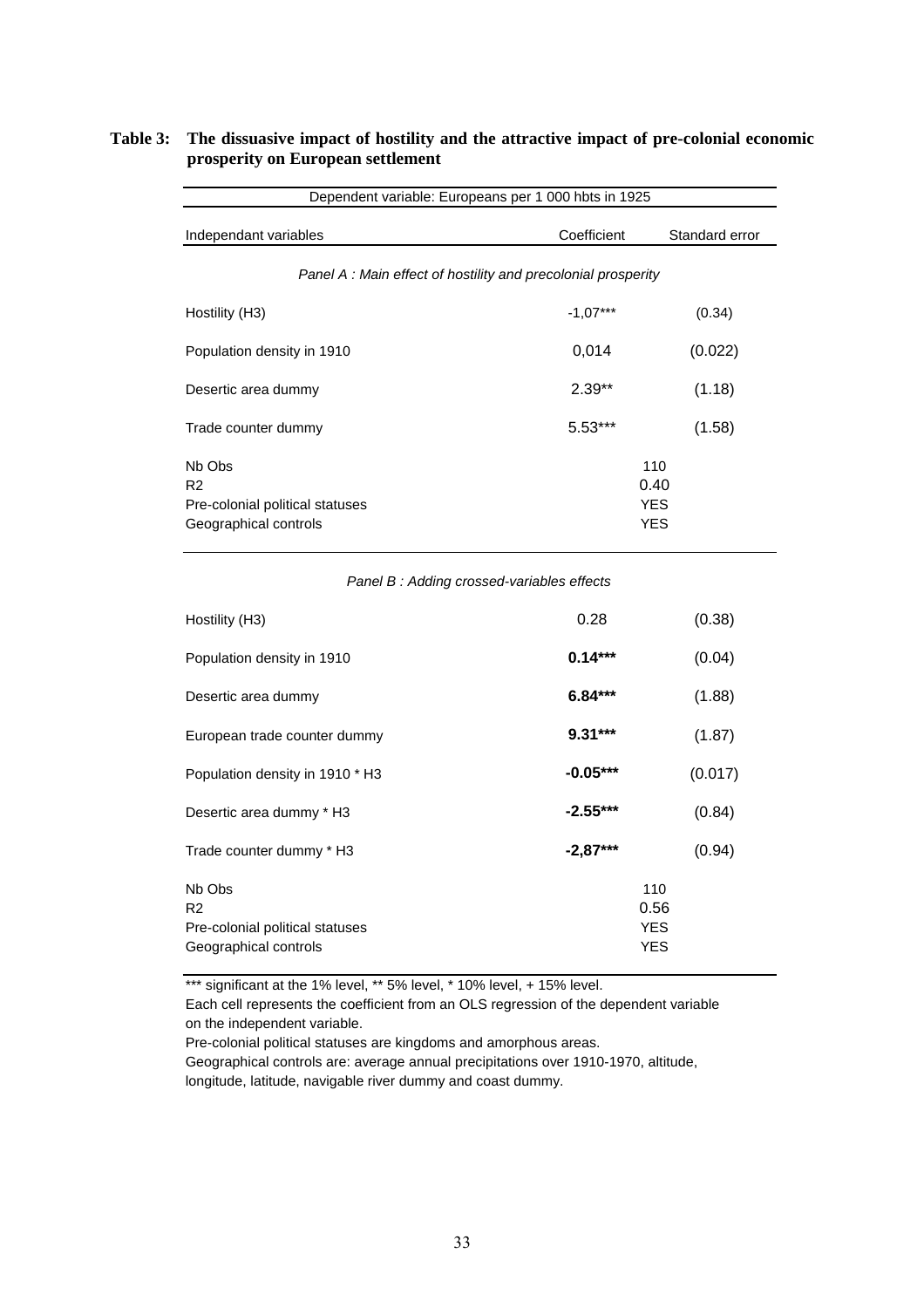|                                                       |                                             | Dependent variable: Europeans per 1,000 hbts in |             |                |  |
|-------------------------------------------------------|---------------------------------------------|-------------------------------------------------|-------------|----------------|--|
|                                                       |                                             | (1)<br>1925                                     |             | (2)<br>1950    |  |
| Independant variables                                 | Coefficient                                 | Standard error                                  | Coefficient | Standard error |  |
|                                                       | Panel A: Using H1 as a measure of hostility |                                                 |             |                |  |
| Hostility (H1) over period t-1                        | $-0.60**$                                   | (0.24)                                          | $-1.93*$    | (1.2)          |  |
| Europeans per 1,000 hbts in time t-1                  | $1.4***$                                    | (0.05)                                          | $2.7***$    | (0.06)         |  |
| Nb Obs<br>R <sub>2</sub>                              | 110<br>0.88                                 |                                                 |             | 99<br>0.95     |  |
|                                                       | Panel B: Using H2 as a measure of hostility |                                                 |             |                |  |
| Hostility (H2) over period t-1                        | $-0.48**$                                   | (0.25)                                          | $-2.8**$    | (1.3)          |  |
| Europeans per 1,000 hbts in time t-1                  | $1.4***$                                    | (0.05)                                          | $2.7***$    | (0.06)         |  |
| Nb Obs<br>R <sub>2</sub>                              | 110<br>0.88                                 |                                                 |             | 99<br>0.95     |  |
|                                                       | Panel C: Using H3 as a measure of hostility |                                                 |             |                |  |
| Hostility (H3) over period t-1                        | $-0.09$                                     | (0.07)                                          | $-0.9$      | (0.7)          |  |
| Europeans per 1,000 hbts in time t-1                  | $1.4***$                                    | (0.05)                                          | $2.7***$    | (0.06)         |  |
| Nb Obs<br>110<br>99<br>R <sub>2</sub><br>0.87<br>0.95 |                                             |                                                 |             |                |  |

#### **Table 4: Causality beyond the correlation between hostility and European settlement**

\*\*\* significant at the 1% level, \*\* 5% level, \* 10% level, + 15% level.

Each cell represents the coefficient from an OLS regression of the dependent variable

on the independent variable.

The number of Europeans per 1,000 hbts in time *t-1* is the number of Europeans per 1,000 hbts in 1910 in regression (1) and the number of Europeans per 1,000 hbts in 1925 in regression (2).

The number of observations is 99 in regression (2) because data on Europeans in 1950 is missing for Mauritanian

districts and for Kouroussa, Macenta and Nema.

H1 is the occurrence rate of events expressing hostility

H2 is the occurrence rate of only severe events expressing hostility

H3 is the average annual number of severe events expressing hostility

For each measure of hostility, period *t-1* is 1906-1920 in regression (1) and 1920-1940 in regression (2)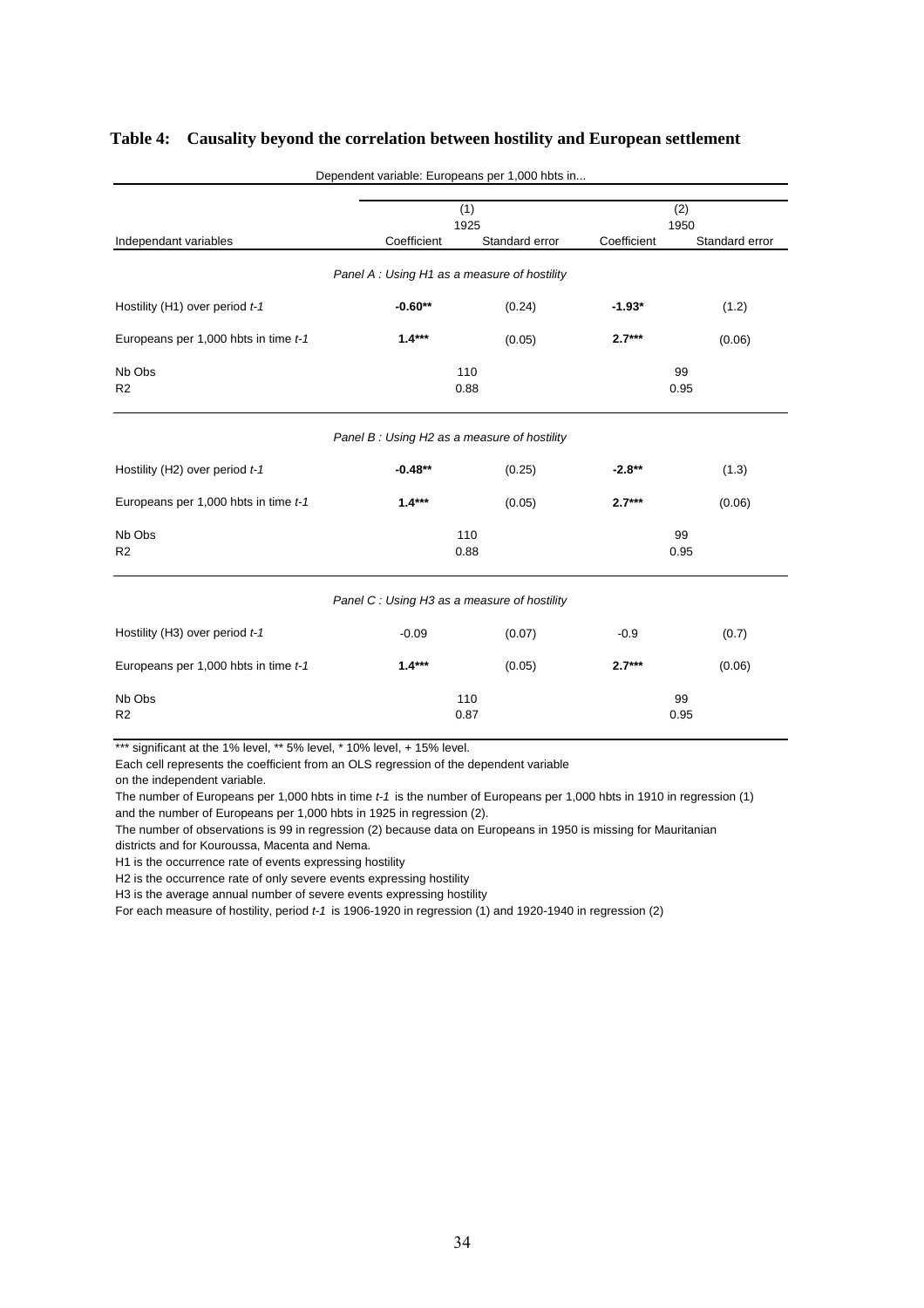|                                  | Dependent variable: district performance rate (in percentage points) with respect to |                    |                                                             |                        |                                                 |                                                                                                 |            |                     |                   |  |  |
|----------------------------------|--------------------------------------------------------------------------------------|--------------------|-------------------------------------------------------------|------------------------|-------------------------------------------------|-------------------------------------------------------------------------------------------------|------------|---------------------|-------------------|--|--|
|                                  | (1)                                                                                  | (2)                | (3)                                                         | (4)                    | (5)                                             | (6)                                                                                             | (7)        | (8)                 | (9)               |  |  |
|                                  |                                                                                      | Primary            | Second.                                                     |                        |                                                 | Modern                                                                                          | Wall       | Roof                |                   |  |  |
| Independant variables            | Literacy                                                                             | School             | School                                                      | Water                  | Electricity                                     | Combustible                                                                                     | Solidity   | Solidity            | Stunting          |  |  |
|                                  |                                                                                      |                    |                                                             | Panel A: OLS Estimates |                                                 |                                                                                                 |            |                     |                   |  |  |
|                                  |                                                                                      |                    |                                                             |                        |                                                 |                                                                                                 |            |                     |                   |  |  |
| Europeans per 1 000 hbts in 1925 | $1.01***$                                                                            | $1.00***$          | $0.69***$                                                   | $1.74***$              | $2.03***$                                       | $1.85***$                                                                                       | $1.48***$  | $0.72***$           | -1.49**           |  |  |
|                                  | (0.23)                                                                               | (0.16)             | (0.08)                                                      | (0.20)                 | (0.21)                                          | (0.47)                                                                                          | (0.34)     | (0.13)              | (0.66)            |  |  |
| R-squared                        | 0.17                                                                                 | 0.26               | 0.36                                                        | 0.42                   | 0.45                                            | 0.13                                                                                            | 0.15       | 0.22                | 0.06              |  |  |
| Nb Obs                           | 109                                                                                  | 109                | 109                                                         | 109                    | 109                                             | 109                                                                                             | 109        | 109                 | 89                |  |  |
|                                  |                                                                                      |                    |                                                             |                        |                                                 |                                                                                                 |            |                     |                   |  |  |
|                                  |                                                                                      |                    |                                                             |                        | Panel B: OLS Estimates adding control variables |                                                                                                 |            |                     |                   |  |  |
| Europeans per 1 000 hbts in 1925 | $0.79***$                                                                            | $0.65***$          | $0.58***$                                                   | $1.25***$              | $1.95***$                                       | $1.22***$                                                                                       | $1.08***$  | $0.60***$           | -1.85**           |  |  |
|                                  | (0.21)                                                                               | (0.16)             | (0.08)                                                      | (0.21)                 | (0.21)                                          | (0.48)                                                                                          | (0.31)     | (0.10)              | (0.93)            |  |  |
|                                  |                                                                                      |                    |                                                             |                        |                                                 |                                                                                                 |            |                     |                   |  |  |
| R-squared                        | 0.57                                                                                 | 0.54               | 0.66                                                        | 0.60                   | 0.68                                            | 0.43                                                                                            | 0.55       | 0.68                | 0.32              |  |  |
| Nb Obs                           | 109                                                                                  | 109                | 109                                                         | 109                    | 109                                             | 109                                                                                             | 109        | 109                 | 89                |  |  |
| Pre-colonial prosperity controls | <b>YES</b>                                                                           | <b>YES</b>         | <b>YES</b>                                                  | <b>YES</b>             | <b>YES</b>                                      | <b>YES</b>                                                                                      | <b>YES</b> | <b>YES</b>          | <b>YES</b>        |  |  |
| Pre-colonial political controls  | <b>YES</b>                                                                           | <b>YES</b>         | <b>YES</b>                                                  | <b>YES</b>             | <b>YES</b>                                      | <b>YES</b>                                                                                      | <b>YES</b> | <b>YES</b>          | <b>YES</b>        |  |  |
| Geographical controls            | <b>YES</b>                                                                           | <b>YES</b>         | <b>YES</b>                                                  | <b>YES</b>             | <b>YES</b>                                      | <b>YES</b>                                                                                      | <b>YES</b> | <b>YES</b>          | <b>YES</b>        |  |  |
|                                  |                                                                                      |                    |                                                             | Panel C: IV Estimates  |                                                 |                                                                                                 |            |                     |                   |  |  |
|                                  |                                                                                      |                    |                                                             |                        | $1.31***$                                       |                                                                                                 | $1.19**$   |                     |                   |  |  |
| Europeans per 1 000 hbts in 1925 | $0.56*$<br>(0.32)                                                                    | $0.52**$<br>(0.24) | $0.45***$<br>(0.14)                                         | $1.76***$<br>(0.34)    | (0.35)                                          | $1.54**$<br>(0.79)                                                                              | (0.52)     | $0.48***$<br>(0.17) | -4.44**<br>(2.10) |  |  |
|                                  |                                                                                      |                    |                                                             |                        |                                                 |                                                                                                 |            |                     |                   |  |  |
| Centered R-squared               | 0.62                                                                                 | 0.63               | 0.66                                                        | 0.59                   | 0.67                                            | 0.44                                                                                            | 0.55       | 0.68                | 0.25              |  |  |
| Partial R-squared                | 0.33                                                                                 | 0.33               | 0.33                                                        | 0.33                   | 0.33                                            | 0.33                                                                                            | 0.33       | 0.33                | 0.33              |  |  |
| Nb Obs                           | 109                                                                                  | 109                | 109                                                         | 109                    | 109                                             | 109                                                                                             | 109        | 109                 | 89                |  |  |
| Included instruments             |                                                                                      |                    |                                                             |                        |                                                 | Population density 1910, Deser-edge dummy, Former trade counter dummy, Kingdom dummy,           |            |                     |                   |  |  |
|                                  |                                                                                      |                    |                                                             |                        |                                                 | Amorphous area dummy, Local chiefs wages, Average annual precipitations over 1915-1975,         |            |                     |                   |  |  |
|                                  |                                                                                      |                    | Altitude, Latitude, Longitude, River dummy and Coast dummy. |                        |                                                 |                                                                                                 |            |                     |                   |  |  |
| <b>Excluded instruments</b>      |                                                                                      |                    |                                                             |                        |                                                 | Hostility (H3), H3*Population density 1910, H3*Desert-edge dummy, H3*Former trade counter dummy |            |                     |                   |  |  |

\*\*\* significant at the 1% level, \*\* 5% level, \* 10% level, + 15% level.

Each cell in panel A and panel B represents the coefficient from an OLS regression of the dependent variable on the independent variable.

Pre-colonial prosperity controls are: population density 1910, desert-edge dummy, former trade counter dummy

Pre-colonial political statuses are: kingdoms and amorphous areas dummies.

Geographical controls are: average annual precipitations over 1915-1975, altitude, longitude, latitude, river dummy and coast dummy.

Each cell in panel C represents the coefficient from a 2SLS regression of the dependent variable on the independent variable.

Instrumented variable is the number of Europeans per 1 000 inhabitants in 1925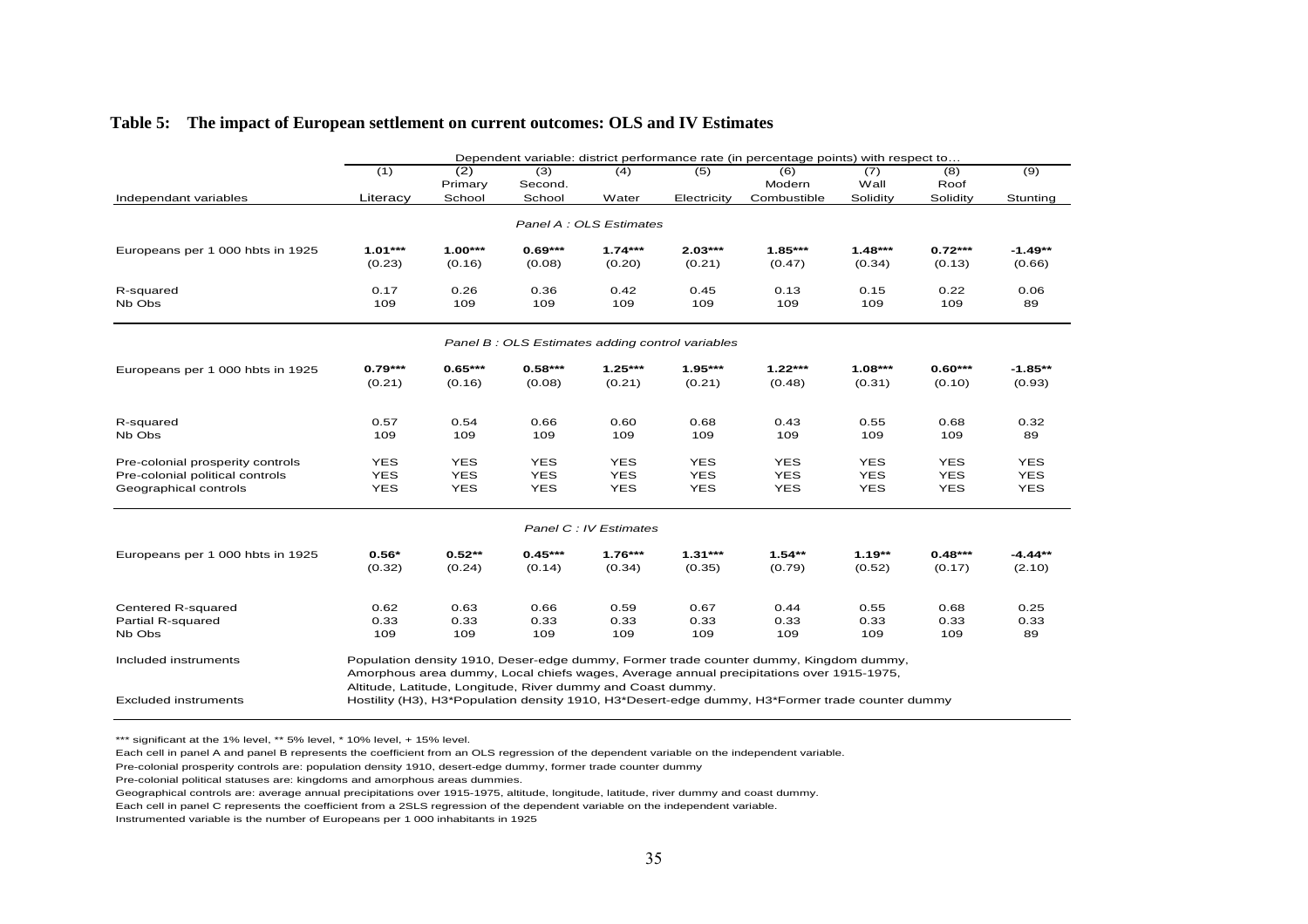|                                                                                              | Dependent variable: district performance rate with respect to |                          |                          |                          |                          |                          |                        |                          |                          |
|----------------------------------------------------------------------------------------------|---------------------------------------------------------------|--------------------------|--------------------------|--------------------------|--------------------------|--------------------------|------------------------|--------------------------|--------------------------|
|                                                                                              | (1)                                                           | (2)<br>Primary           | (3)<br>Second.           | (4)                      | (5)                      | (6)<br>Modern            | (7)<br>Wall            | (8)<br>Roof              | (9)                      |
| Independant variables                                                                        | Literacy                                                      | School                   | School                   | Water                    | Electricity              | Combustible              | Solidity               | Solidity                 | Stunting                 |
| Teachers per 100,000 hbts over 1910-1928                                                     | $-0.30$<br>(0.25)                                             | $0.31**$<br>(0.13)       | $0.19***$<br>(0.07)      |                          |                          |                          |                        |                          |                          |
| Doctors per 100,000 hbts over 1910-1928                                                      |                                                               |                          |                          |                          |                          |                          |                        |                          | $-0.45**$<br>(0.20)      |
| Public works per km <sup>2</sup> over 1910-1928                                              |                                                               |                          |                          | $0.41***$<br>(0.14)      | $0.36***$<br>(0.13)      | $0.50*$<br>(0.30)        | $0.44**$<br>(0.20)     | $-0.05$<br>(0.07)        |                          |
| Europeans per 1,000 hbts in 1925                                                             | $1.2**$<br>(0.39)                                             | 0.47<br>(0.30)           | $0.25***$<br>(0.11)      | $0.68*$<br>(0.39)        | $1.68***$<br>(0.52)      | 1.82<br>(2.27)           | $0.75***$<br>(0.20)    | $0.95***$<br>(0.30)      | $-0.65$<br>(1.09)        |
| Nb Obs<br>R <sub>2</sub>                                                                     | 109<br>0.58                                                   | 109<br>0.54              | 109<br>0.67              | 109<br>0.63              | 109<br>0.68              | 109<br>0.44              | 109<br>0.55            | 109<br>0.72              | 89<br>0.35               |
| Pre-colonial prosperity controls<br>Pre-colonial political statuses<br>Geographical controls | <b>YES</b><br><b>YES</b>                                      | <b>YES</b><br><b>YES</b> | <b>YES</b><br><b>YES</b> | <b>YES</b><br><b>YES</b> | <b>YES</b><br><b>YES</b> | <b>YES</b><br><b>YES</b> | <b>NO</b><br><b>NO</b> | <b>YES</b><br><b>YES</b> | <b>YES</b><br><b>YES</b> |

#### **Table 6: Do colonial public investments explain the positive influence of European settlement?**

\*\*\* significant at the 1% level, \*\* 5% level, \* 10% level, + 15% level.

Each cell represents the coefficient from an OLS regression of the dependent variable on the independent variable.

Pre-colonial prosperity controls are: population density 1910, desert-edge dummy, former trade counter dummy

Pre-colonial political statuses are kingdoms and amorphous areas.

Geographical controls are: average annual precipitations over 1910-1970, altitude, longitude, latitude, navigable river dummy and coast dummy.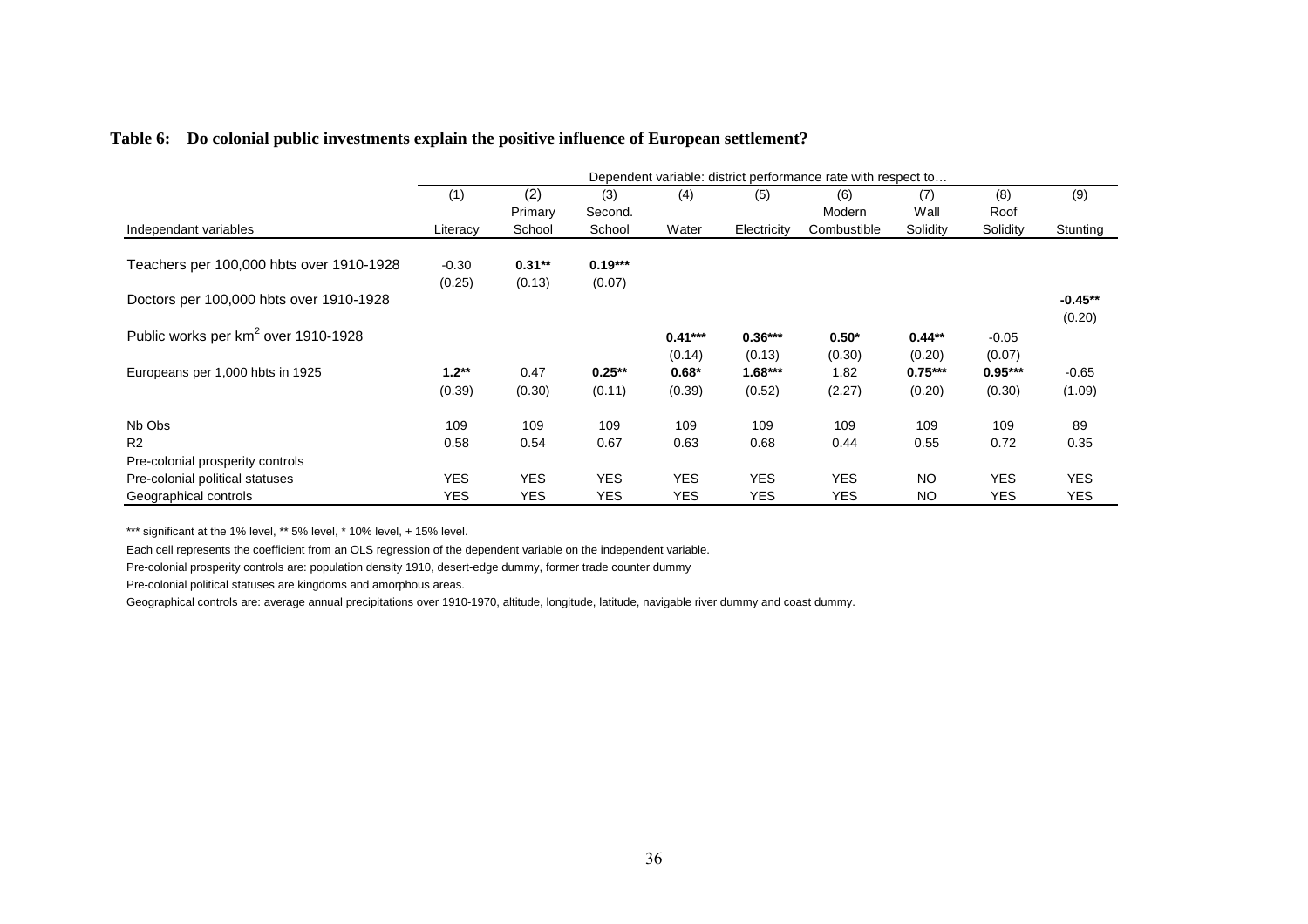|  |  |  | Table 7: Did prosperous pre-colonial areas fall behind? |
|--|--|--|---------------------------------------------------------|
|--|--|--|---------------------------------------------------------|

|                                 |            | Dependent variable: district performance rate with respect to |                                                     |                                           |             |             |            |                                                                                                                                                                                                                                                                                      |            |  |  |
|---------------------------------|------------|---------------------------------------------------------------|-----------------------------------------------------|-------------------------------------------|-------------|-------------|------------|--------------------------------------------------------------------------------------------------------------------------------------------------------------------------------------------------------------------------------------------------------------------------------------|------------|--|--|
|                                 | Literacy   | Attended                                                      | Attended                                            | Water tap                                 | Electricity | Modern      | Solid Wall | Solid Roof                                                                                                                                                                                                                                                                           | Stunting   |  |  |
| Independant variables           |            | <b>Primary School</b>                                         | Second. School                                      |                                           |             | Combustible |            |                                                                                                                                                                                                                                                                                      |            |  |  |
|                                 |            |                                                               |                                                     |                                           |             |             |            |                                                                                                                                                                                                                                                                                      |            |  |  |
|                                 |            |                                                               |                                                     | Panel A: Precolonial prosperity variables |             |             |            |                                                                                                                                                                                                                                                                                      |            |  |  |
| Population density in 1910      | $0,22**$   | $0.26***$                                                     | $0.07*$                                             | $0.30***$                                 | 0.17        | $0.53**$    | 0.003      | 0.09                                                                                                                                                                                                                                                                                 | 0.12       |  |  |
|                                 | (0.11)     | (0.07)                                                        | (0.04)                                              | (0.09)                                    | (0.12)      | (0.21)      | (0.16)     | (0.06)                                                                                                                                                                                                                                                                               | (0.19)     |  |  |
| Desertic area dummy             | $8.4**$    | $10.9***$                                                     | 0.42                                                | $9.75***$                                 | 3.5         | 3.66        | $-0.33$    | $6.44**$                                                                                                                                                                                                                                                                             | 1          |  |  |
|                                 | (4.3)      | (2.8)                                                         | (1.72)                                              | (3.8)                                     | (4.6)       | (8.34)      | (6.49)     | (2.58)<br>19.9**<br>$-1.82$<br>(9.8)<br>(3.9)<br>109<br>109<br>0.05<br>0.06<br><b>NO</b><br><b>NO</b><br><b>NO</b><br><b>NO</b><br>$-0.11$<br>0.06<br>(0.13)<br>(0.05)<br>$17.33***$<br>0.59<br>(6.45)<br>(2.35)<br>$-2$<br>$-7.24$<br>(8.75)<br>(6.9)<br>109<br>109<br>0.49<br>0.58 | (4.8)      |  |  |
| Trade counter dummy             | 15.6**     | $13.2***$                                                     | $12***$                                             | $25,7***$                                 | 28.9***     | 25.8**      |            |                                                                                                                                                                                                                                                                                      | $-3.5$     |  |  |
|                                 | (6.5)      | (4.3)                                                         | (2.6)                                               | (5.7)                                     | (7.03)      | (12.6)      |            |                                                                                                                                                                                                                                                                                      | (6.3)      |  |  |
| Nb Obs                          | 109        | 109                                                           | 109                                                 | 109                                       | 109         | 109         |            |                                                                                                                                                                                                                                                                                      | 89         |  |  |
| R <sub>2</sub>                  | 0.16       | 0.32                                                          | 0.27                                                | 0.35                                      | 0.23        | 0.16        |            |                                                                                                                                                                                                                                                                                      | 0.01       |  |  |
| Pre-colonial political controls | <b>NO</b>  | <b>NO</b>                                                     | <b>NO</b>                                           | <b>NO</b>                                 | <b>NO</b>   | <b>NO</b>   |            |                                                                                                                                                                                                                                                                                      | <b>NO</b>  |  |  |
| Geographical controls           | <b>NO</b>  | <b>NO</b>                                                     | <b>NO</b>                                           | <b>NO</b>                                 | <b>NO</b>   | <b>NO</b>   |            |                                                                                                                                                                                                                                                                                      | <b>NO</b>  |  |  |
|                                 |            |                                                               | Panel B: Adding geographical and political controls |                                           |             |             |            |                                                                                                                                                                                                                                                                                      |            |  |  |
| Population density in 1910      | 0.06       | $0.22***$                                                     | 0.04                                                | $0.25***$                                 | 0.07        | $0.32*$     |            |                                                                                                                                                                                                                                                                                      | 0.24       |  |  |
|                                 | (0.09)     | (0.07)                                                        | (0.04)                                              | (0.09)                                    | (0.10)      | (0.19)      |            |                                                                                                                                                                                                                                                                                      | (0.18)     |  |  |
| Desertic area dummy             | $9.2**$    | $8.17**$                                                      | $5.2***$                                            | $12.33***$                                | $12.1**$    | 15          |            |                                                                                                                                                                                                                                                                                      | $-13.09**$ |  |  |
|                                 | (4.4)      | (3.4)                                                         | (1.96)                                              | (4.7)                                     | (5.22)      | (9.6)       |            |                                                                                                                                                                                                                                                                                      | (5.54)     |  |  |
| Trade counter dummy             | $-2.4$     | $7.7*$                                                        | 5.93**                                              | 16.32***                                  | $11.3*$     | $-4.32$     |            |                                                                                                                                                                                                                                                                                      | $-1.19$    |  |  |
|                                 | (6.05)     | (4.6)                                                         | (2.6)                                               | (6.45)                                    | (7.08)      | (13.05)     |            |                                                                                                                                                                                                                                                                                      | (2.8)      |  |  |
| Nb Obs                          | 109        | 109                                                           | 109                                                 | 109                                       | 109         | 109         |            |                                                                                                                                                                                                                                                                                      | 89         |  |  |
| R <sub>2</sub>                  | 0.51       | 0.47                                                          | 0.49                                                | 0.45                                      | 0.47        | 0.39        |            |                                                                                                                                                                                                                                                                                      | 0.29       |  |  |
| Pre-colonial political controls | <b>YES</b> | <b>YES</b>                                                    | <b>YES</b>                                          | <b>YES</b>                                | <b>YES</b>  | <b>YES</b>  | <b>YES</b> | <b>YES</b>                                                                                                                                                                                                                                                                           | <b>YES</b> |  |  |
| Geographical controls           | <b>YES</b> | <b>YES</b>                                                    | <b>YES</b>                                          | <b>YES</b>                                | <b>YES</b>  | <b>YES</b>  | <b>YES</b> | <b>YES</b>                                                                                                                                                                                                                                                                           | <b>YES</b> |  |  |

\*\*\* significant at the 1% level, \*\* 5% level, \* 10% level, + 15% level.

Each cell represents the coefficient from an OLS regression of the dependent variable

on the independent variable.

Pre-colonial political controls are: kingdom dummy and amorphous area dummy.

Geographical controls are: average annual precipitations over 1910-1970, altitude, longitude, latitude,

navigable river dummy and coast dummy.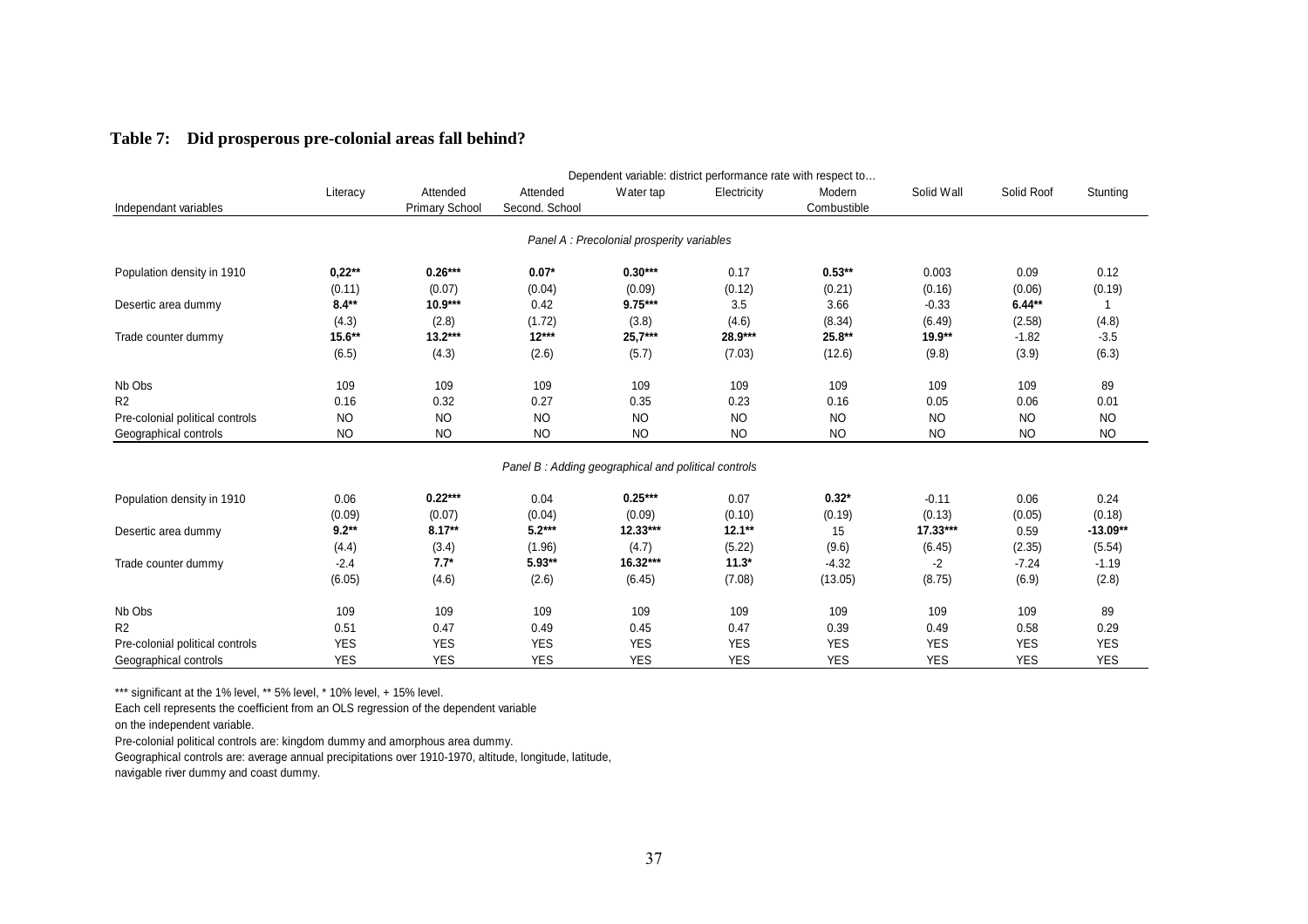





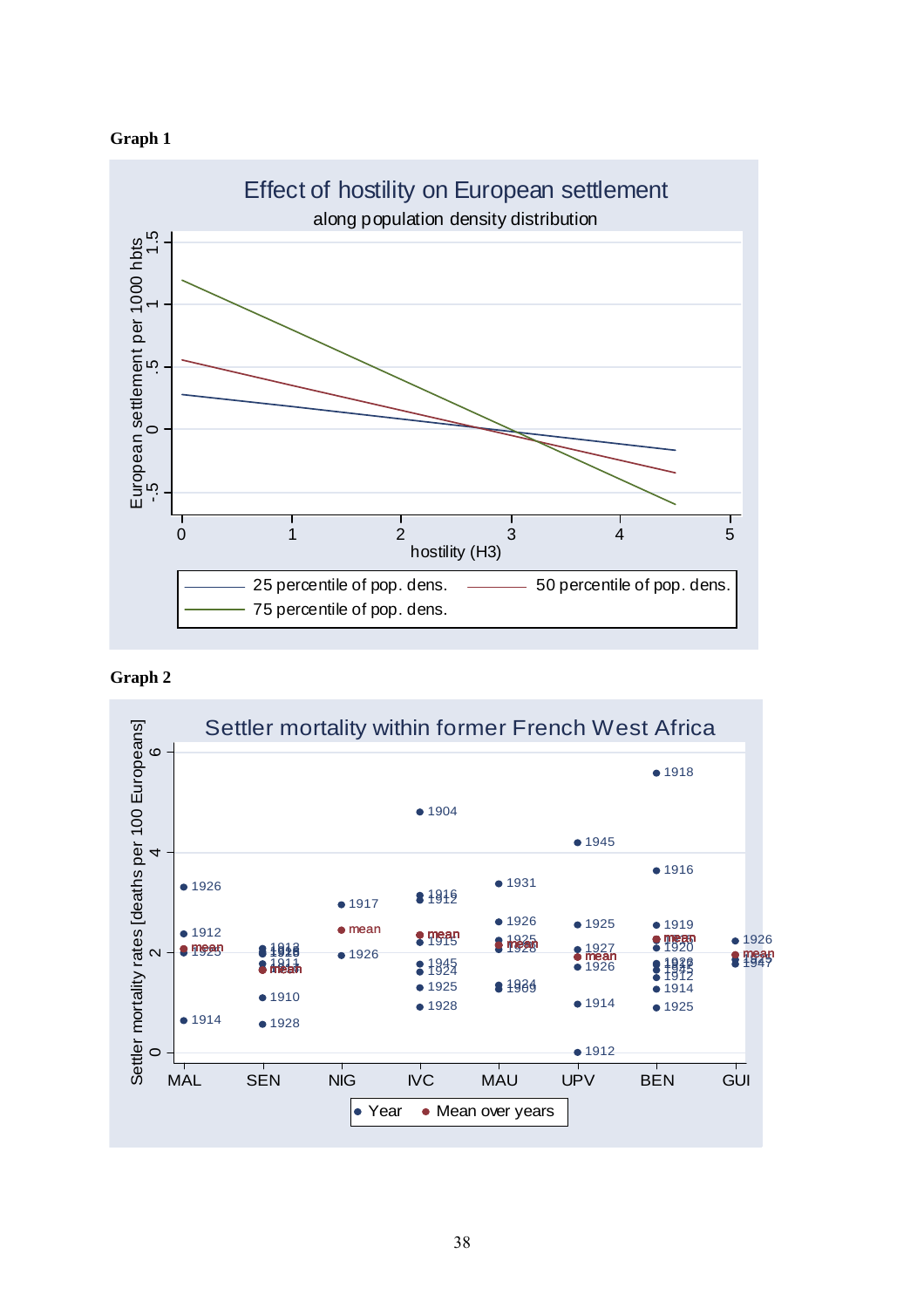





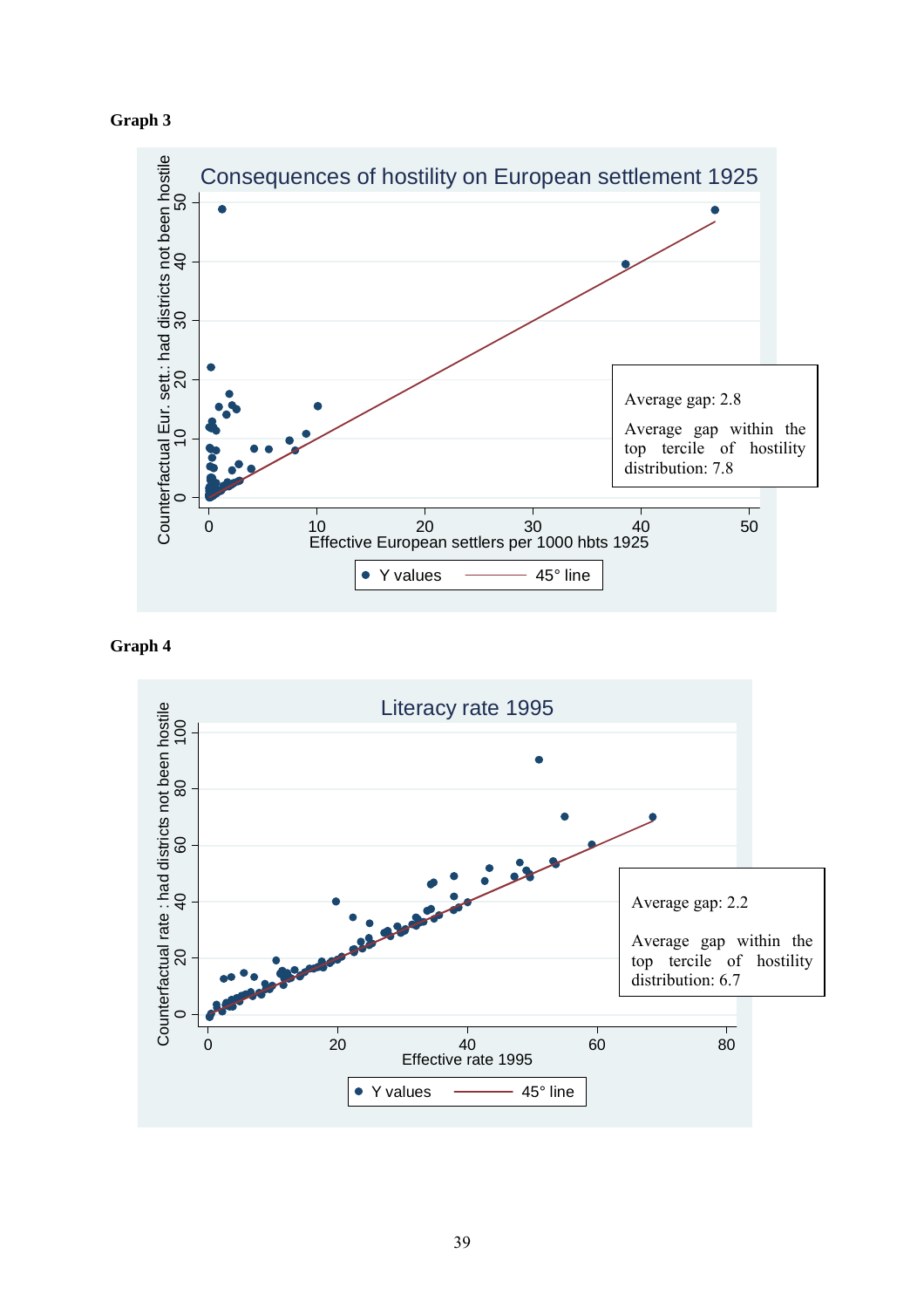



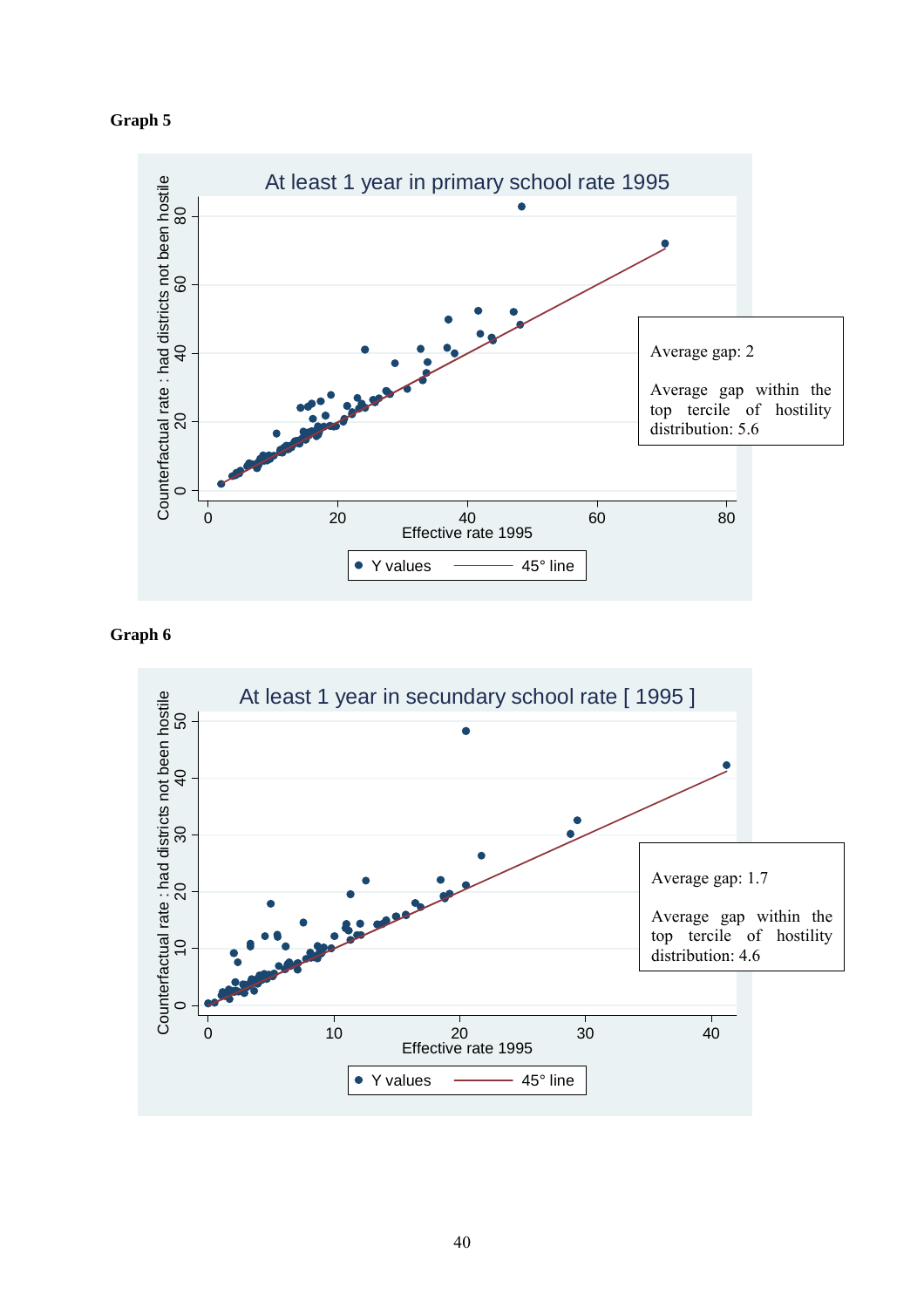





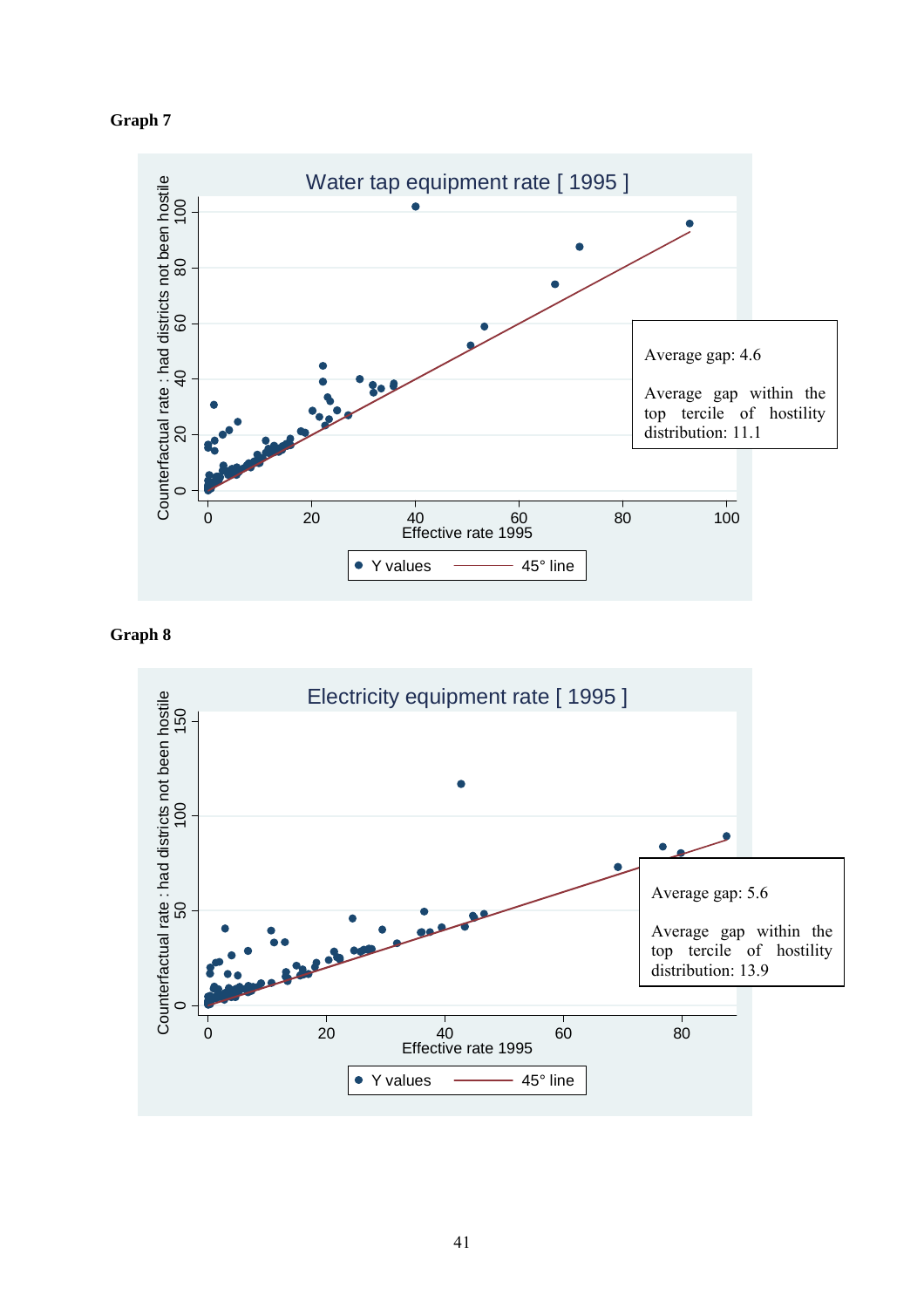



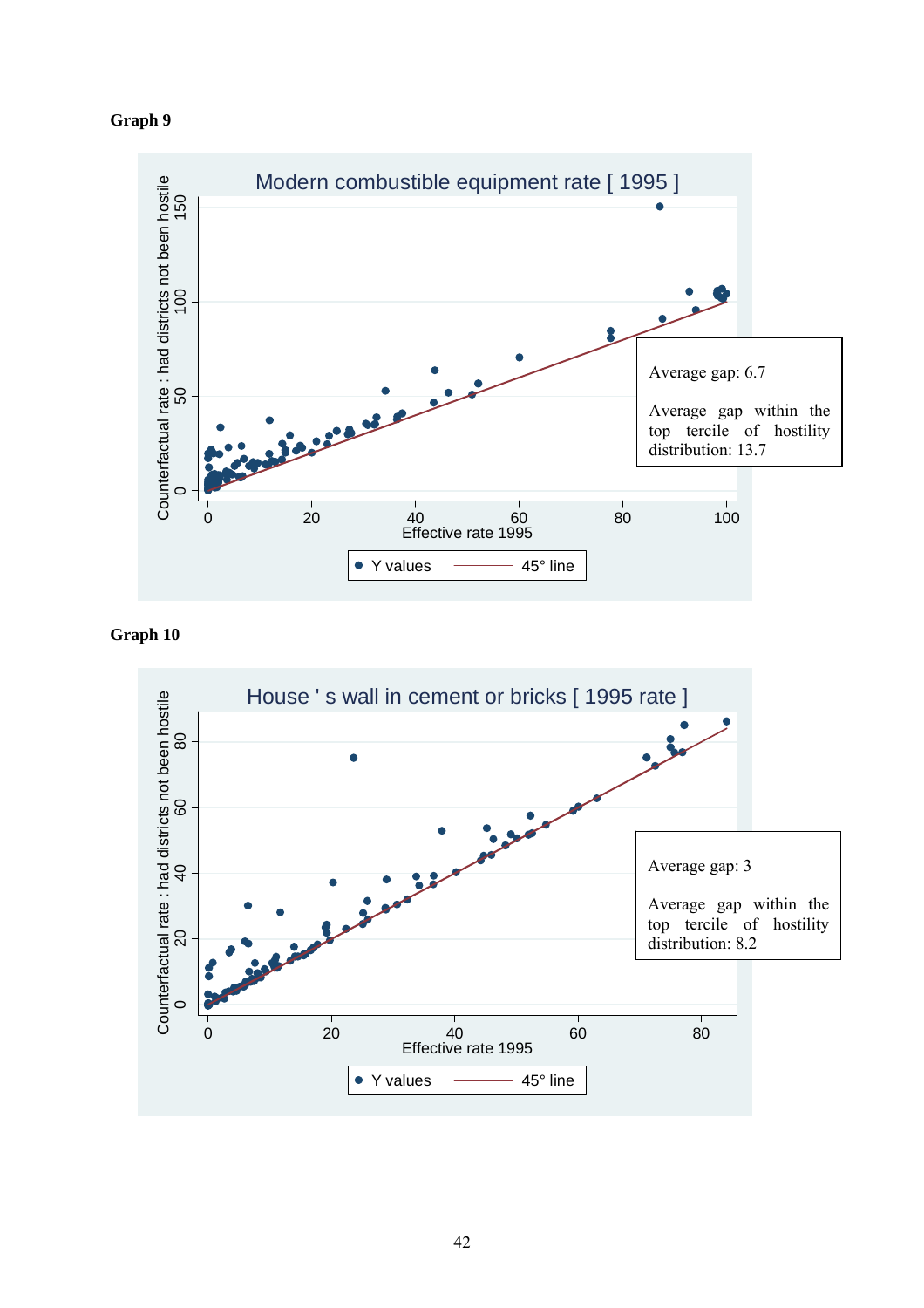



**Graph 12** 

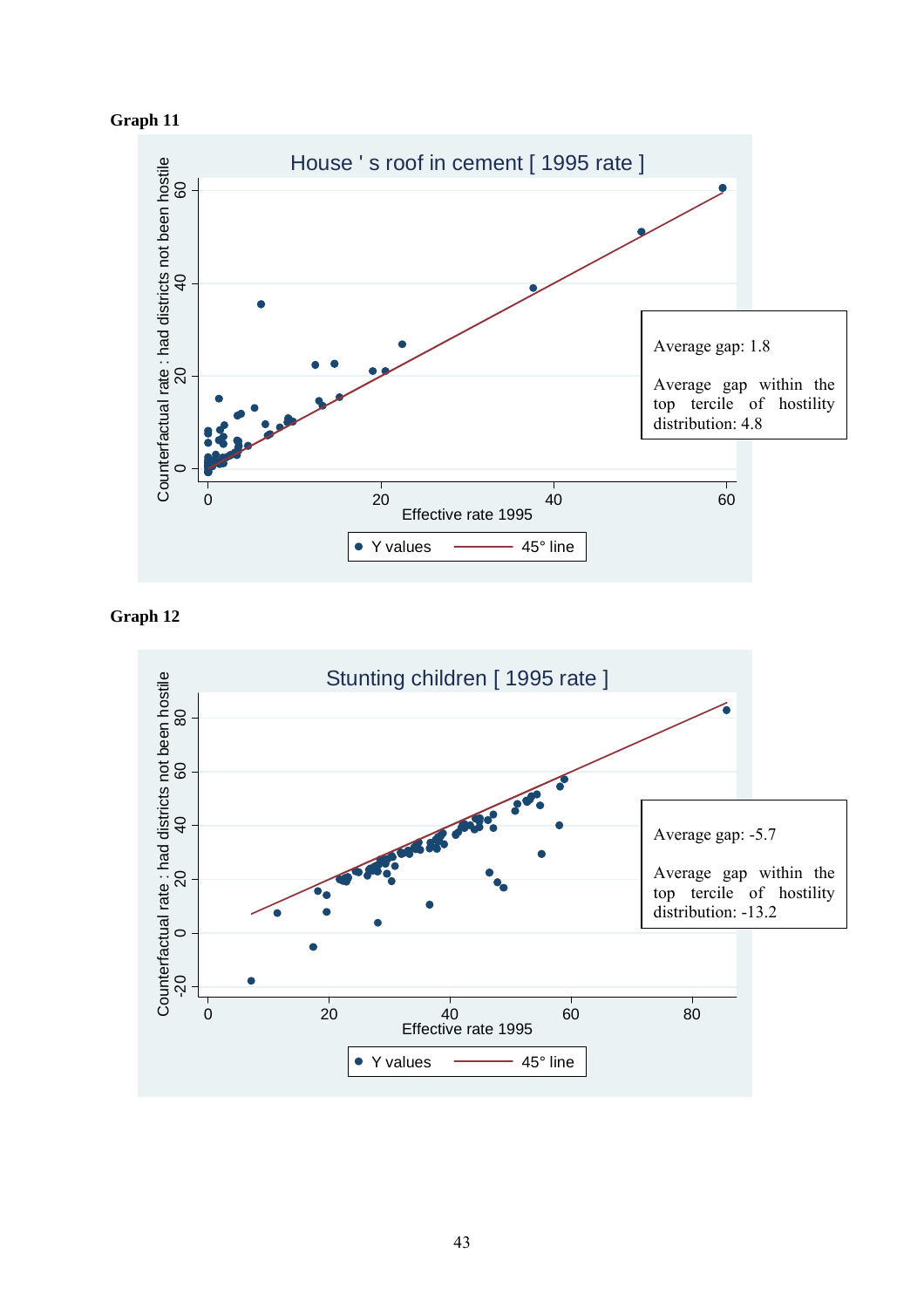

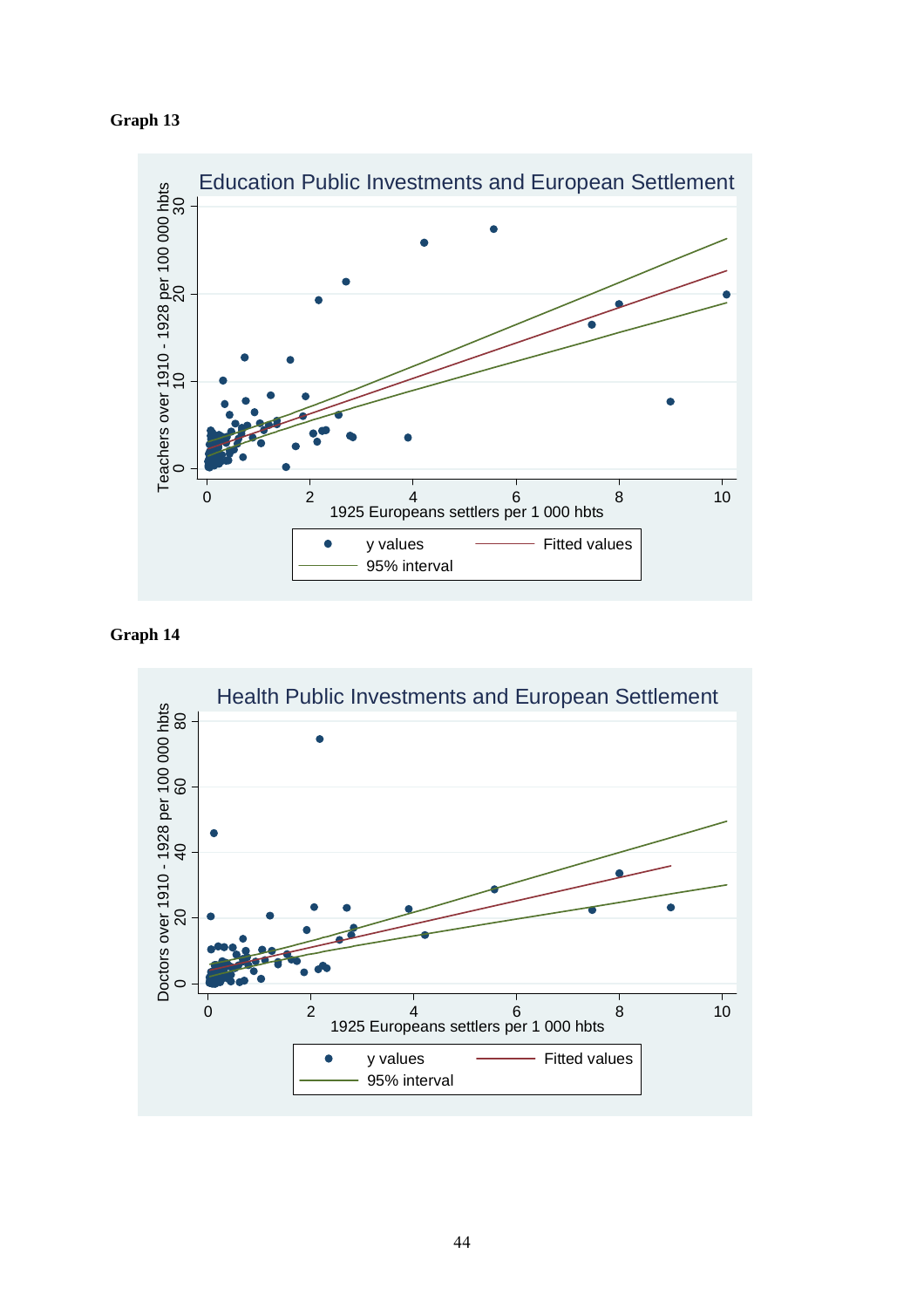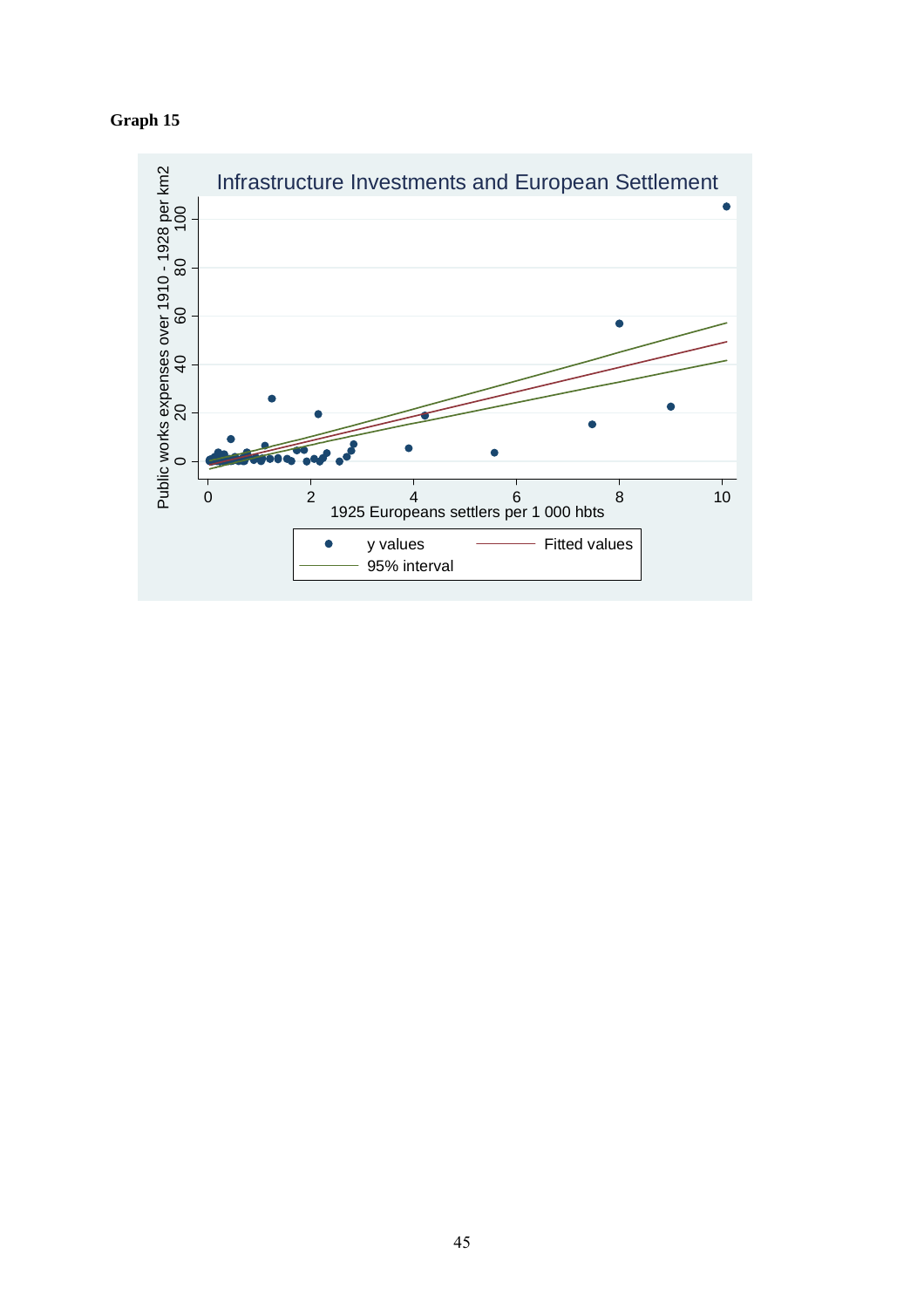|                                        | Dependent variable  |                     |                     |  |  |
|----------------------------------------|---------------------|---------------------|---------------------|--|--|
| Independant variables                  | <b>Hostility H1</b> | <b>Hostility H2</b> | <b>Hostility H3</b> |  |  |
| Population density in 1910             | $0,0031*$           | $0,003*$            | $0,01*$             |  |  |
|                                        | (0.0017)            | (0.0017)            | (0.006)             |  |  |
| Desertic area dummy                    | $0.26***$           | $0.27***$           | $0.90***$           |  |  |
|                                        | (0.08)              | (0.08)              | (0.29)              |  |  |
| Trade counter dummy                    | $-0.13$             | 0.05                | 0.58                |  |  |
|                                        | (0.12)              | (0.11)              | (0.39)              |  |  |
| Precolonial kingdom dummy              | $0.17***$           | $0.22***$           | $0.42***$           |  |  |
|                                        | (0.05)              | (0.05)              | (0.16)              |  |  |
| Acephalous area dummy                  | $0.58***$           | $0.53***$           | $1.60***$           |  |  |
|                                        | (0.08)              | (0.08)              | (0.27)              |  |  |
| Local chiefs wages (in million francs) | $8.7***$            | $9.7***$            | 24.5**              |  |  |
|                                        | (3.27)              | (3.16)              | (10.9)              |  |  |
| Altitude                               | $-0.00$             | 0.00                | 0.00                |  |  |
|                                        | (0.00)              | (0.00)              | (0.00)              |  |  |
| Coastal dummy                          | $0.16***$           | 0.07                | 0.02                |  |  |
|                                        | (0.08)              | (0.08)              | (0.27)              |  |  |
| River dummy                            | 0.012               | 0.03                | 0.09                |  |  |
|                                        | (0.05)              | (0.05)              | (0.17)              |  |  |
| Annual rainfalls                       | 0.00                | $0.0001**$          | $0.0004**$          |  |  |
|                                        | (0.00)              | (0.00006)           | (0.0002)            |  |  |
| Latitude                               | $0.028**$           | $0.037***$          | $0.15***$           |  |  |
|                                        | (0.13)              | (0.13)              | (0.04)              |  |  |
| longitude                              | $0.019***$          | $0.018***$          | $0.07***$           |  |  |
|                                        | (0.005)             | (0.005)             | (0.02)              |  |  |
| Nb Obs                                 | 110                 | 110                 | 110                 |  |  |
| R <sub>2</sub>                         | 0.52                | 0.52                | 0.49                |  |  |

#### **Appendix Table 1: The endogenous aspect of hostility**

\*\*\* significant at the 1% level, \*\* 5% level, \* 10% level, + 15% level.

Each cell represents the coefficient from an OLS regression of the dependent variable on the independent variable.

Geographical controls are: average annual precipitations over 1910-1970, altitude, longitude, latitude, navigable river dummy and coast dummy.

H1 is the occurrence rate of events expressing hostility over 1906-1920

H2 is the occurrence rate of only severe events expressing hostility over 1906-1920

H3 is the average annual number of severe events expressing hostility over 1906-1920